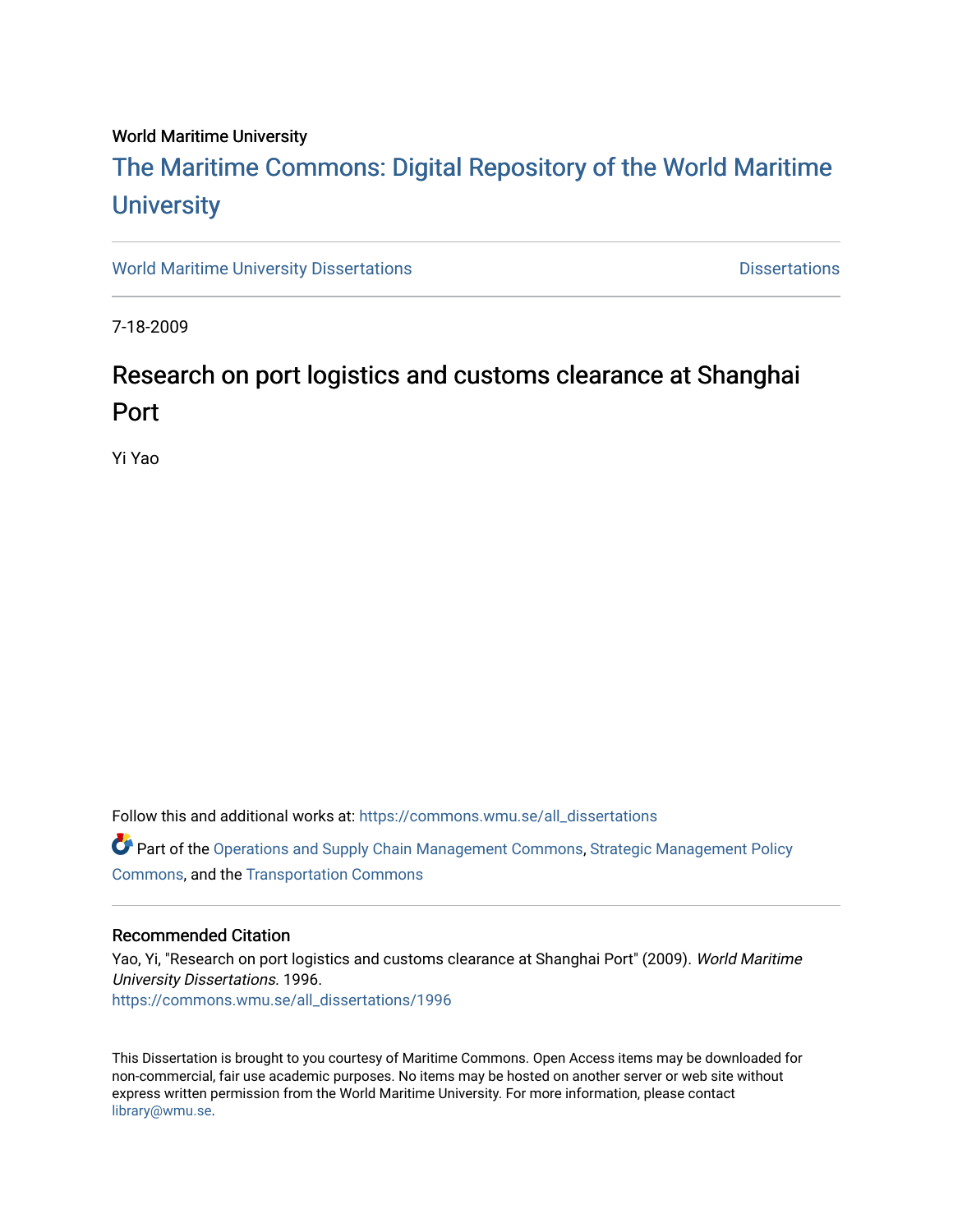

# WORLD MARITIME UNIVERSITY

Shanghai, China

# RESEARCH ON PORT LOGITICS AND CUSTOMS CLEARANCE AT SHANGHAI PORT

By

# YAO YI

# China

A research paper submitted to the World Maritime University in partial Fulfillment of the requirements for the award of the degree of

# MASTER OF SCIENCE

# INTERNATIONAL TRANSPORTATION AND LOGISTICS

2009

Copyright Yao Yi, 2009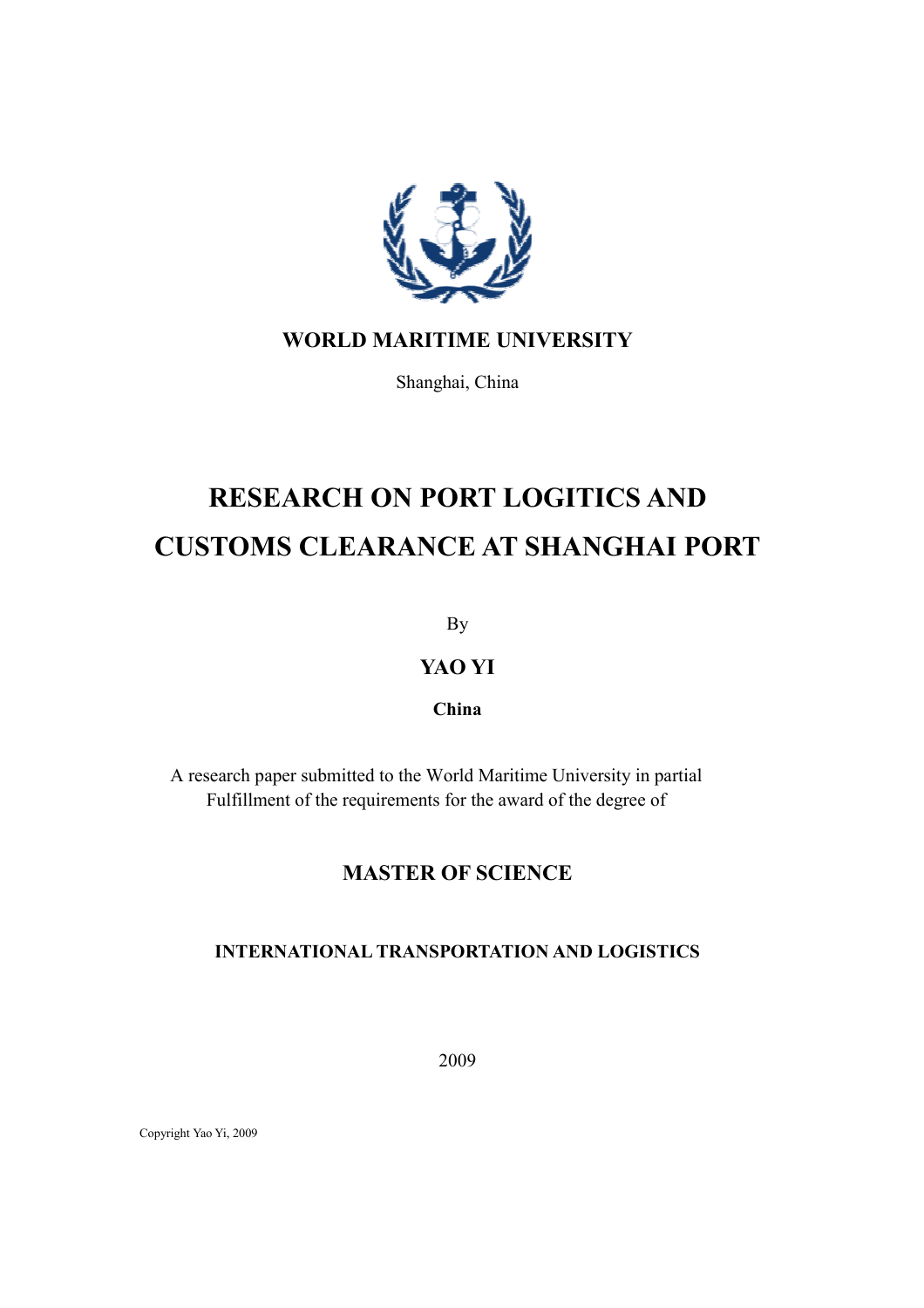# **Declaration**

I certify that all the material in this research paper that is not my own work has been identified, and that no material is included for which a degree has previously been conferred on me,

The contents of this research paper reflect my own personal views, and are not necessarily endorsed by the University.

(Signature):

(Date):

# Supervised by

Professor: Xu Da zhen Shanghai Maritime University

# Assessor

World Maritime University

# Co-Assessor

Shanghai Maritime University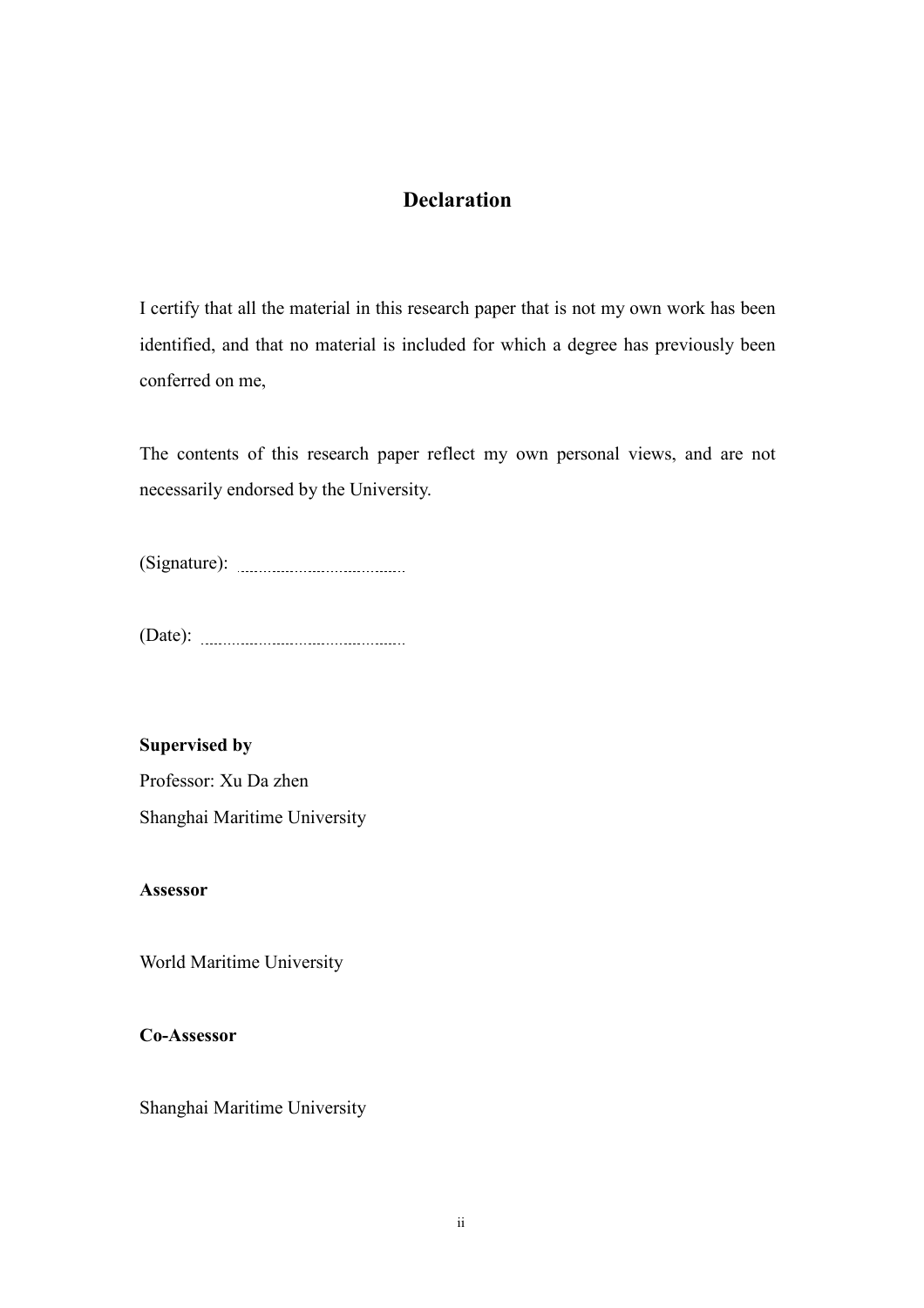# ACKNOWLEDGMENT

First of all, I would like to owe my deepest appreciation and gratitude to my supervisor, Professor Xu Da zhen. His guidance, support and encouragement are invaluable acquisition and critical part throughout my dissertation writing. Without his insightful suggestions and continuous assistance, this dissertation would not have been completed. Also, his intelligence, wisdom, kindness, conscientiousness and patience I have enjoyed during my study will benefit me for good.

I am grateful to Ms. Zhou Ying chun, Ms. Huang ying, Ms. Hu Fang fang, and Mr. Liu Tong an, who are in charge of this joint postgraduate program on behalf of Shanghai Maritime University.

I am also thankful to my colleague, Mr. Pu Rong kui, Mr. Yang Zhong chen, Ms. Tang Chun qin and all my colleagues who put high expectations on me, and whose continuous encouragement has been a major source of inspiration and confidence for the completion of this work.

I would like to thank all my friends. It is their help and support that make my life in Shanghai Maritime University an enjoyable experience.

Finally, but certainly not least, I would like to send my indebtedness to my beloved mom, Ms. Xia Li ping, and my wife Ms. Wang Li ping, who offer both financial and emotional support to me. I am fortunate to have their eternal love and encouragement as I go forward.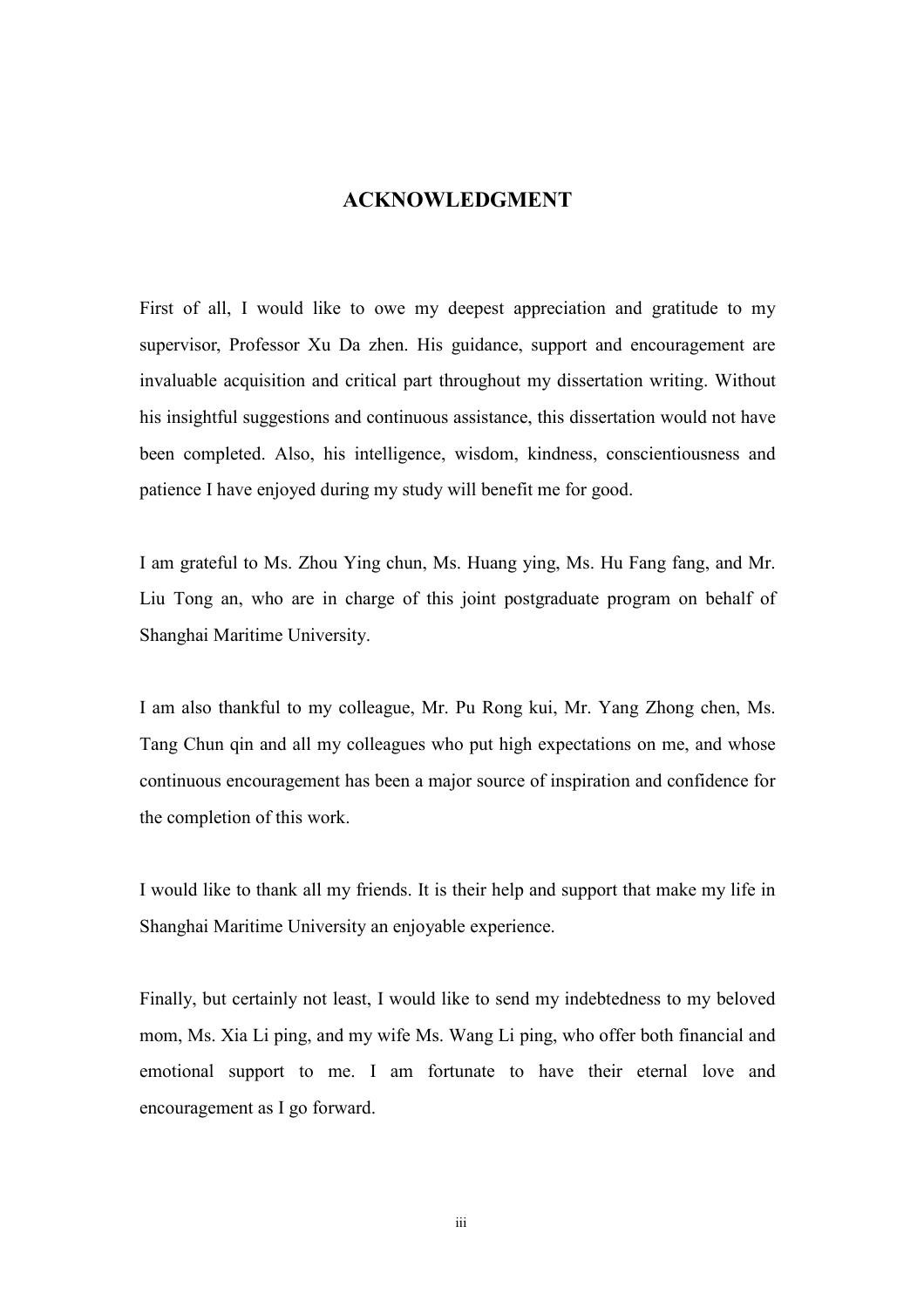## **ABSTRACT**

# Title of Dissertation: Research on Port Logistics and Customs Clearance at Shanghai Port Degree: MSc in International Transportation and Logistics

Against the backdrop of the economic globalization, free trade, integration with international transport market and the sizzling advancement of modern port logistics, in particular, the exponential growth of cargo volume by import and export, efficiency of port logistics needs to be urgently elevated accordingly. Then, custom clearance and inspection, as one of the indispensable key link in the process of port logistics, will undoubtedly hold the balance to a large extent in terms of defending the national sovereignty and national interest, promoting the foreign trade and scientific and technological and cultural contact. However, just as anybody can see that there are two sides to one coin, custom clearance and inspection will more or less delay or even "block" the logistics process to some extent, which is beyond doubt a deathblow to the logistics who do value time above anything else. It is quite evident that efficiency contradicts with national security in this sense when cargoes go through customs and we might ask where the crux lies, the answer is how to strike a proper balance between the maintenance of national security and facilitation of customs clearance.

The dissertation mainly deals with the existing problems (malpractice) in the customs clearance and inspection of the port logistics and its related causes, and put forwards some innovations in terms of customs clearance and inspection for better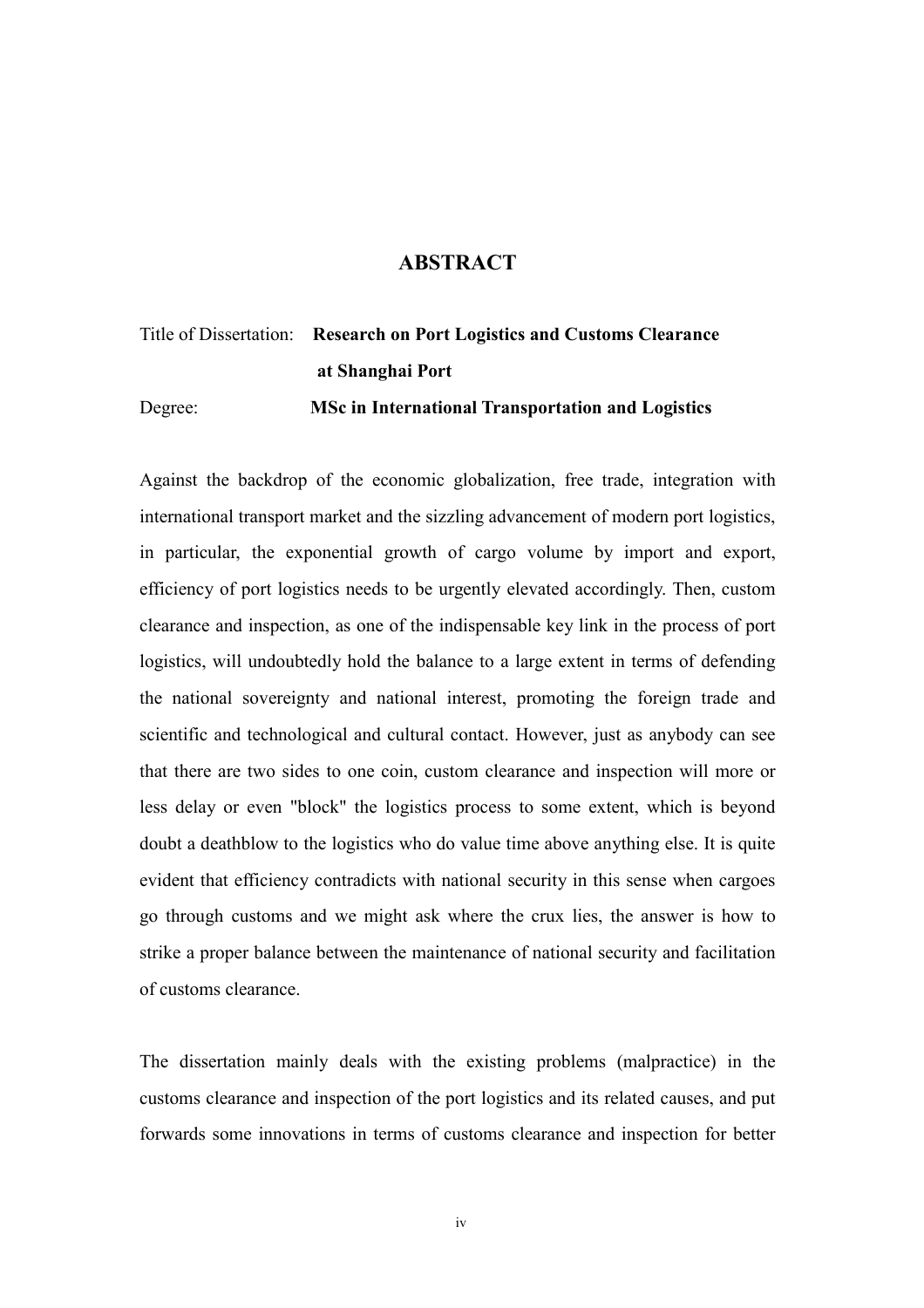efficiency and safety aiming at these problems.

KEYWORDS: Port Logistics, Customs Clearance and Inspection, Efficiency and Safety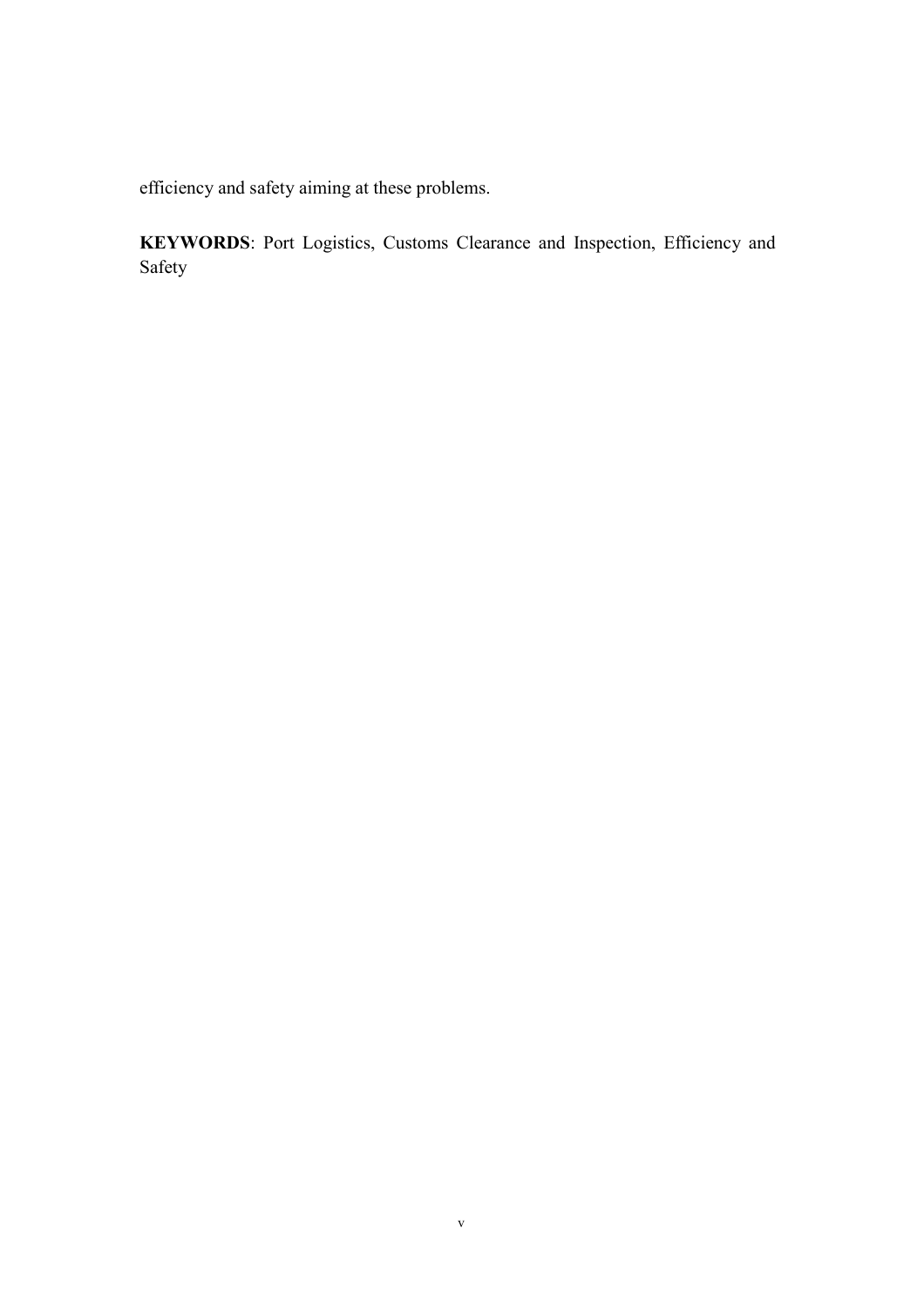# TABLE OF CONTENTS

| <b>OVERVIEW OF THE CUSTOMS CLEARANCE AND PORT</b><br><b>CHAPTER 2</b>             |
|-----------------------------------------------------------------------------------|
|                                                                                   |
| 2.1 The main trend of logistics development and its impact upon port logistics  9 |
|                                                                                   |
| 2.1.2 Impact on port logistics by international logistics development 12          |
| 2.2 The requirement of customs clearance by the development of port logistics 14  |
| 2.3 The impact on port logistics by customs clearance efficiency  16              |
|                                                                                   |
| 2.3.2 The impact on port logistics by customs clearance efficiency  21            |
|                                                                                   |
| <b>CHAPTER 3 GAP OF CUSTOMS CLEARANCE AT SHANGAHI PORT AND</b>                    |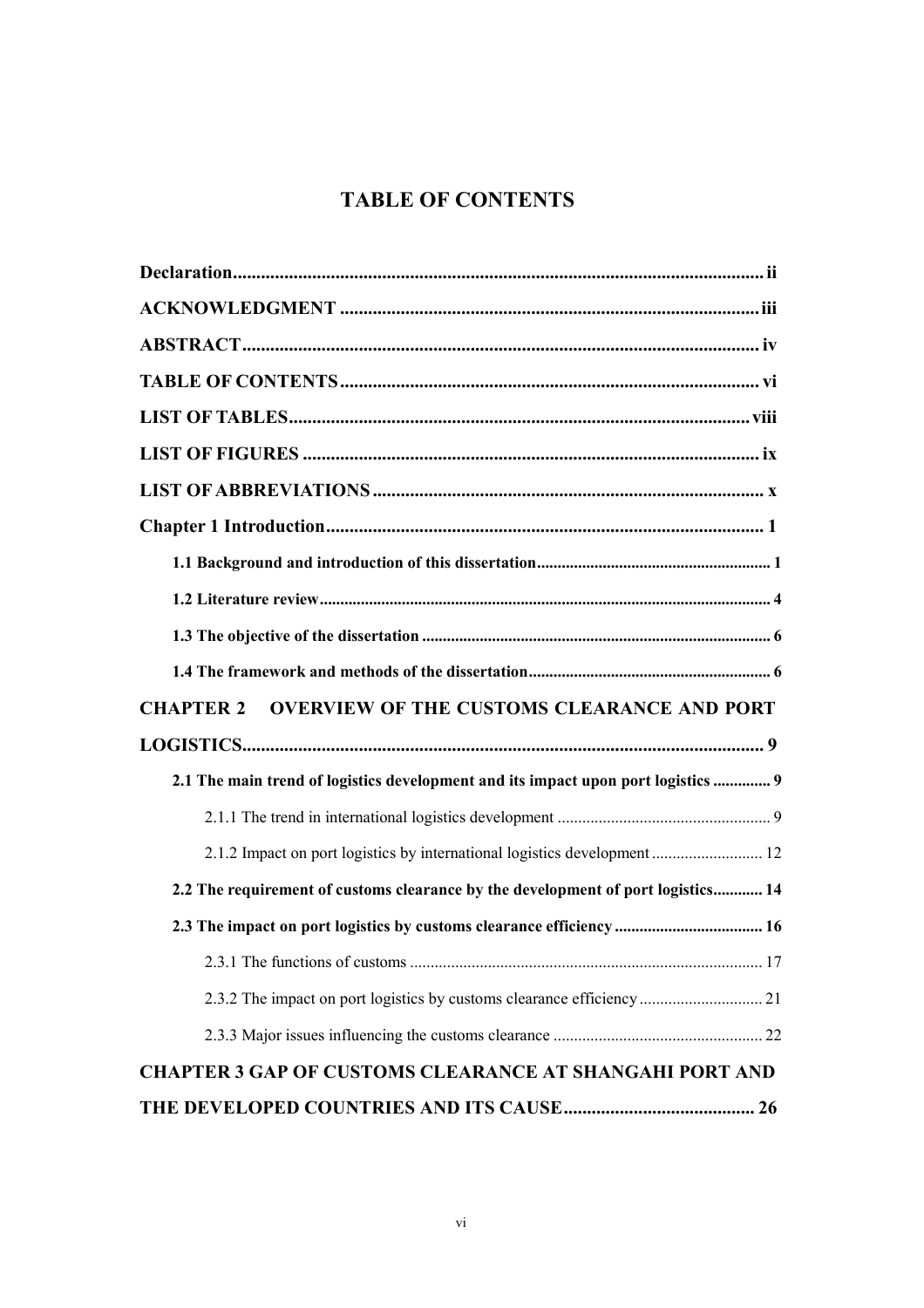| 3.2 The experience derived from customs clearance in developed countries 31              |  |
|------------------------------------------------------------------------------------------|--|
| 3.3 The gap in customs clearance of Shanghai and developed countries  41                 |  |
| 3.4 Analysis into the gap between Shanghai and developed nations in terms of  44         |  |
| <b>CHAPTER 4 STRATEGY AND SUGGESTIONS ON IMPROVING THE</b>                               |  |
| <b>CLEARANCE EFFICIENCY AT SHANGHAI CUSTOMS  48</b>                                      |  |
| 48. Draw on the measures of clearance reform in the developed countries 48               |  |
|                                                                                          |  |
| 4.3 Simplification of clearance customs turning multiple step modes to one step mode 57  |  |
| 4.4 Reform the supervisory pattern to enhance the rate of supervision 58                 |  |
| 4.5 Solve the problems occurred in the process of clearance procedures simplification to |  |
|                                                                                          |  |
|                                                                                          |  |
|                                                                                          |  |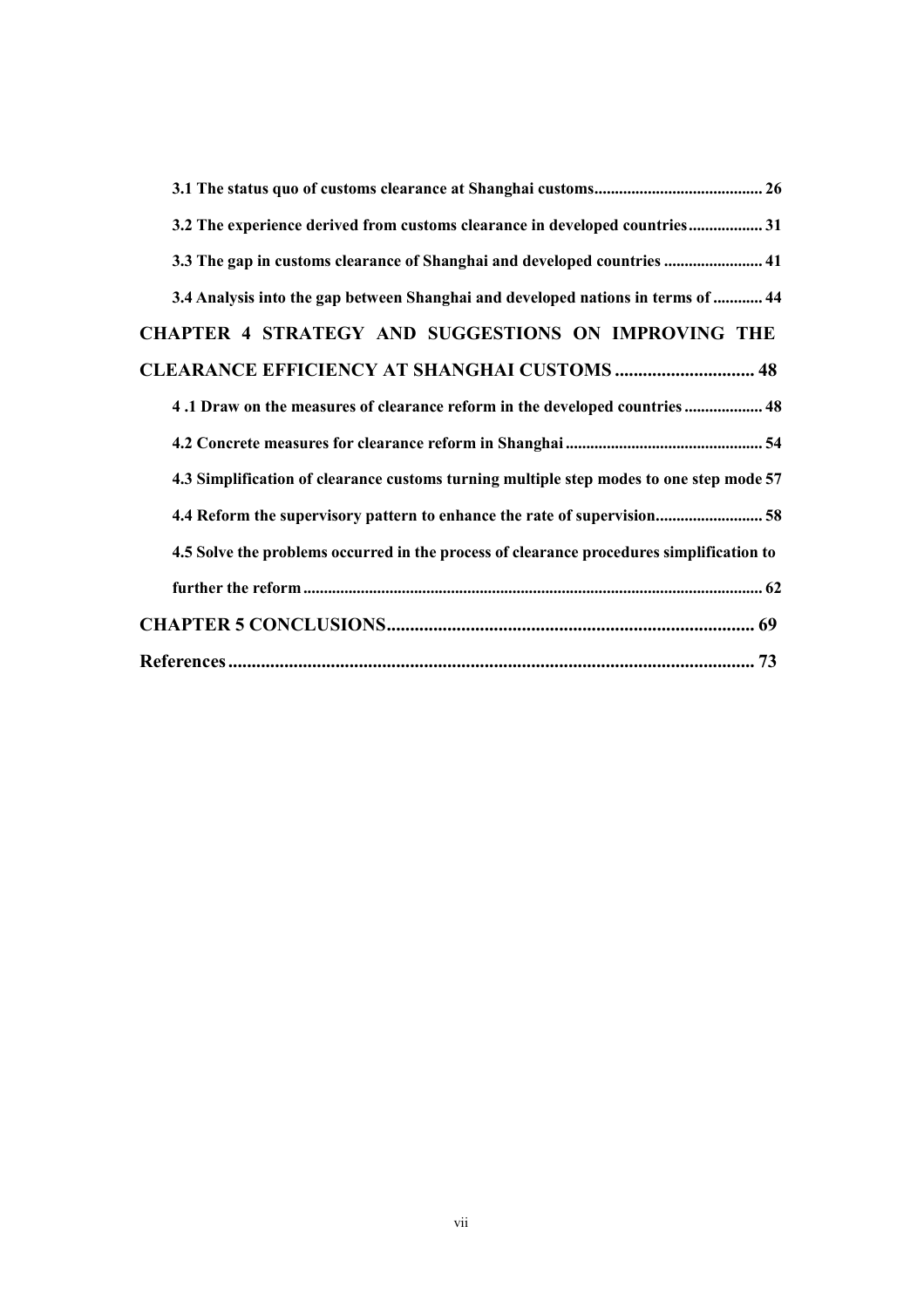# LIST OF TABLES

Table 3.1 Customs Clearance Time January to July, 2008

Table 3.2 Comparison of Shanghai Tariff Policy

Table 3.3 2008 Statistics of Clearance Efficiency Shanghai Customs from January until April

Table 3.4 Comparison in Clearance Factors in Shanghai, Hong Kong and Singapore

Table 4.1 Four-year Plan of Reform at Shanghai Customs Starting from 2008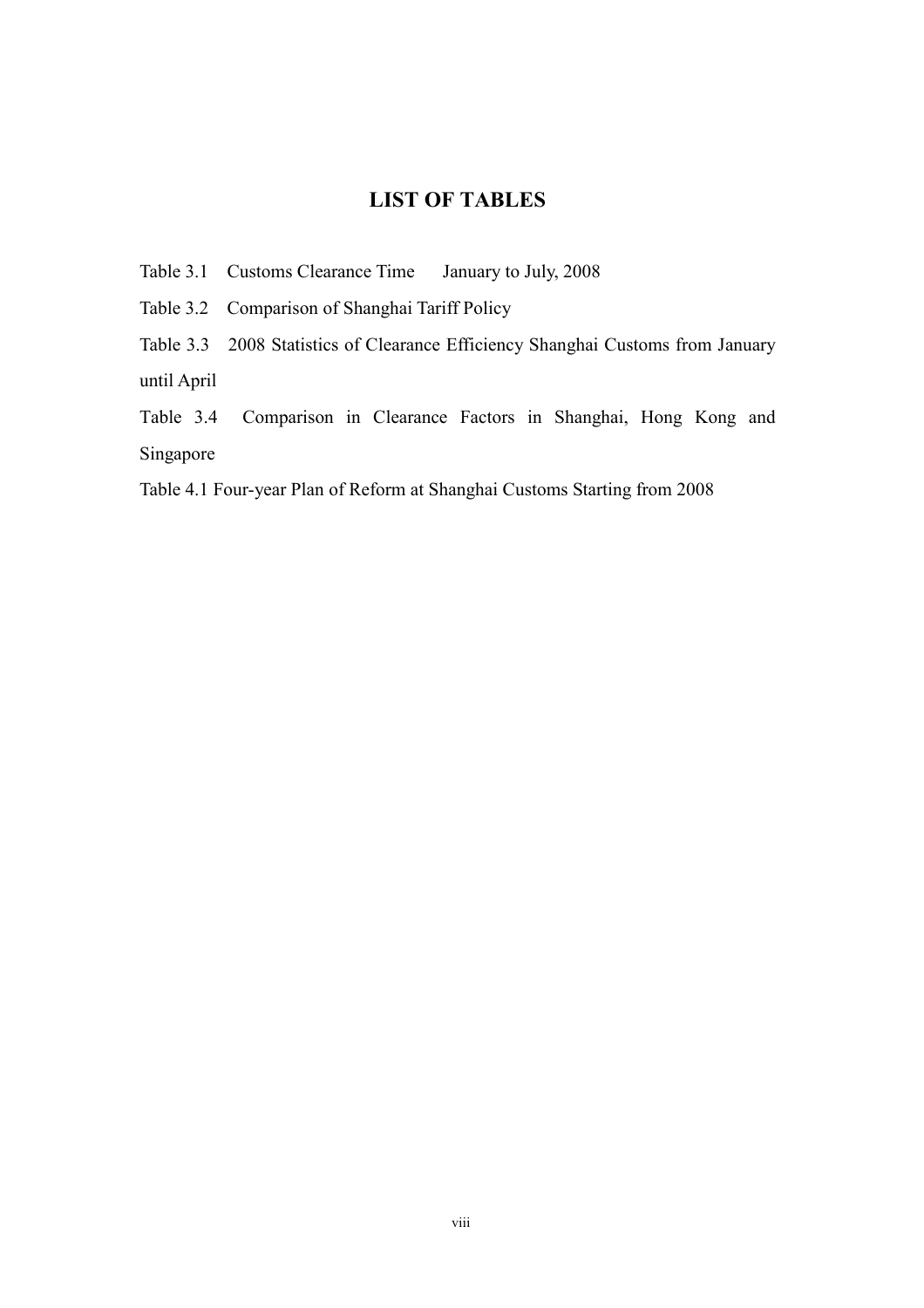# LIST OF FIGURES

- Fig 2.1 Effective Tariff Rate from  $2001 2008$
- Fig. 2.2 Main Issues affecting the Cargo Clearance (Macroscopic)
- Fig. 2.3 Main Issues affecting the Cargo Clearance (Microscopic)
- Fig 3.1 Comparison of Import Time by Sea Transport in Various Nations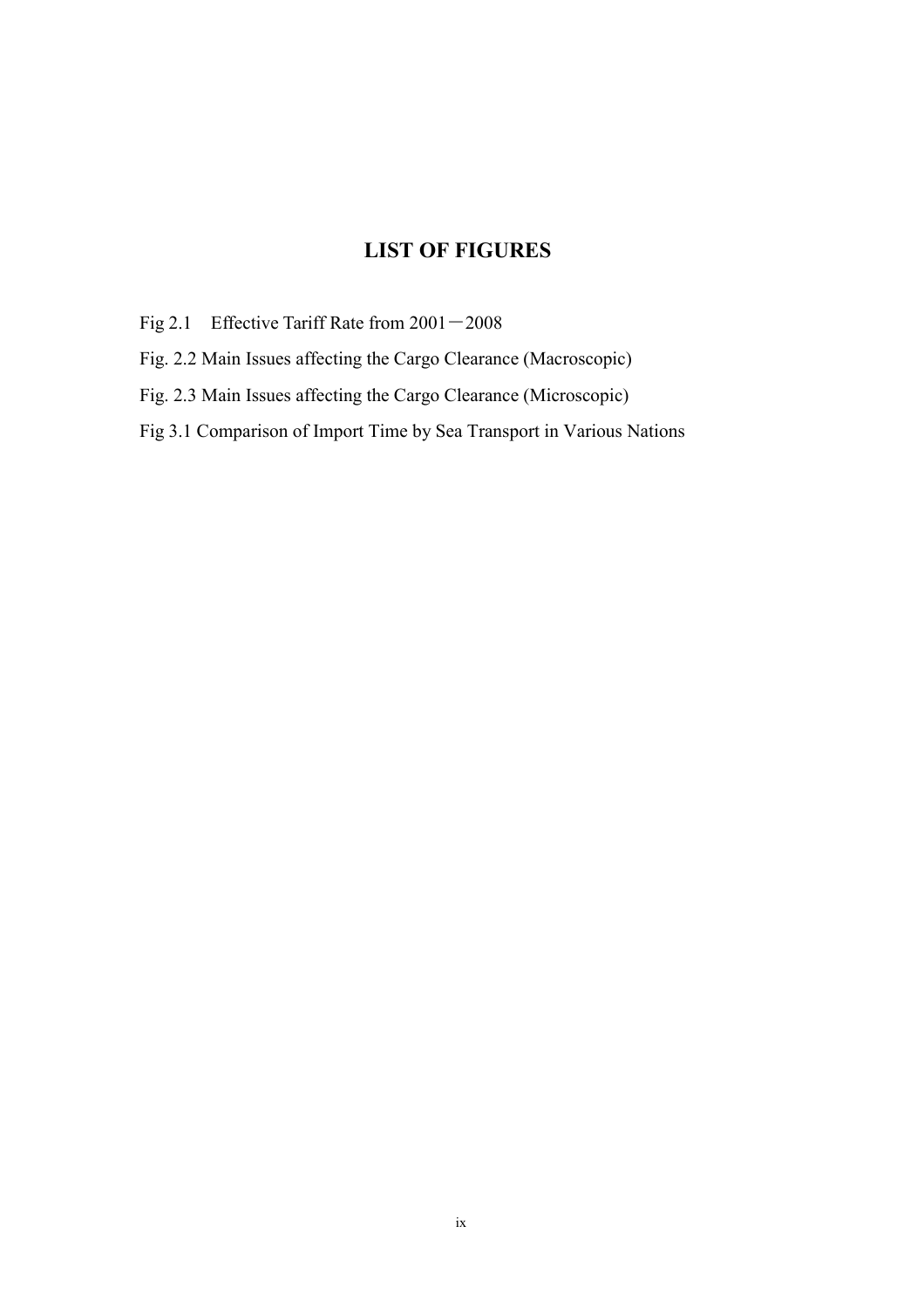# LIST OF ABBREVIATIONS

- ABI Automated Broker Interface
- ACH Automated Clearing House
- ACS Automated Commercial System
- AMS Automated Manifest System
- C/D Clearance Declaration
- EDI Electronic Data Interchange
- EU European Union
- GAC General Administration of Customs
- GAFE General Administration of Foreign Exchange
- GAQSIQ General Administration of Quality Supervision, Inspection and Quarantine
- GDP Gross Domestic Product
- GIS Geographic Information System
- GPS Global Positioning System
- IMF International Monetary Fund
- IT Information Technology
- NACCS Nippon Automated Cargo Clearance System
- NIS National Import Specialist
- OAS Operations Analyst
- PCA Post-clearance Audit
- SDP Simplified Declaration Procedure
- WB World Bank
- WCO World Customs Organization
- WTO World Trade Organization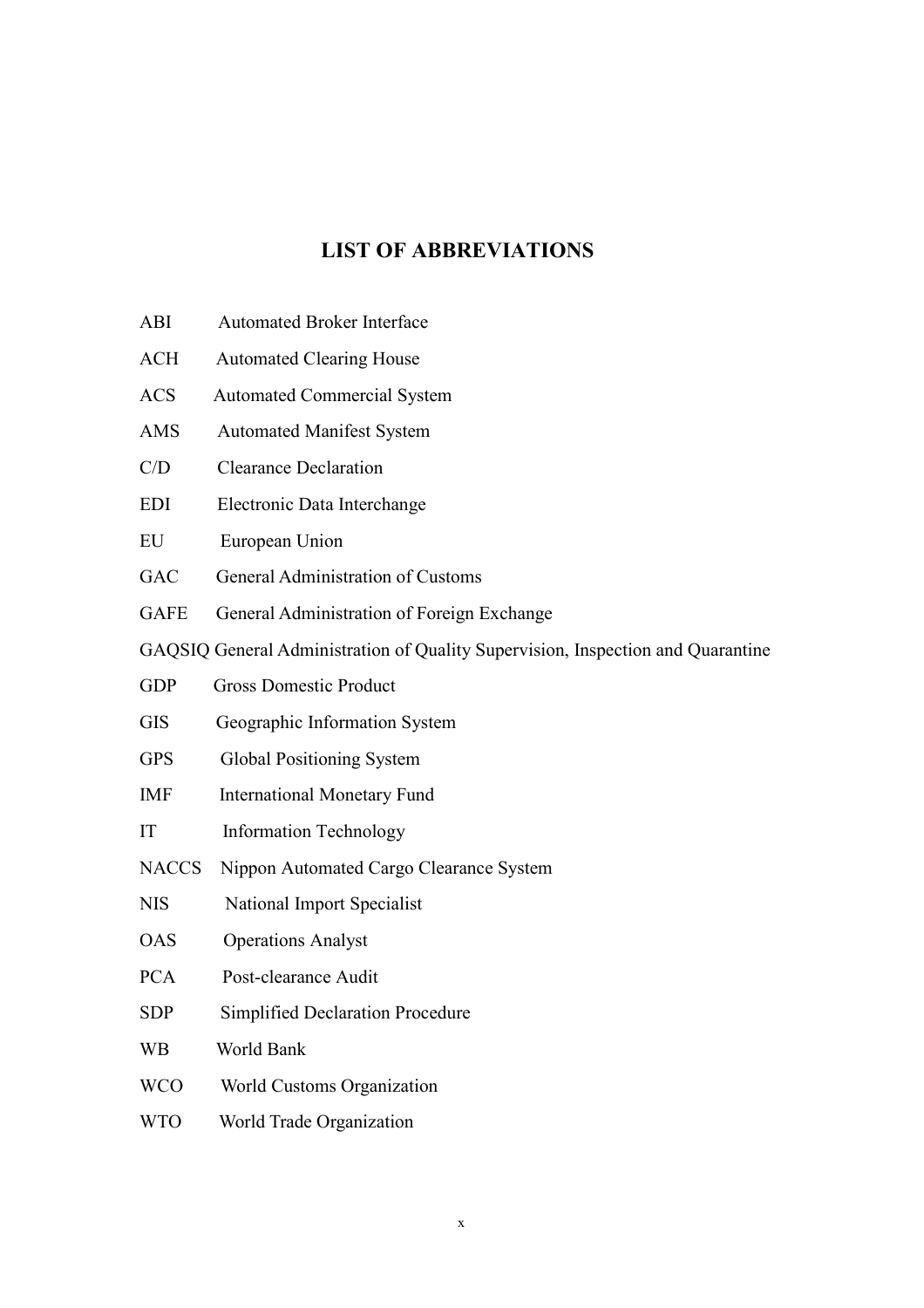# Chapter 1 Introduction

## 1.1 Background and introduction of this dissertation

Drastic changes have taken place in the function and position of social and economic development as well as the international economic exchange of countries the world over against the backdrop of the economic globalization which intensifies global sourcing and consumption trends, and the competition in international port logistics is no longer the competition between points but that among supply chain. Port, as the pivot of global comprehensive transportation networks and the optimal convergence point of transportation, distribution center and factors of production, the important cargo storage sites have already been brought into the international logistics chain and become one nude of paramount importance. Under new economic surroundings, in order to cater to the ever-increasing service needs of customers and to establish yourself in the cut-throat competition, port must have to widen its service function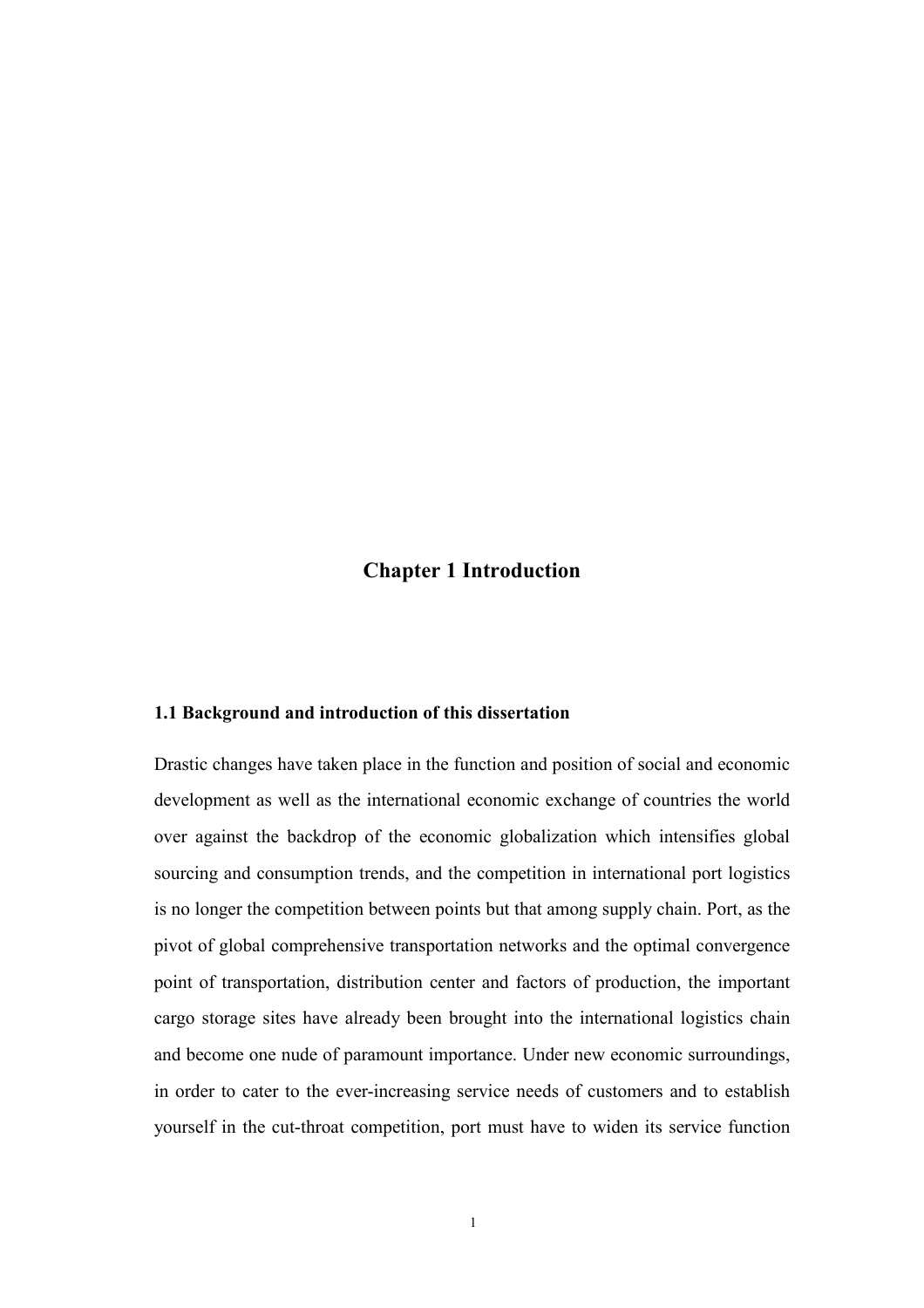and improve its service efficiency with an aim to develop towards all-dimensional and value-added service. For the time being, more and more ports are altering its single-fold function of loading and unloading, transportation in the past towards the development of modern logistics service, thereby which inspires the booming of the port logistics.

The development of port logistics requires excellent macro environment. As a matter of fact, the port logistics environment, in a broad sense, covers two areas: one is the hardware environment which includes the quay berth, collection, distribution and transportation network (road, railway, water-way), information technology and communication, etc. the other is the software environment, that is, service environment, which includes the service functions such as clearance and inspection, shipping and cargo agency, shipping classification, finance and trade, policy and laws. And comparatively speaking, the hardware environment for the development of port logistics in Shanghai and other parts of China tend to be excellent featuring the accelerating construction of port by the swift growth of foreign trade for consecutive years, "and recent years witness the continuing addition of ports, the strengthening handling capacity, accelerating development of van container pivot ports and gradual consummation of collection, distribution and transportation networks" $<sup>1</sup>$ </sup>

And at present, the major impediment that hinders the development of port logistics in Shanghai is the software environment, among which the customs clearance efficiency is one of the most striking factors that influence the port logistics efficiency.

The clearance efficiency tends to be low on the whole in China, and the most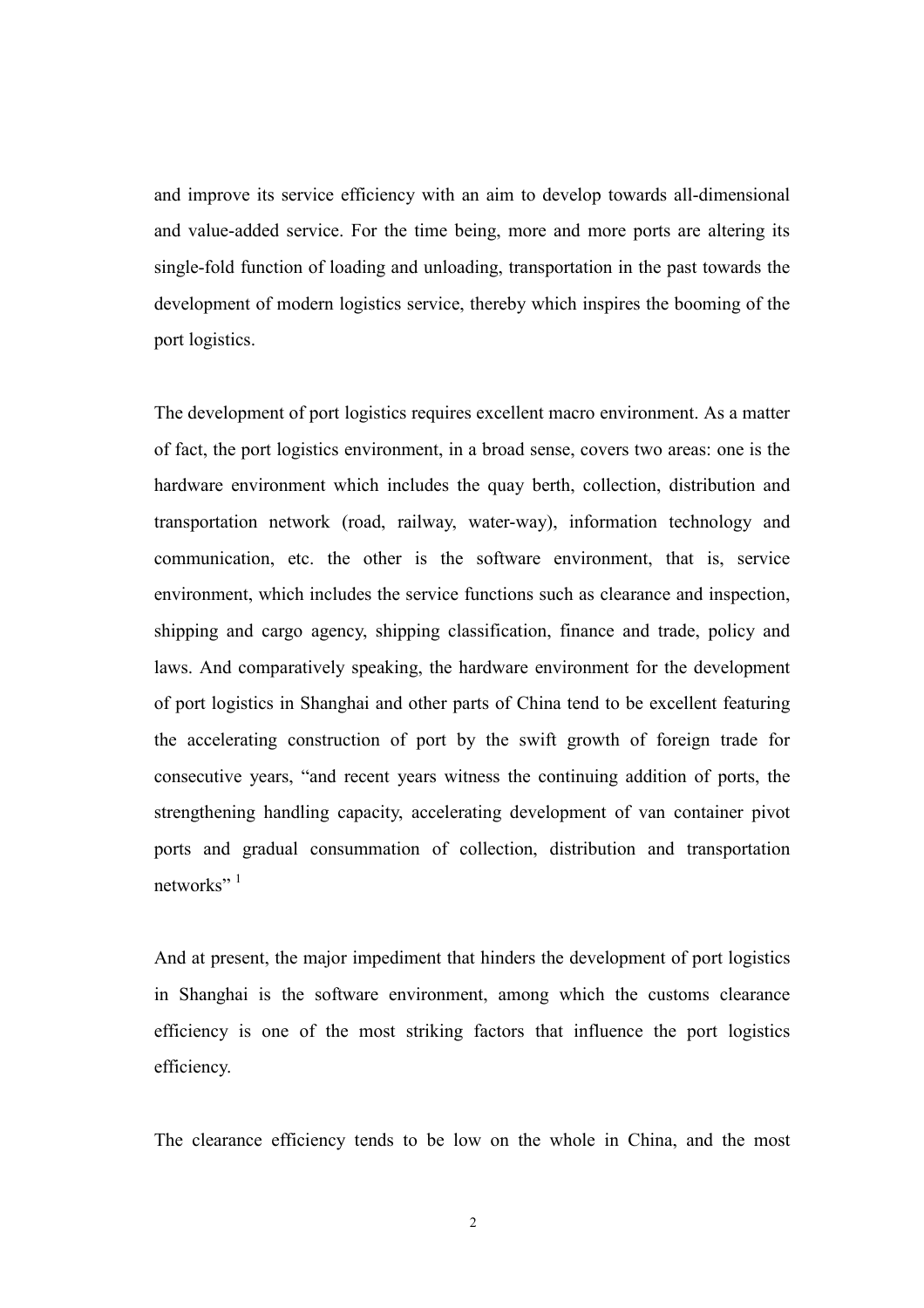successful in clearance reform is that Shanghai customhouse had already shortened the import and export cargo clearance time of sea transport from average 3-5 days to 24 hours, air transport from average 3 days to 12 hours through the implementation of the new clearance pattern "Entry Inspection In Advance, Customs Clearance Beforehand, Pass with Actual Stock."<sup>2</sup>

As a matter of fact, the average clearance time nationwide in China is way above this level. And meanwhile, even if compared with the clearance efficiency in developed countries and regions, there is still a far cry from it as far as Shanghai customs is concerned. Here I just put some examples, In Tai Wan, the cargo auto-clearance system has shortened the time needed for clearance to less than 30 minutes, and the average clearance time for cargos exempt from examination and inspection is as low as 10 minutes, and likewise in Singapore trade net and port net are conducted for import and export and transshipment cargoes then customs declaration and clearance can be done in less than 10 and 15 minutes respectively<sup>3</sup>. In much developed countries, convenient and efficient clearance can offer better environment for port logistics. For instance, in Canada customhouse has been networked with national railways corporation, port, shipping company and the like, and provides efficient customs clearance service on the basis of EDI technology. And clearance formalities can be done and port logistics can pass unchecked 48 hours before the arrival of containers from Shanghai port to Vancouver port through sea transport. <sup>4</sup>

It is quite evident that compared with developed countries sharp disparity in customs clearance efficiency has already become one of the bottlenecks restricting the development of port logistics in Shanghai. Take international container transfer for example, owing to time-consuming process of Shanghai customs clearance and inconformity of current cargo transfer principles with international practice, and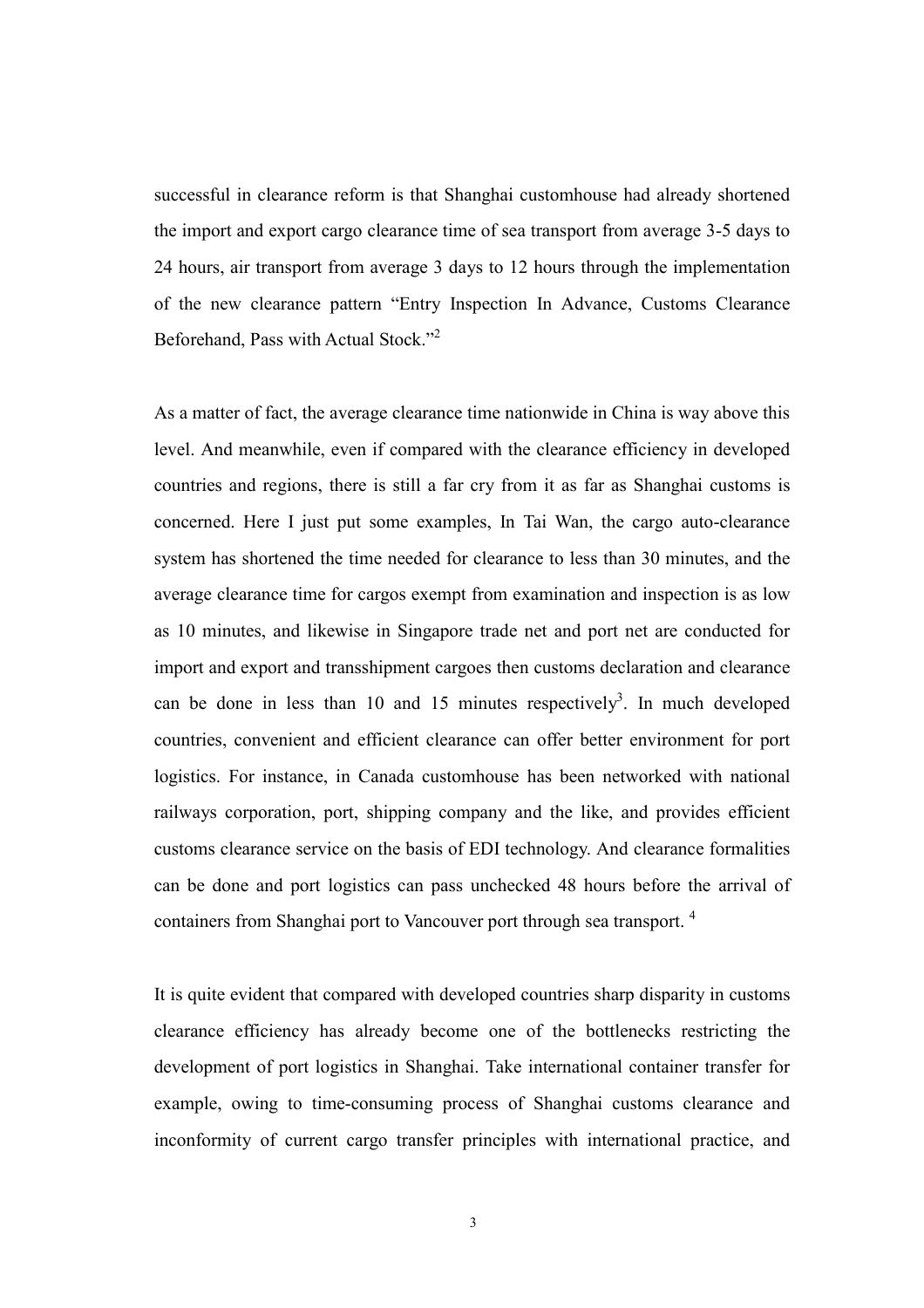cargo transfers principles of import first, export second, repeated declaration and multilateral management, the average time for transport of cargoes from pull-in to departure is above 34 hours in China's port, however, the time for clearance in Busan port, South Korea is merely some three hours, then international container transfer route of regular shipping liners prefer Busan port instead of Shanghai port or other coastal ports in China.<sup>5</sup> Needless to say, port logistics

The reasons for inefficient customs clearance in Shanghai port cover a couple of area:

(1) Customhouse laws and regulation construction

(2) Custom clearance structure (including pre-declaration, examination after release, evaluation mode)

- (3) Customs clearance flow
- (4) Customs clearance formalities
- (5) Digital construction at customs 6.quality of customs personnel

#### 1.2 Literature review

Mr. Liu Jian jun (2001) considers that port logistics is a kind of value-added service provided by port, and meanwhile depending on a set of effective organizational methods and highly efficient information technology port logistics can offer value-added and effective service to customers. Mr. Li Guo de, Chen Jian (2004)(4) hold the idea that the move to develop port logistics lies in four points: the first is to build the logistics center; the second is to establish the commerce and trade center; the third is to construct information center; the fourth is to build up the comprehensive service center. As a matter of fact, it represents ideas of a certain number of people, but these ideas descend into generalities. Of course, there are some ideas with deep insight. Mao Bai ke (2001) thinks that major works of loading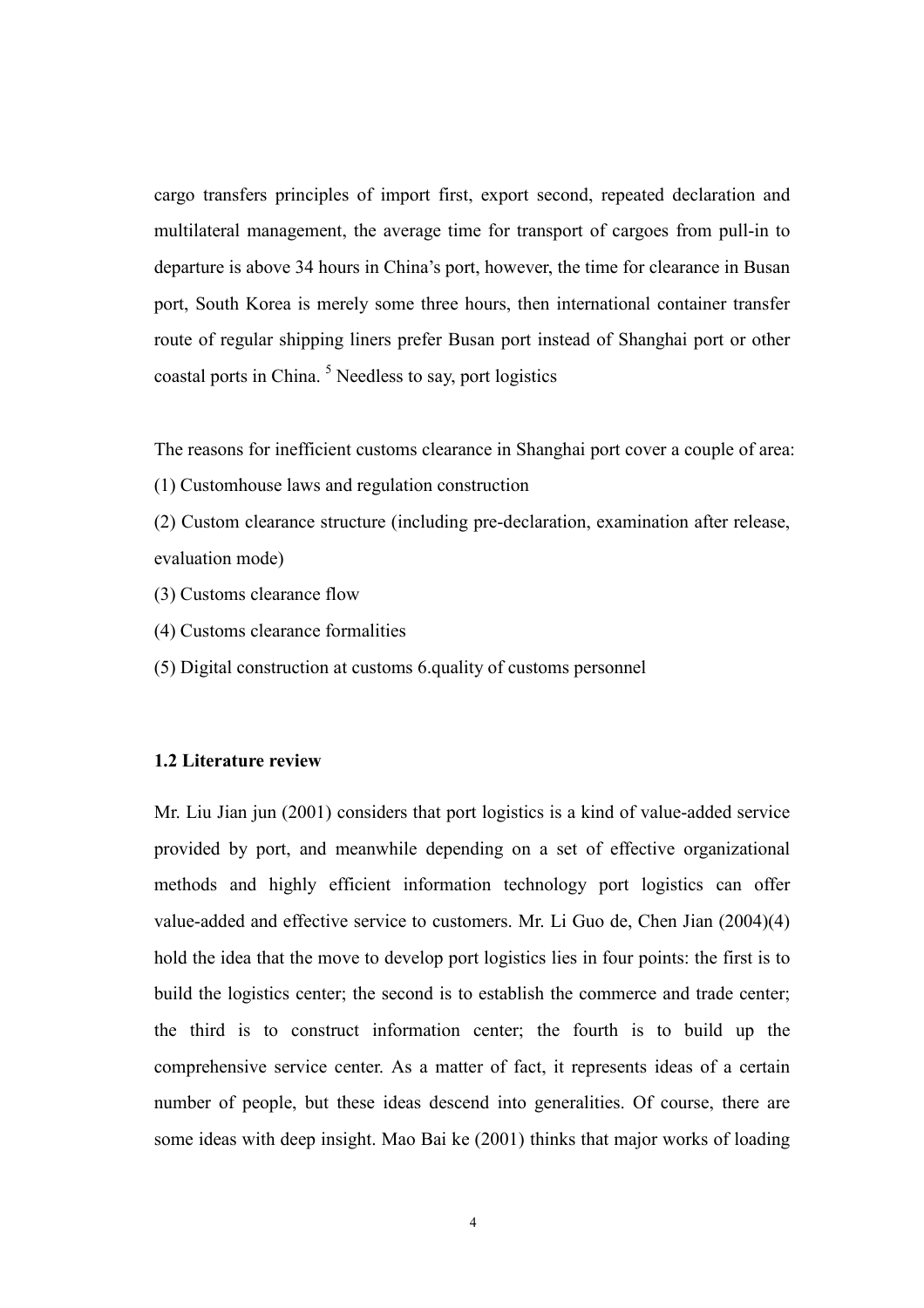and discharging at port is the key link of logistics and varied services provided by port itself all belong to the category of logistics, and meanwhile he also points out that we should correct some biased conception in the process of developing port logistics and deems that we are supposed to take the renovation of major works and exaltation of core competitiveness as the strategic focus of expanding the port logistics, correcting the lopsided idea just as followed: to merely ensure port production and operation of loading and discharging, just take the fuel and lube, supply of spare parts and motorcade and warehousing system as the logistics operating system; to launch modern logistics equals to the establishment of third party logistics; to launch modern logistics is to launch the warehousing logistics and logistics center; And actually warehousing logistics and logistics center are just one kind of the expansion of logistics by port and we are supposed to prevent the blind investment on logistics. Luo Wen ping pointed out in his works "Probe into China's water carriage logistics" that research into port logistics is supposed to be divided into two layers: the first layer is the macro port environment("Bigger Logistics"), which is used for the review of port as one node in the supply chain and the logistics capability by port (which can be defined as reduction of supply chain cost and elevation of supply chain efficiency for international supply chain customers in the port competition——including the capability of time-saving ); the second layer is the development of port enterprise logistics("Smaller Logistics") , which mainly focus on the development of logistics service by port enterprises. It is also a comparatively new idea with deep insight concerning the port logistics. These discussions and researches are both of great value and significance, which to some extent offers the theoretical guidance for the development of port logistics in China. However, at present more researches focus on the infrastructure, operation and management, logistics technology and logistics policy of port and instead pay less attention to the soft environment of port logistics development, that is, service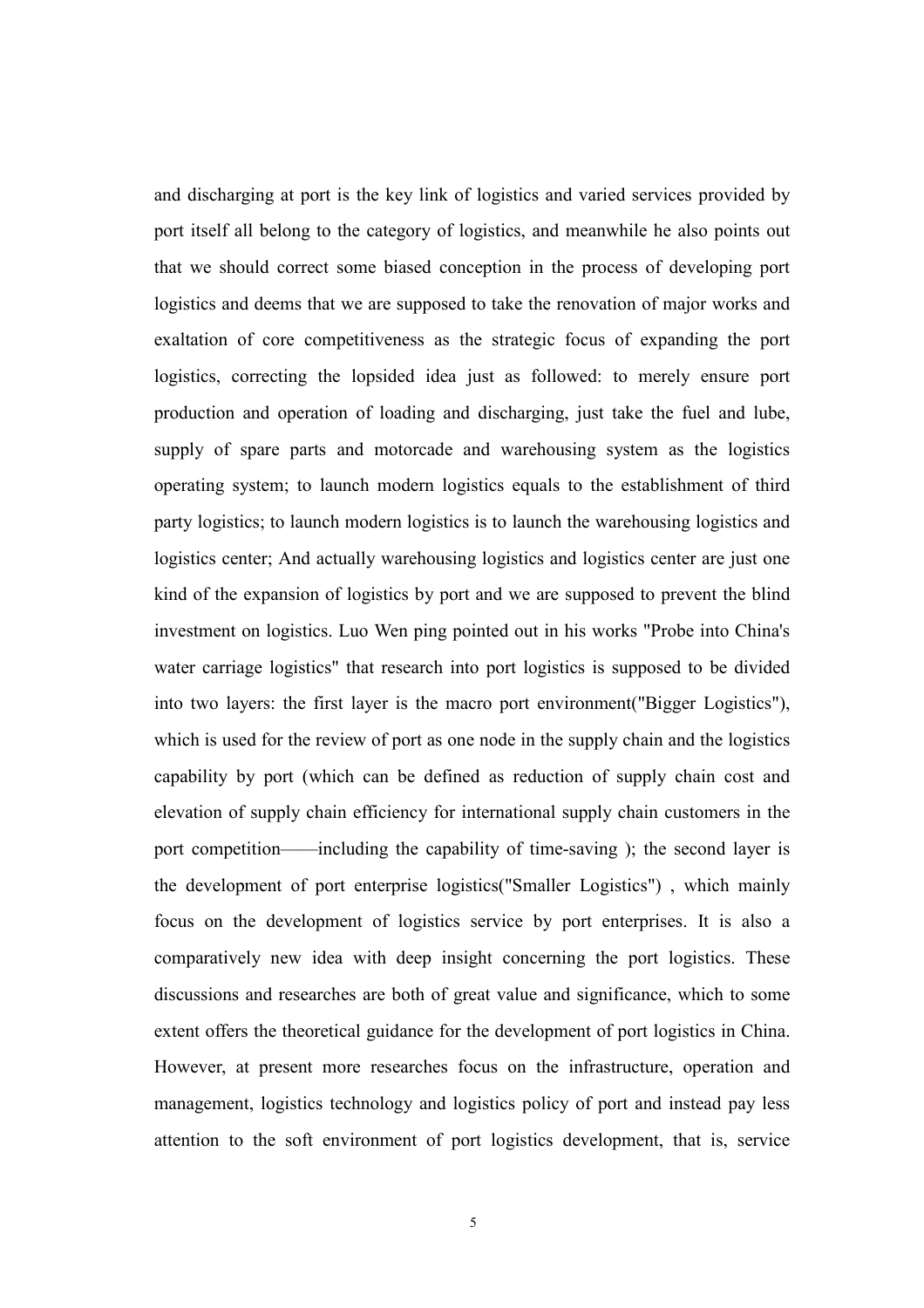environment which includes clearance and inspection, shipping agency and cargo agency, survey and insurance of ship, finance and trade, policy and laws, etc, in particular, the probe as a specific topic into impact of clearance efficiency upon port logistics efficiency tends to be less.

#### 1.3 The objective of the dissertation

In terms of theoretical significance, the theoretical probe into port logistics is comparatively scattered and weak for the time being, even if there is a research and the research focuses mainly on the infrastructure, operation and management, logistics technology, logistics policy, instead the probe into the impact of clearance efficiency upon port logistics efficiency tend to be quite less. Therefore, as far as I am concerned, the probe into the impact of clearance efficiency upon port logistics efficiency is supposed to be a significant attempt. In the meantime, this essay takes the clearance efficiency as the research target of influencing the port logistics, which expands the scope of port logistics and organically integrates the research into port logistics with the probe into the clearance reform.

In terms of utility value, the current international logistics globalization trend and exponential growth of foreign trade gives impetus to the booming of port logistics and drastic increase in cargo volume in and out of the ports, and the customers' demand of time become more rigorous, and it is necessary and imperative to probe into port logistics efficiency. This essay probes into the efficiency of port logistics from the perspective of customs clearance efficiency, and provides a train of thought which is the aim of this essay as well.

#### 1.4 The framework and methods of the dissertation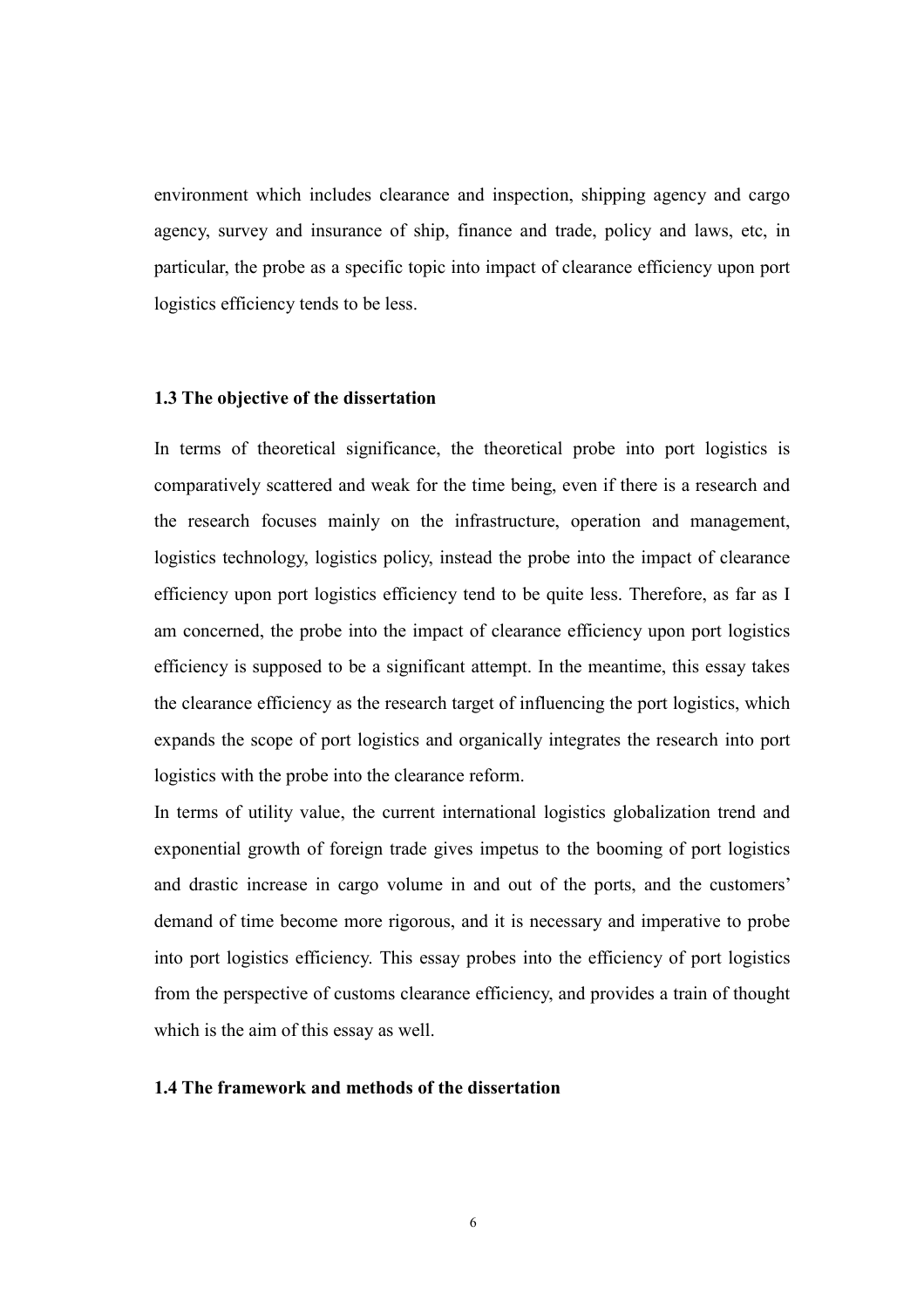In the light of many and various problems in Shanghai customhouse, the essay tentatively puts forward some suggestions and measures instrumental to the reform of Shanghai customhouse.

In the theoretical part, this essay analyzes interconnections between custom clearance and port logistics in theory, and expounds the sizzling development of port logistics against the backdrop of the international logistics development and the vital role of clearance efficiency in the development of port logistics. In the comparative analysis part, this essay first introduced the status quo of clearance in three developed countries and compares it with that of Shanghai customs in five aspects and then analyzes the major problems existed in Shanghai customhouse. Second, this essay introduces the status quo of customs clearance procedures simplification in Shanghai compared with the current situation of clearance reforms in other countries, and conducts the in-depth comparison and analysis into the two form perspectives of technology, management, legislation and training, compares the basis, status quo and achievement of its reforms, which offers the foundation for future development of custom reform.

Just like the saying goes, there can be no differentiation without comparison. Quantitative and qualitative methods are applied in the process of paper writing, and comparative and analytical methods are applied in the systematic probe into each item and then draw the conclusion through the results of comparison and analysis. And frame diagram is given just as the followed in order to describe the train of thought in this essay intuitively: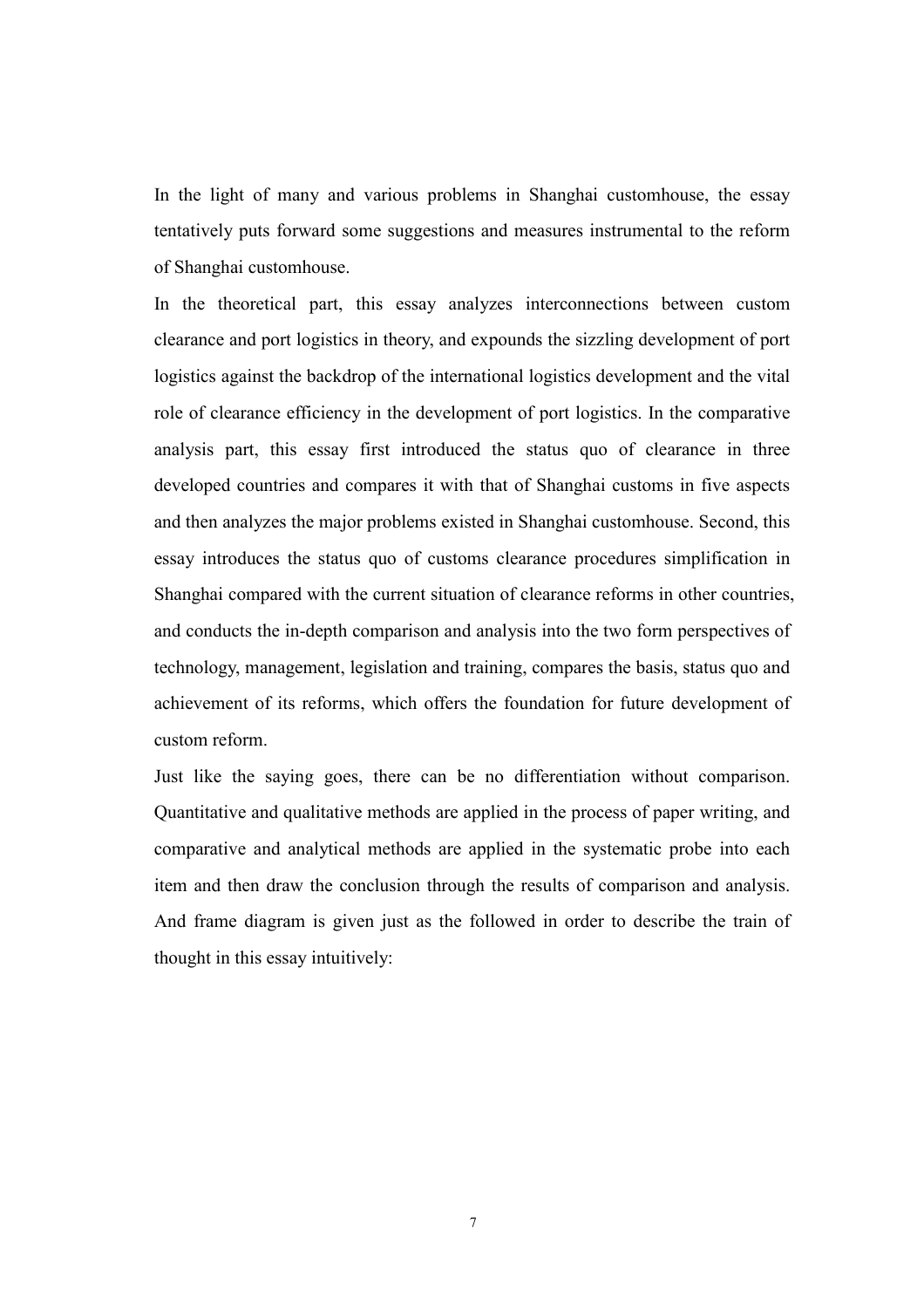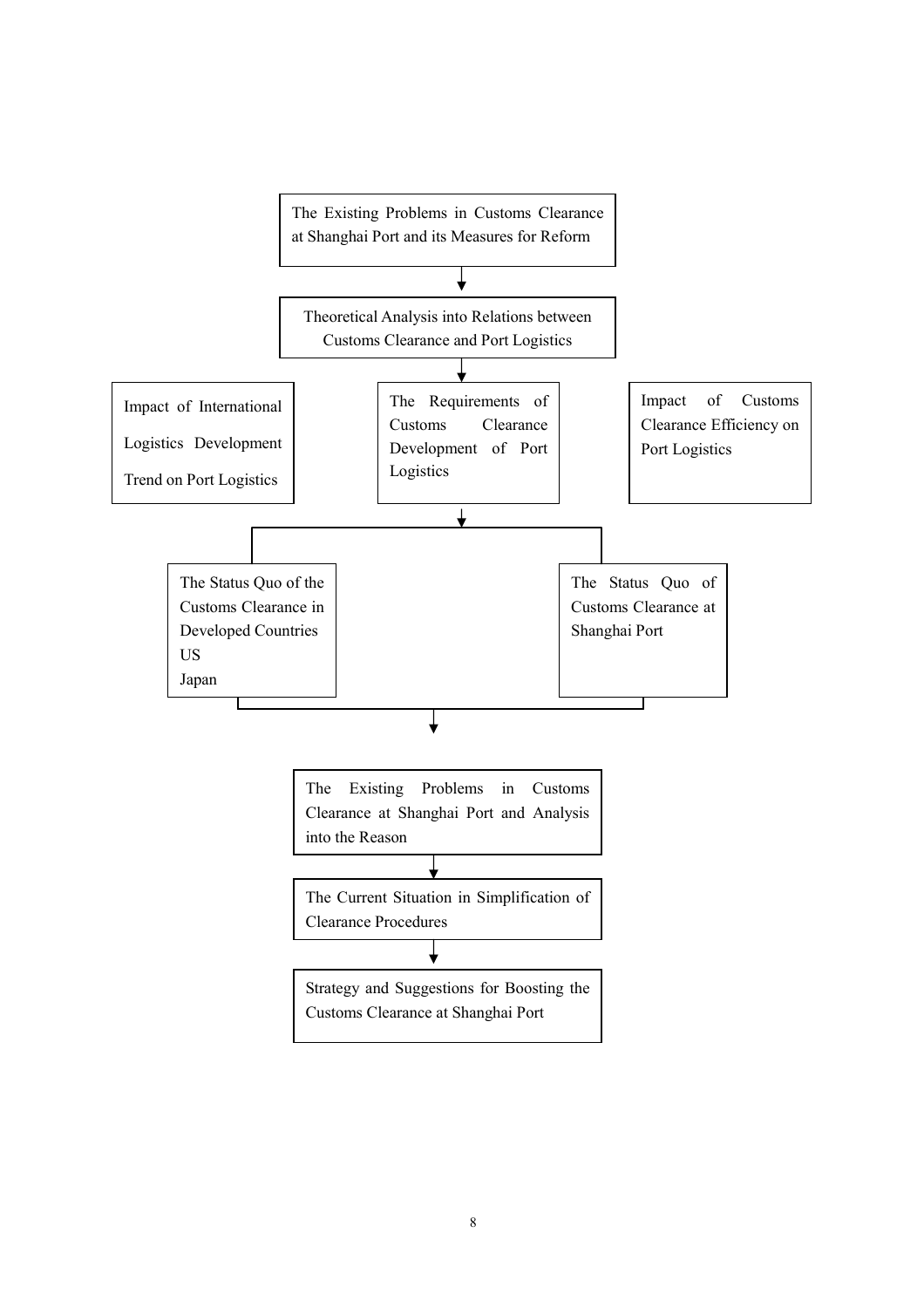# CHAPTER 2 OVERVIEW OF THE CUSTOMS CLEARANCE AND PORT LOGISTICS

#### 2.1 The main trend of logistics development and its impact upon port logistics

## 2.1.1 The trend in international logistics development

International logistics, which belongs to one of the logistics domains with larger scale and faster advancement in the modern logistics system, is the logistics activities resulted from the international economic exchange, trade activities and other international exchanges. Due to steep rise in international trade in recent decades, increasing intensification of international division of labor, and end of cold wars between the West and East, acceleration of the integration process such as Europe and other areas the world over, therefore international logistics has naturally become the hot spot of modern logistics research.

Actually international logistics, in accordance with the principles of international division of work and co-ordination and international practice and internationalized logistics network, logistics facilities and logistics technology, realizes the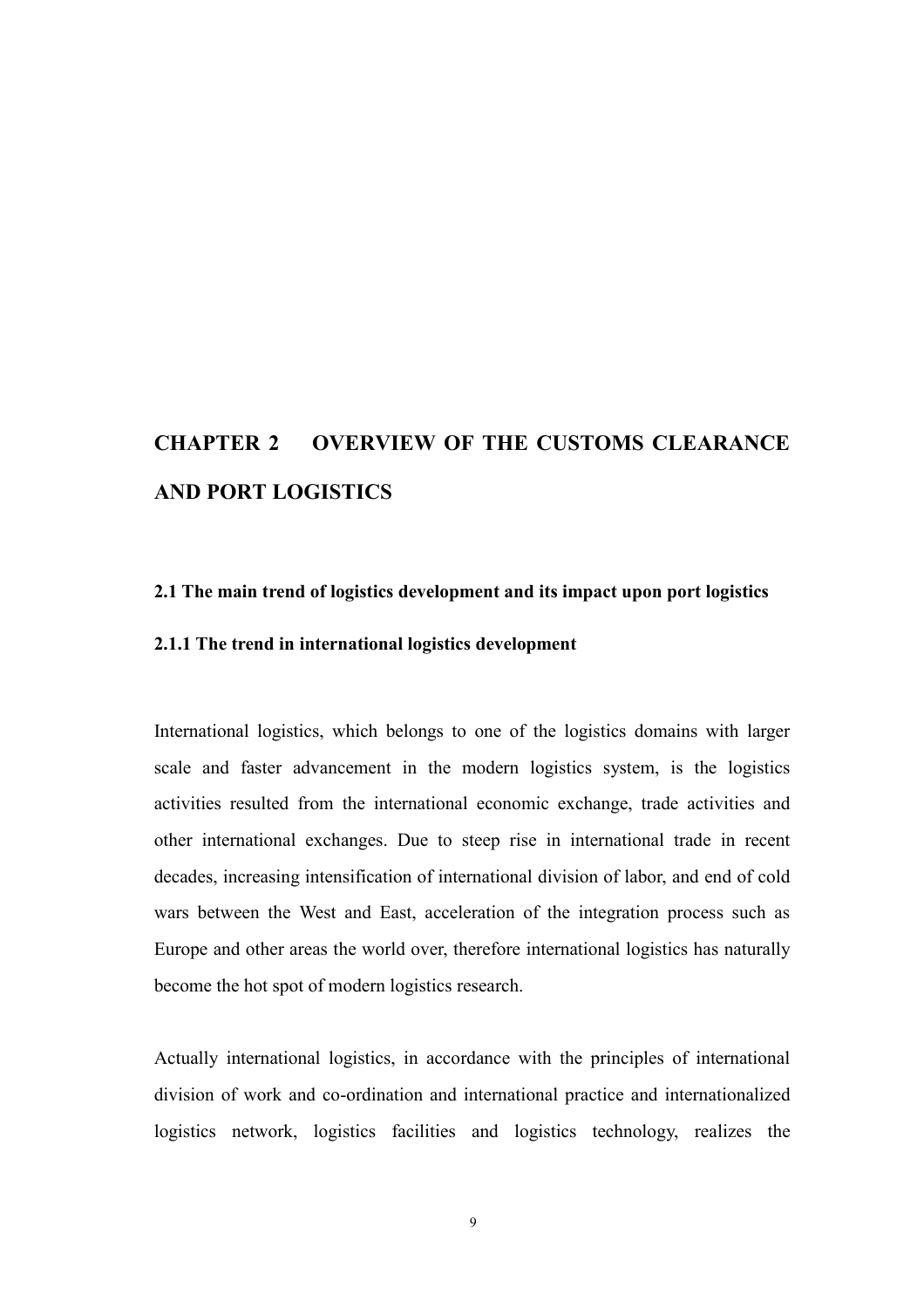international flow and exchange of cargoes with an aim to facilitate the development of regional economy and optimization of world resources.

#### Development trend of international logistics

With the integration of global economy steps up, current development of international logistics turns out to be new trend by the advancement of science and technology, in particular, the development of information technology and communications technology, together with the intensification of localization production, global procurement and global consumption resulted from the emergence of multi-national companies. And in the essay "International Logistics Development Situation" by Mr. Zheng Rong cai, in which he conducted the comparatively comprehensive discussion and analysis into the development trend of international logistics and meanwhile summed up in the following aspects<sup>7</sup>:

First, information-based logistics, which gives expression to commercialization of logistics information, codification and database of logistics information collection, electronization and computerization of logistics information disposal, standardization and the real-time process of logistics information transit, digitalization of logistics information storage. Second, automation of logistics, whose basis is the informationization, and the kernel of automation lies in mechanical and electrical integration, and the outward manifestation of automation is the unmanned operation, and the effect of the automation is labor-saving, besides, it can expand logistics operation capacity, increase the labor productivity and reduce the errors of logistics operation as well. Third, networking of logistics, which covers two layers of implications: One is computer communication network of logistics distribution system, which includes the connections between logistics distribution center and suppliers or manufacturers through computer network, and connections with customers in the downstream of the network through computer network as well,

10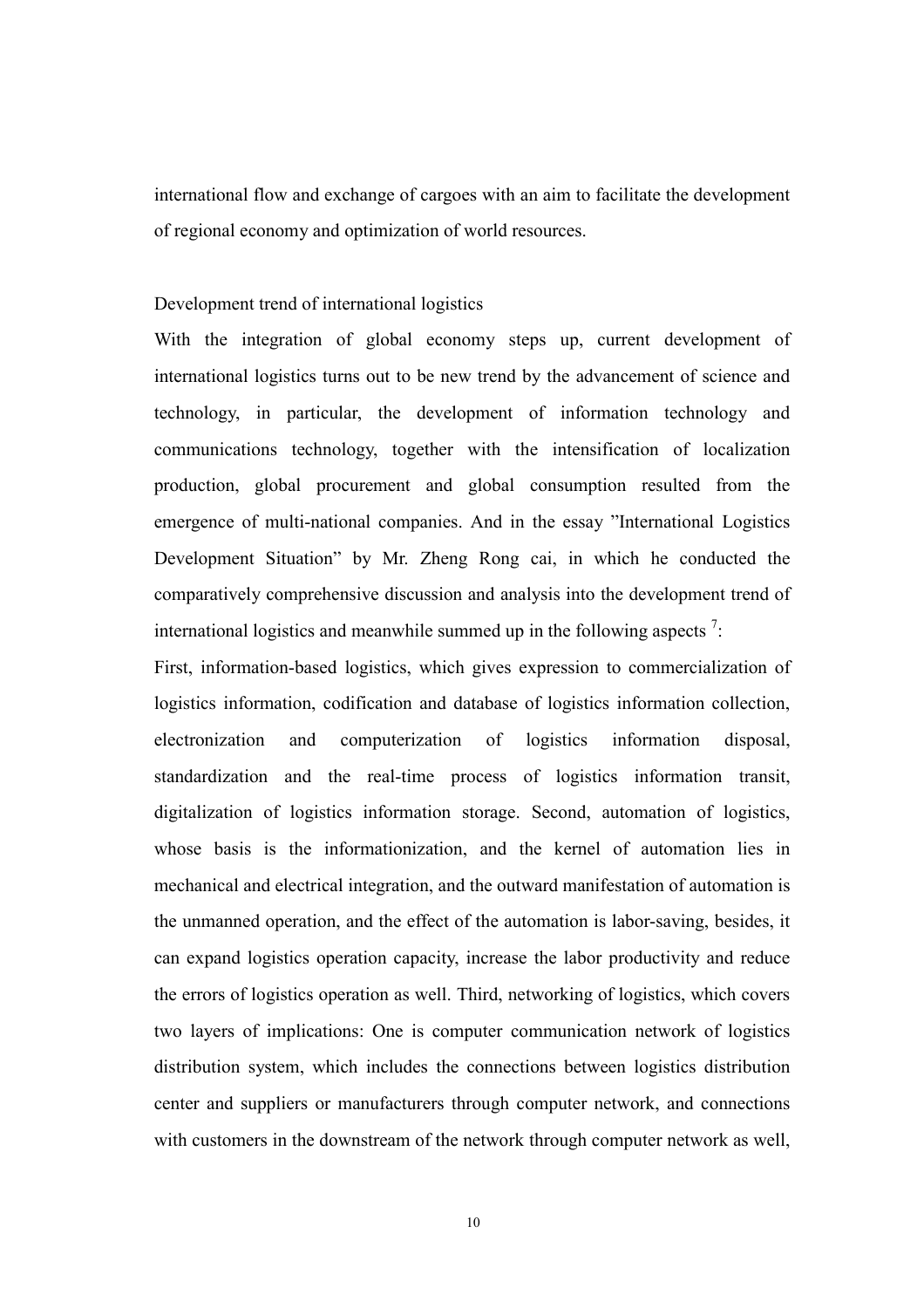the process that logistics distribution center collects the customer information of orders through computer network can be done as well. The other is networking of organization, that is, so–called Intranet. Fourth, real-time process of logistics, for characteristics of international logistics information system is just as followed: informative but frequent inter-exchange, large volume of transit but strong time value, more links and points but long line process. Therefore, the advancement of EDI in international trade is the mainstream development on condition that international logistics information system with advanced technology will be built. Thus, networking, informationization and automation make it possible for the real-time process of logistics. Fifth, the continuing development of third party logistics, especially development of integrated logistics agent system based on Internet is one of the third party logistics modes, that is, it's up to enterprises and companies with certain advantages in terms of logistics comprehensive management experience, talents, technology and ideas to conduct the business activities of general agency to all logistics activities of two parties between the demand and supply in e-business trade. Integrated logistics agent makes it possible for two parties in-business trade can completely separate themselves from complicated logistics business with multi-party commission and devote themselves to expansion of e-market and business efficiency with undivided attention. Sixth, it is rationalization of international logistics, which is the general objective of pursuit of logistics management and is the process of realizing the integrated optimization of logistics system through the adjustment and improvement of logistics facilities allocation and logistics activity organizations. And it concretely embodies the logistics cost as low as possible to attain service level as high as possible.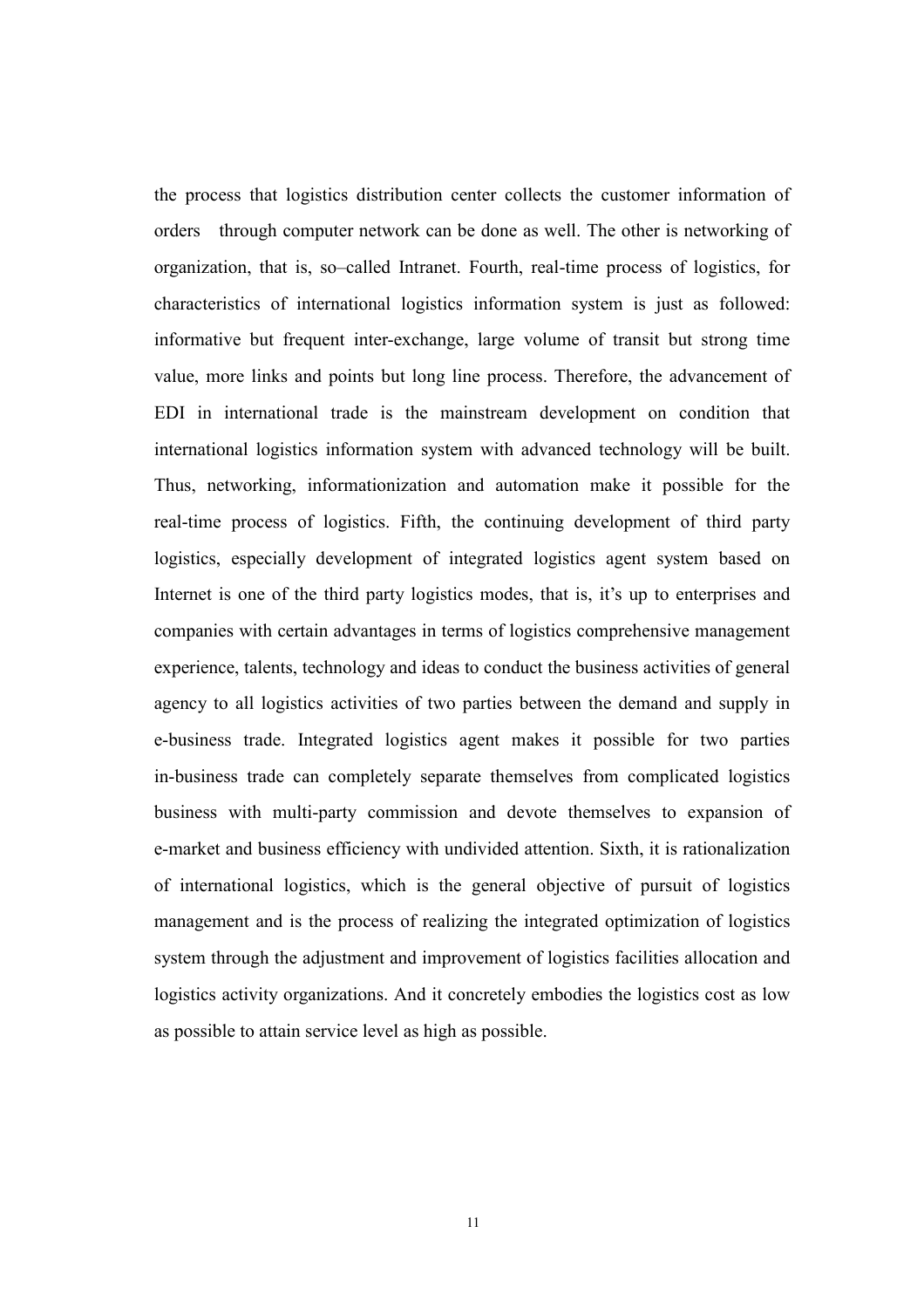#### 2.1.2 Impact on port logistics by international logistics development

Port logistics is not only the key link in modern international logistics system, but also the major radiation patterns of the regional economic integration by international logistics in recent several decades. Currently, the development of international logistics has already entered a brand-new epoch, which has made far-reaching impact on the development of port logistics:

(1) International logistics service requires the transfer of port functions from loading and unloading to provision of modern logistics service. As the nodes of global integrated logistics network, ports are not the cargo transshipment points that can only provide simple service of loading and unloading any longer but the logistics platform that can provide integrated logistics service, that is, cargo allocating center. 8

①Modern port is the "dragonhead" of integrated logistics supply chain. Modern port, as the logistics distribution center of modern port, is not only responsible for the functions such as storage, sorting, tallying, sub-packaging, stevedoring, processing and goods delivery, but also responsible for the information service of the whole supply chain.

② Modern port is the optimal boning point of production factors. Due to the transport advantages of ports, there is layout setting of "port in front, factory behind" in quite a few key ports the world over. Besides, some financially successful powerhouse enterprises choose port city as its development site, in other words, key ports in the world are by and large important industrial bases. Obviously, modern port effectively gives impetus to the development of regional economy and assembles together the optimum manpower, material and financial resources and becomes the regional and world business centers.

③Modern port is the foremost information center. For international trade, port, as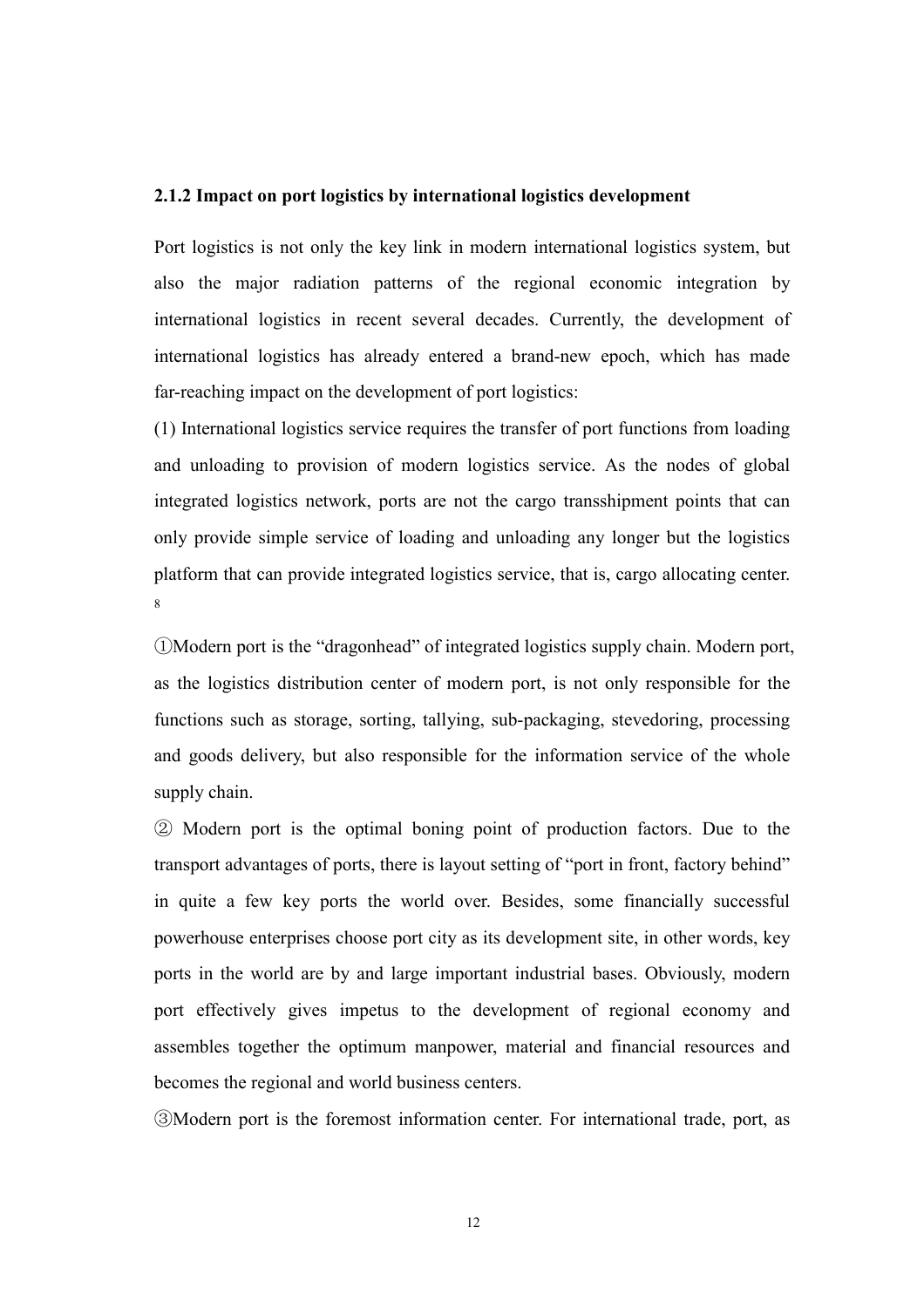the technological node in the international supply chain, is the aggregate point that includes ships, navigation, inland transport, communications, economy, technology. The institution that settles in port is just as following: cargo owner, cargo agent, ship-owner, shipping agent, commodity wholesaler and retailer, packaging company, inland transport company, customs commodity examination. Modern port develops from the pure transport center in the past through distribution center to logistics center today. With the development of international inter-modal transport and global integrated logistics service, modern port will develop towards the direction of all-dimensional added-value as the nodes of global transport network and will become the convergence center of commodity flow, assets flow, technology flow and information flow.

④ Modern port is the largest cargo rally point in the integrated logistics supply chain. Port is the pivot of water-land transport, and collection and distribution site of water carriage, starting point and end point of ocean-going transport. Integrated logistics has not only formed the separation of pivot port at sea but also formed the inland network with ports as end point, inland logistics center as collection-distribution point, multi-modal transport of different transport modes as transport passage, thereby port is the largest cargo rally center as well.

(2) International logistics demands the port to provide better transport link-up. The data indicates that currently 90% of cargo throughput in international trade is realized through sea transport, and its conjoint inland transport and collection, distribution and transportation management to heighten the benefits and efficiency of modern logistics service. In the whole process of international logistics, port has its irreplaceable role in terms of transport mode changeover and link-up, thus port continuously shoulders the logistics service centering on itself, and in the meantime it has to link ocean-going integrated transport system with inland one and provide

13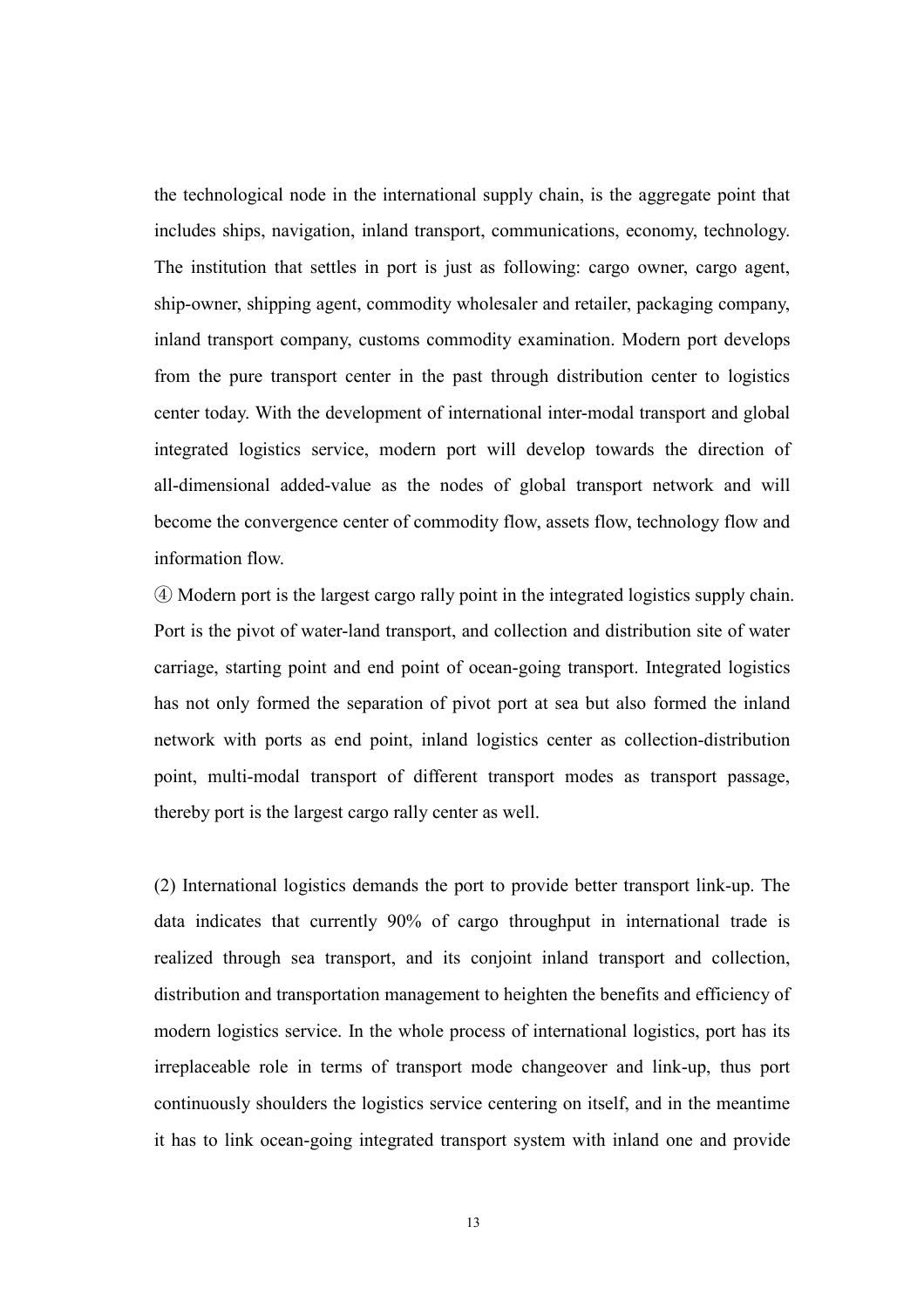multi-directional co-ordination and service correspondent with international logistics service to realize the continuity and rationality in the whole logistics process.<sup>9</sup>

(3)International logistics promotes the port logistics internationalization, standardization, informationization. According to statistics, in recent years the total import and export trade volume has maintained the annual growth rate of 16%, which reflects continuous improvement of economic internationalization.

Meanwhile, a large number of advanced logistics management concept and information technology related to port entered China as well, immensely push forward the internationalization, standardization, informationization process in Chinese ports, further enhances the overall level of logistics industry in China and forms the logistics system in conformity with the international logistics. Commercial and trade electronization in international logistics, and application of modern transport technology and operation mode demands the accurate and rapid transfer of the relevant information among the transport links and customers. As "nerve center" of integrated transport, port informationization network has become the mainstream. The rational introduction of advanced technology such as the development of EDI system, GPS, GIS, together with successful butt joint of information system between customs, large-scale multi-national producers and retailers, makes it possible to give an impetus to informationization of port logistics.

## 2.2 The requirement of customs clearance by the development of port logistics

Recent years has witnessed the sizzling growth of international trade volume in Shanghai, and 86% of the import and export volume in Shanghai foreign trade is realized through sea transport<sup>10</sup>, which obviously indicates the rapid advancement of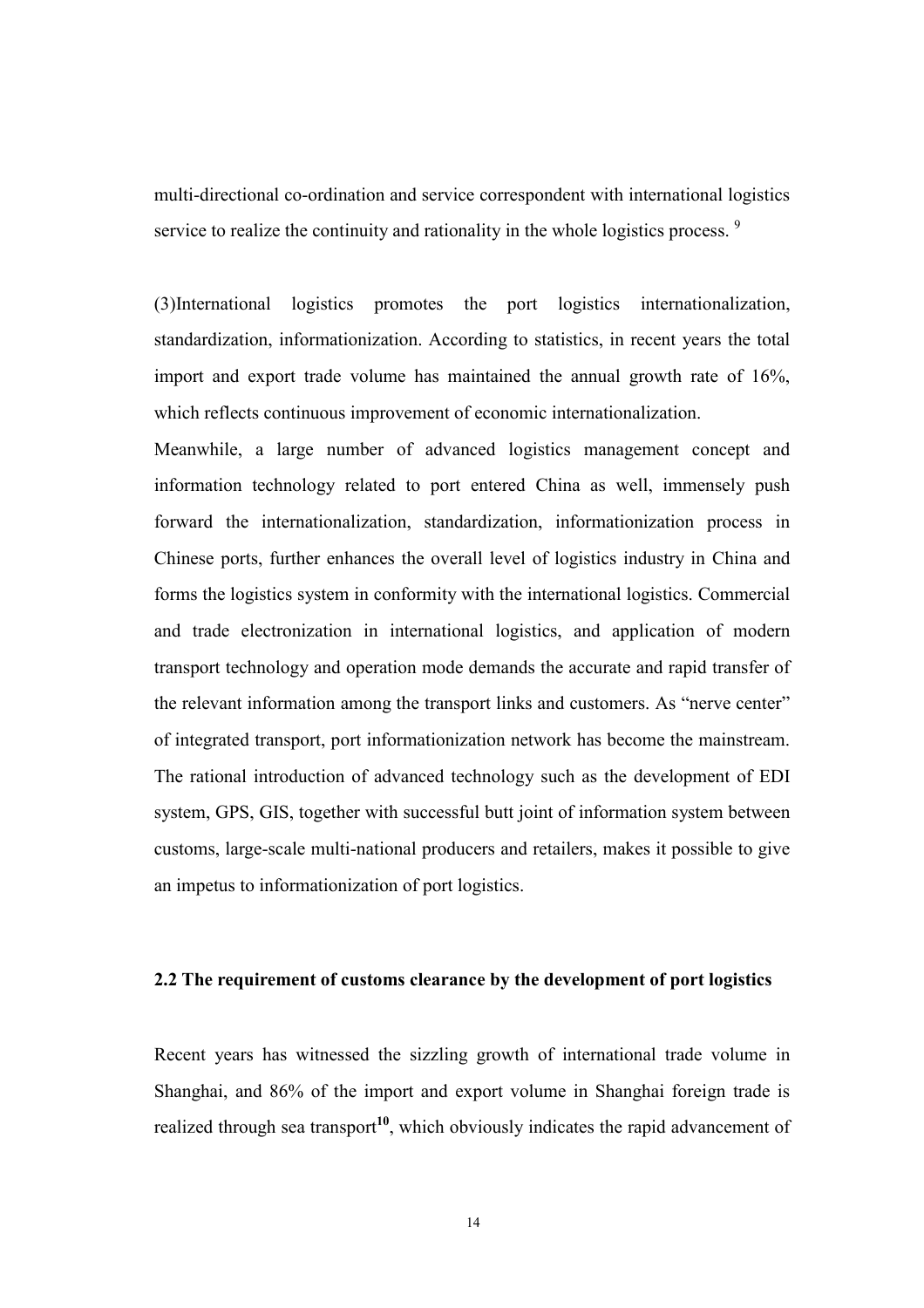port logistics. Therefore, needless to say, the rapid development of port logistics put forward higher requirement for customs:

(1) Speedy Customs Clearance. The dramatic escalation in international trade volume gives impetus to the sizzling development of sea transport industry and the increasingly larger-size ships, and meanwhile the amount of cargoes for clearance has increased drastically as well, and naturally port logistics with higher efficiency demand the quicker and more convenient clearance service.

(2) Tighten the supervision of customs. With the growing number of cargoes for declaration, a variety of illegal activities such as smuggling and tax evasion will tend to rise accordingly. Customs should guarantee the environment of fair competition and normal order of logistics and of course can never seek rapidity at the cost of security, thus enforcement and supervision are supposed to be tightened.

(3) Improve the risk management level. With the increasing growth of business volume, the rate of cargoes examination by man must be reduced to gain a higher clearance rate. And customs need to further consummate the risk management mechanism with an aim to undertake the evaluation system and classification methods upon enterprises and improve the supervision level.

(4) Establish electronized clearance environment. Modern port logistics demands the customs to establish the electronized clearance system, that is, avail itself of e-business platform to integrate the customs, inspection and quarantine, taxation, freight forward, transportation and shipper together, conducting one-stop service and pre-electronized declaration simultaneously, and the clearance links basically are to be conducted online to shorten the time of cargo at port as possible as it can.

15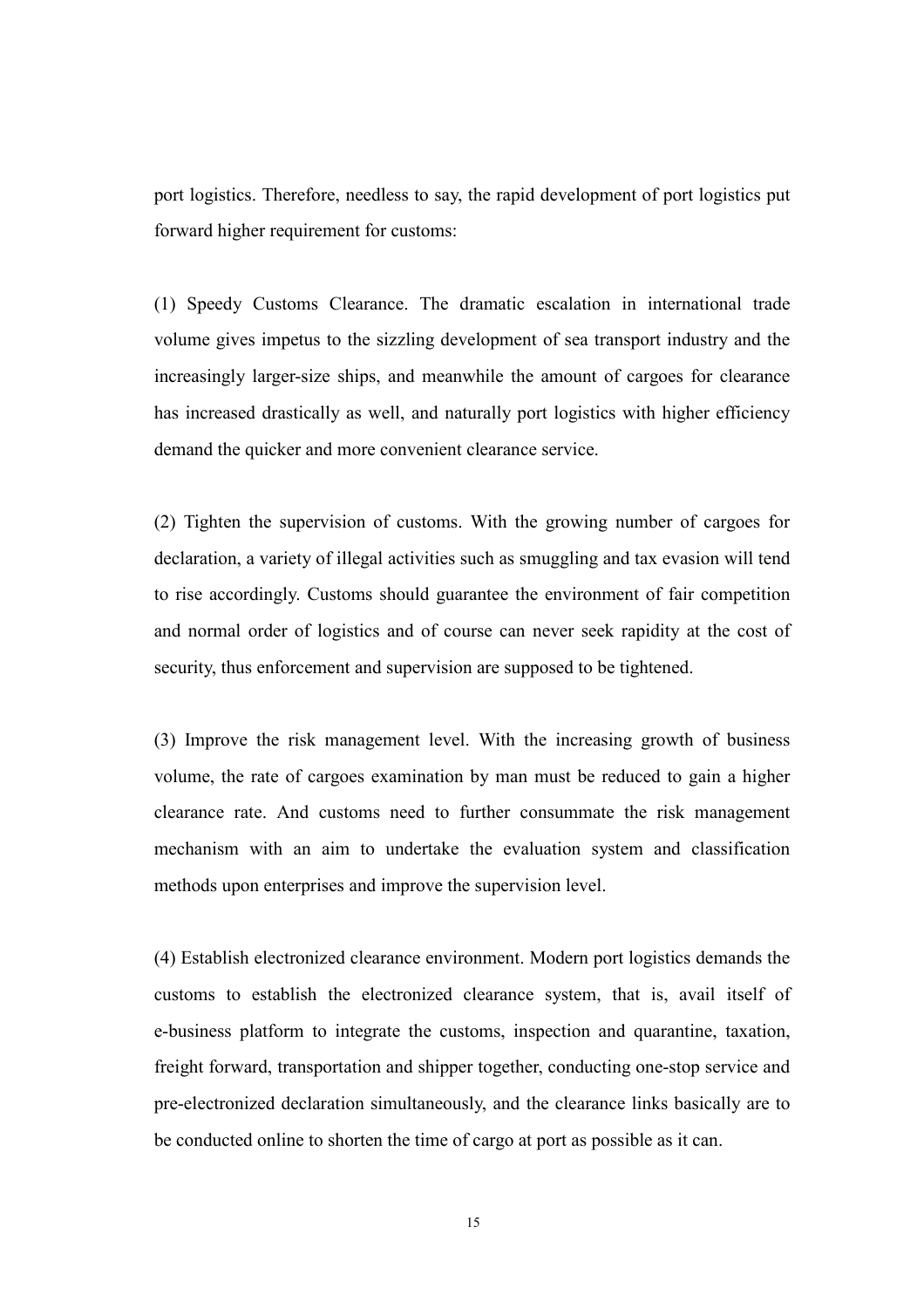(5) Have public information network. Customs should establish the all-inclusive public information network which can provide customers various data and detailed information of clearance in the clearance process and update customers the relevant customs policy and new rules and regulations and consultation service for clearance as well.

#### 2.3 The impact on port logistics by customs clearance efficiency

#### The Process of Customs Clearance

(1) Declaration by enterprises: import and export enterprises can attend to declaration of import and export cargoes with customs by means of commission, C/D(Clearance Declaration), electronic data, EDI or though China e-port platform.

(2) Examination by customs: after receipt of e-data in customs, first, computers are used to check its integrality and logicality with C/D filling requirement, if it conforms to the requirement then it can be transferred to examination center for exam by man; if doesn't then it will send back to declarer for re-application. Examination mainly deals with the correctness and authenticity focusing on classification, price, place of origin, mode of trade and import and export management conditions and the calculation of relevant tax rates. And customs will demand the appliers to re-declare or add if unqualified in the process of examination.

(3) Presentation of documents on the spot: after examination by man, the customs will send e-note and then applier can deal with the related formalities such as customs declaration, documents with goods and import and export license by the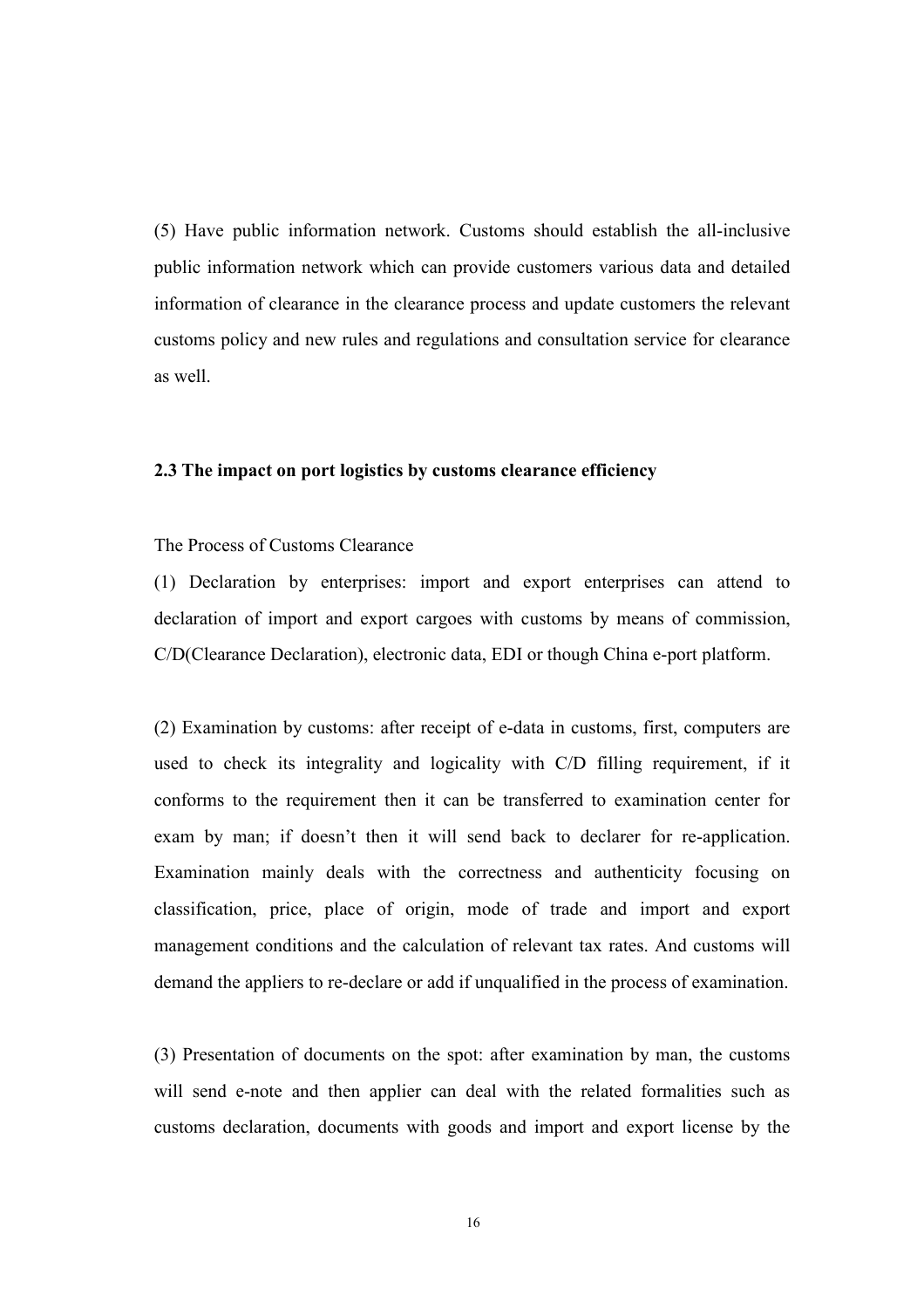printed paper customs declaration and pay customs duties and value-added tax and other expenses through banking and online defrayal. For instance, appliers have to remove and unpack the cargoes in accordance with the requirement of customs if customs decides to check the cargoes, and two parties will sign on the examination records and customs can unpack and check the cargoes directly if necessary.

(4) Release by customs and pick-up of cargoes: after receipt of payment certification of tax and expenses, the customs will sign and issue the release certificate to appliers who can go to pier and warehouse to pick up the cargoes and make arrangement for transportation.

(5) Customs Transit Transport: if appliers want to deal with customs formalities in the customhouse where the enterprise lies close to or inland, then they can put forward the application of customs transit while application (fill in the customs clearance form), after approval by customhouse's examination they have to deal with formalities of transit transport, and then port customhouse transmit the data such as transport and cargo to customhouse site in-charge through computer network, and do the formalities of examination, custom declaration, taxation after cargoes are transported to the designated site.

## 2.3.1 The functions of customs

In accordance with customs law and other relevant laws, administrative regulations, customhouse supervises the transport devices, cargoes, luggage articles, post items and other stuffs inbound and outbound and levies duties and cracks down on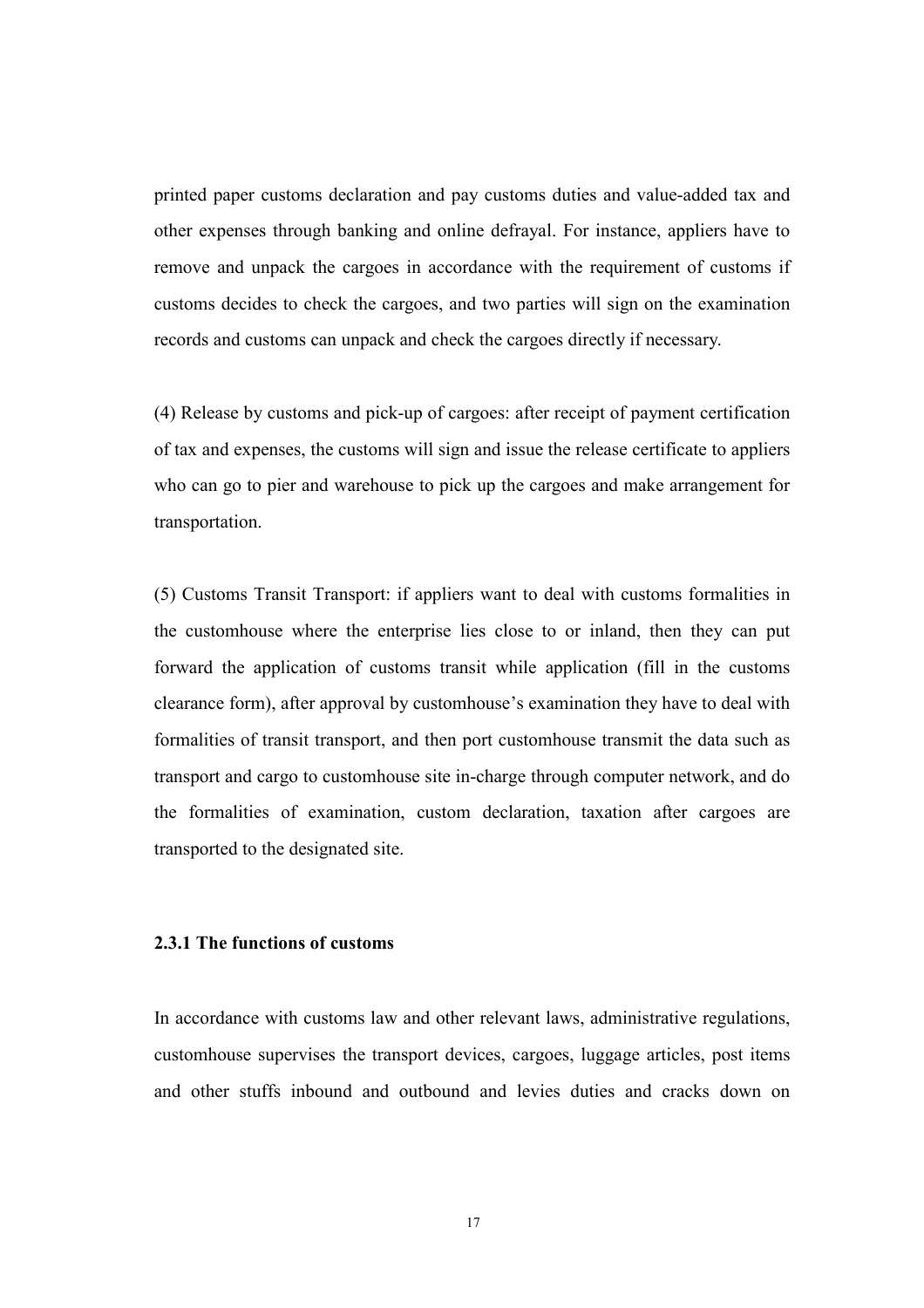smuggling and compiles custom auditing and other sea transport businesses. The detailed functions of customhouse in port are just as followed:

#### (1) Customs Supervision

In accordance with national law, customhouse undertakes supervision and administration on the cargoes, personal belongings, post items and transport devices inbound and outbound at port.

Customhouse conducts special supervision principle and methods on import and export of special-type cargoes by operation of law, and these cargoes includes:

① Bonded cargoes approved by customhouse which is ready for tax formalities and then transported outbound after storage and assembly inbound;

② Import and export cargoes processed with materials by suppliers, by process and assembly business, by Sino-foreign joint venture, by Sino-foreign cooperative enterprise;

③ Cargoes in and out of the special economic zone and economic and technological development zone

(2) Tax levied by customhouse

Tax is the turnover tax levied on cargoes in and out of port or turnover volume. In the process of tariff levy, the main work of customhouse includes:

Laws and regulations of tariff levy according to law

① Participation in formulation of customhouse tariff schedule, defining the classification methods and applicable tax rate of dutiable cargoes and articles

② Formulate examination methods of duty paid

③ Draw up the different tariff calculation methods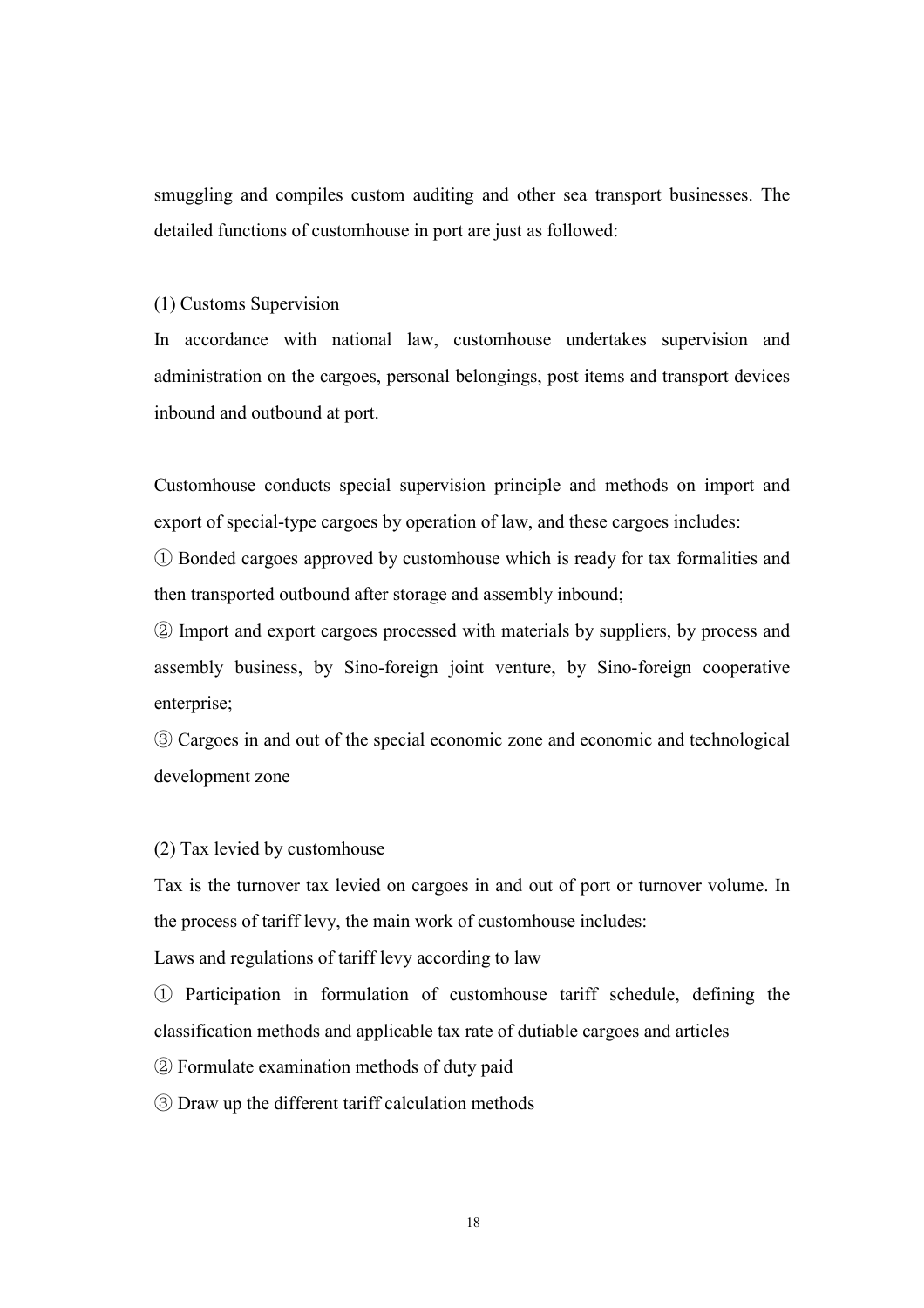④ Work out the imposition, duration, the refund system of tariff that includes the time, program and condition for tariff imposition, duration and refund.

Responsible for carrying out the tariff regulations and customs tax regulations The customhouse is supposed to be responsible for tariff imposition, duration and refund, examining the relevant customhouse evaluation and appeal case in the application of tax schedule, and meanwhile conduct the necessary punishment on the behavior of violating the tariff system according to law.

Besides, in the process of tariff levy customs is responsible for imposing the value-added tax and consumption tax upon the import cargoes as well, the tonnage dues on Chinese ships hired by foreign merchants, foreign ships hired by Sino-foreign joint venture, and imposing the procedure fee of customhouse supervision upon the import duty-free cargos. The performance in customs can be measured by tariff rate before and after reform and innovation in customs. After China's entry into WTO and customs reforms at Shanghai customs, the dropping margin in import volume exceeds the declining momentum of customs taxation, which indicates that the effective tariff rate rises instead. And under the circumstances that temporary negative impact resulted from customs officials replacing and implementation of new customs law, this statistics shows that the reform in customs clearance procedures simplification is an impetus to enhancement of customs efficiency. Just shown as the Fig 2.1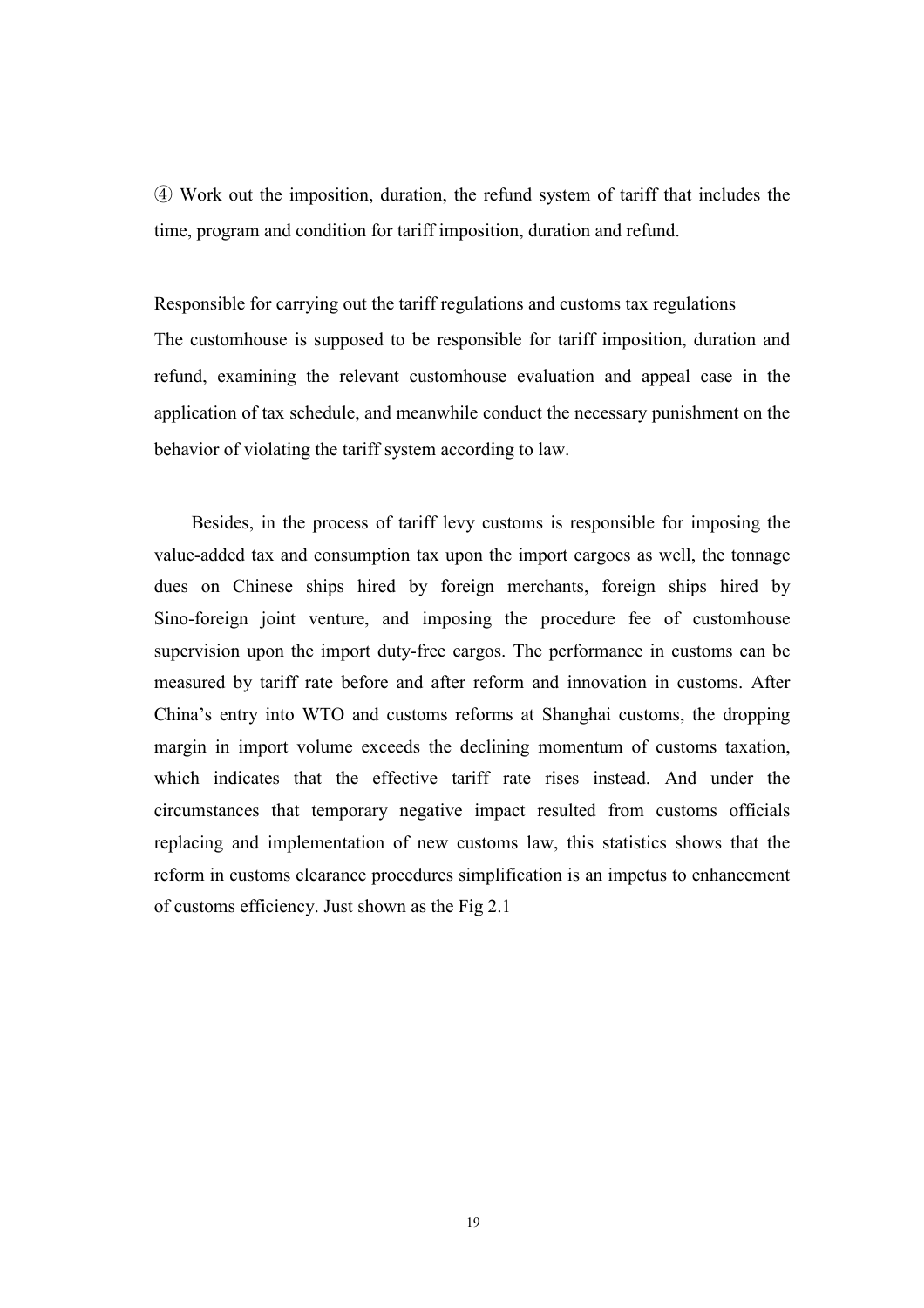

Fig 2.1 Effective Tariff Rate from  $2001 - 2008$ 

1——Proportion of custom taxation in total import value

2——Proportion of value-added tax in import value

3——Proportion of customs tariff in import value

4——Proportion of Consumption tax in import value

5——Proportion of tax on hydrocarbon and its derivative in import value

Source: Shanghai Customs Data

# Customs statistics

Authorized by the national government, customs keep a record of cargoes in and out of port in numbers including the category, number, sum, trade nation (region), trade pattern, seat of consignor and consignee, source of foreign currency, etc.

# Suppress smuggling

Customhouse cracks down severely on the trans-boundary smuggling activities. Besides, the task of custom management includes the content by customs law such as the intellectual property rights protection, administrative punishment, administrative review and the like.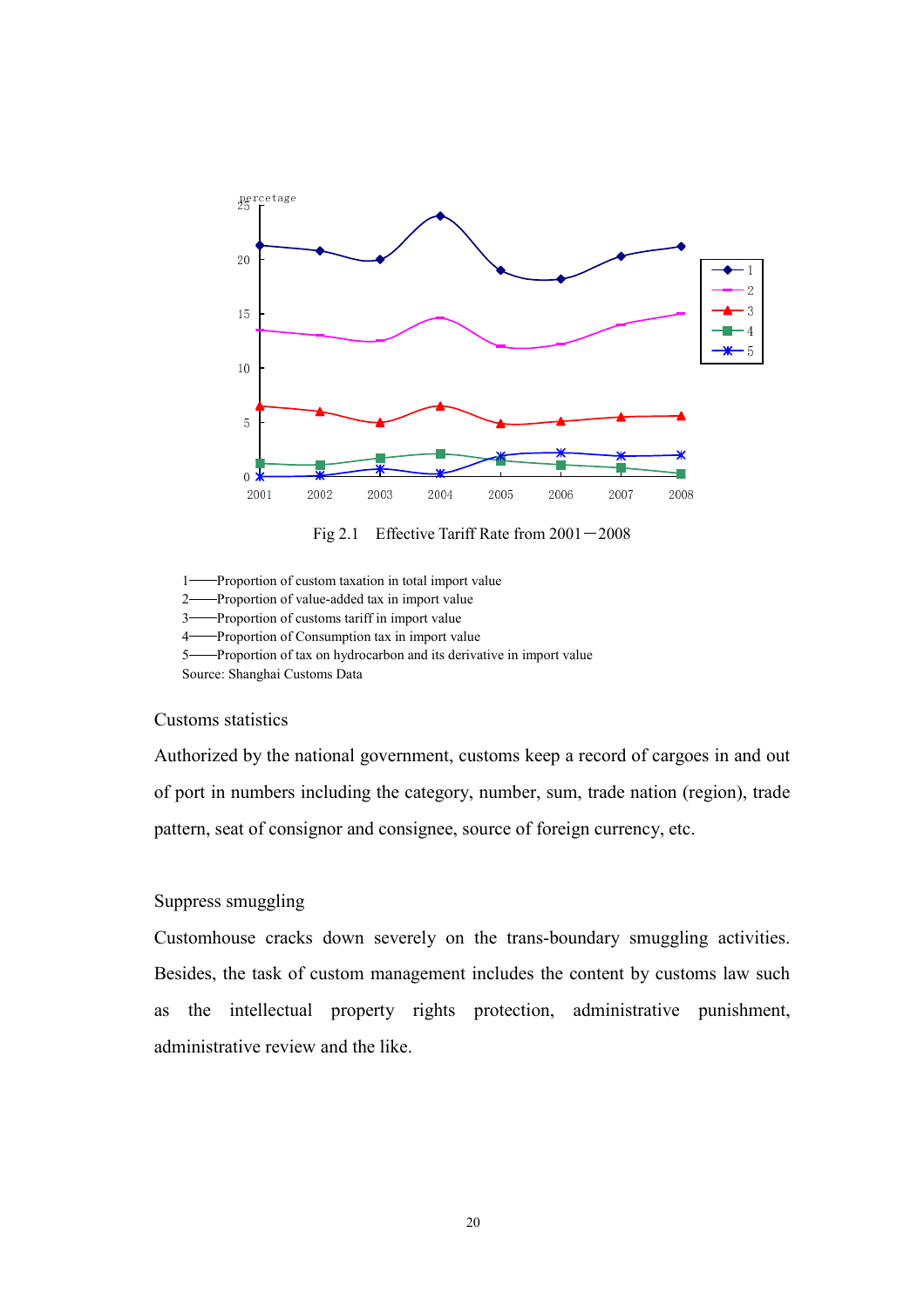#### 2.3.2 The impact on port logistics by customs clearance efficiency

Customhouse is the inbound and outbound supervision and management organ, and import and export of cargoes must be conducted orderly under the supervision of customhouse. Port and bonded area in coastal and freshwater area under the supervision of customhouse, objectively speaking, the steps such as declaration and examination, to a large extent, slow down the speed of port logistics; however the examination by customhouse is indispensable for it guarantees the healthy and orderly process of port logistics. Rapidity and safety form a relation of antimony. Therefore, customhouse is play the dual role which restrains the clearance speed in port logistics on one hand and meanwhile maintains the healthy circulation environment and normal logistics order as well.

In actual fact, customhouse is critical to port logistics. Higher custom clearance efficiency means quicker passage of cargoes through port, and here we say higher clearance efficiency means rapid and convenient process of clearance, examination, tax levy, tax refund while walling up the illegal activities such as smuggling and tax evasion. Obviously the lower the clearance efficiency, the longer the time of cargoes at port, then it will reduce the efficiency of port logistics. Port logistics efficiency is quite important for transnational company and logistics enterprises. In modern times, logistics efficiency is the vitality of an enterprise, in particular, the IT industry. Lower logistics efficiency, most often, restrains the marketing move of the enterprises and will put enterprises in a predicament losing the advantageous position; in addition, lower logistics efficiency will add the cost of enterprises and impair its competitive edge in the market. Thus, issue of port clearance efficiency has attracted the eyeball of the transnational companies and logistics enterprises and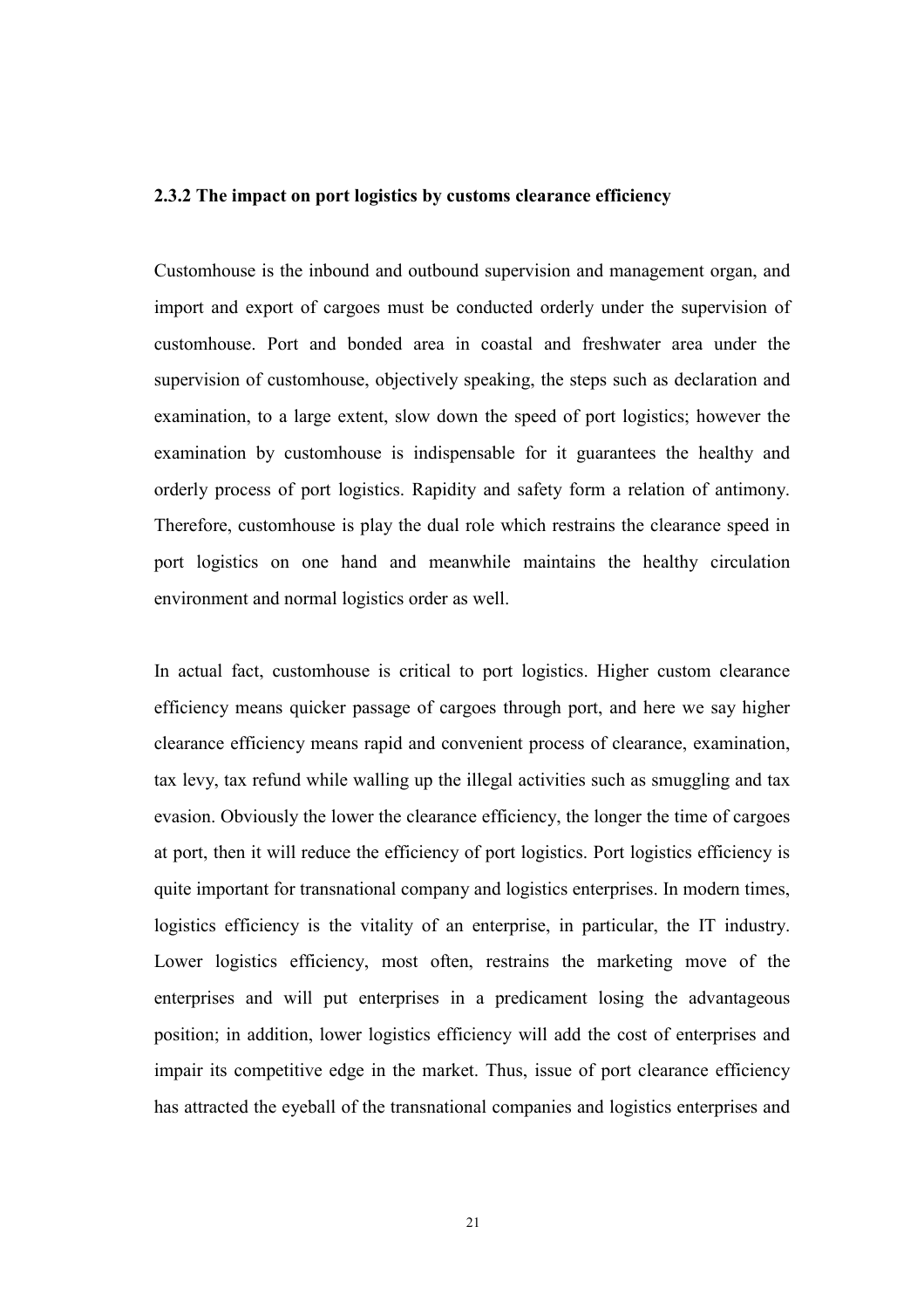further become the direct factor that affects the trade and investment environment in one country or region.

China has gradually been becoming "the world factory" and the mainstream has already given impetus to the rapid development of port logistics. The sizzling development of port logistics push the reform of customs supervision to a new height, then how to realize the rigorous supervision, convenient in and out, the optimal juncture of rapidity and safety is a brand-new task China customs faces. China customs should actively explore the new mentality, new mode and new measures to preserve the fair and orderly environment for the development of port logistics.

#### 2.3.3 Major issues influencing the customs clearance

Clearance is a series of interconnected process made up of different organizations and institutions, and it covers quite a few units and links that interconnect with one another. The efficiency of clearance doesn't simply lie in operation speed of customs but the efficiency of the whole system and the coordination degree of a couple of units such as clearance, port, commodity inspection, consignors. We may say, custom is the main factor that affects the clearance but on the other hand not the decisive factor

Macroscopically, the major issues affecting the cargoes clearance process can be classified into four sides: law and regulations settings, external surroundings, organizational factors and business process. Law and regulations defines the framework and principle of custom management, which is supposed to make some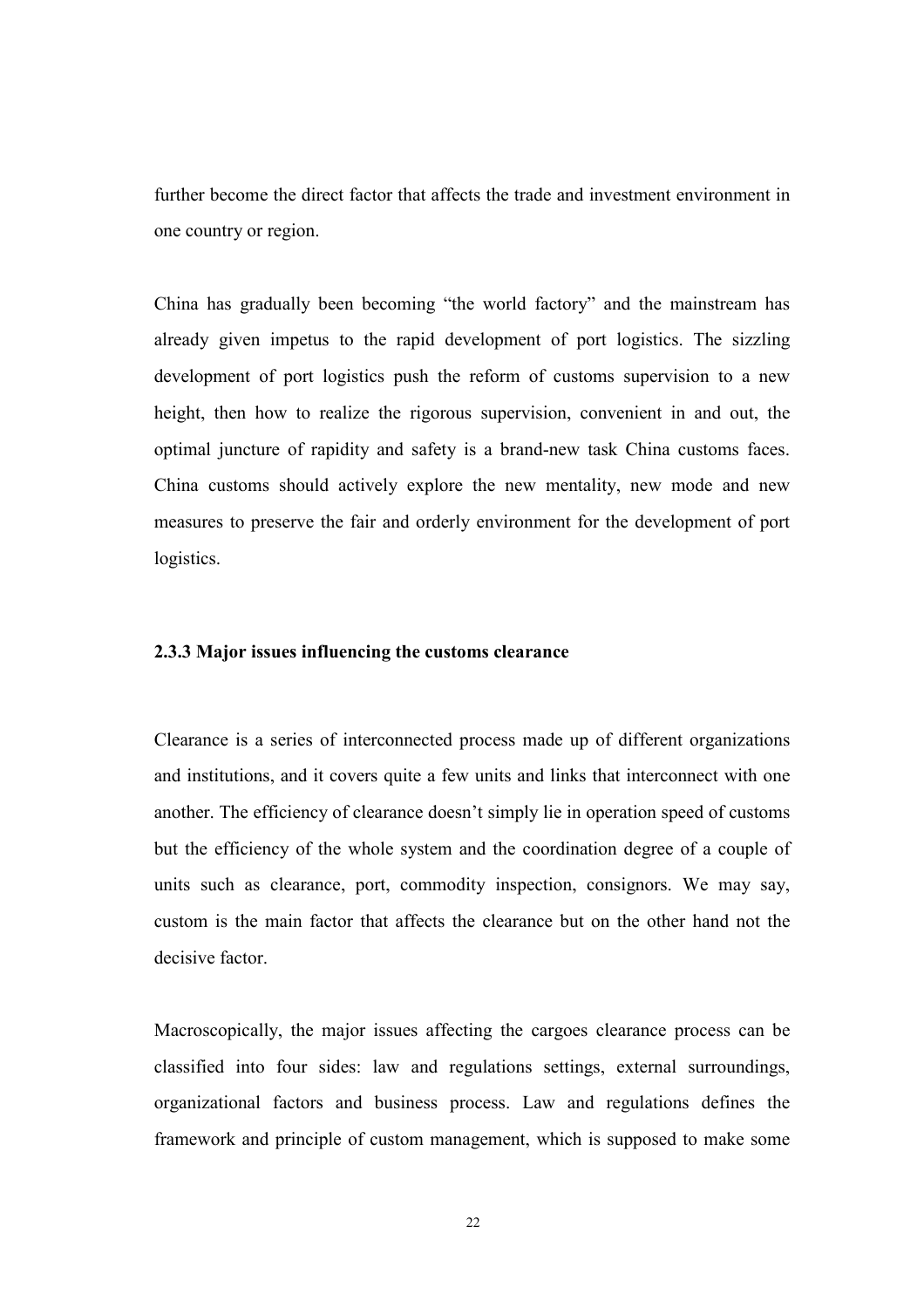revision for convenient clearance; External surroundings continuously set new requirements for customs to promote its continuing reform with the development of trade an logistics; Organization and institution manifests the management capability of customs; And the business process gives expression to the operation capability of custom clearance. (Fig 2.2)



Fig. 2.2 Main Issues affecting the Cargo Clearance (Macroscopic) <sup>12</sup> Microscopically, the main issues affecting clearance include risk management issue, system issue, resource management issue,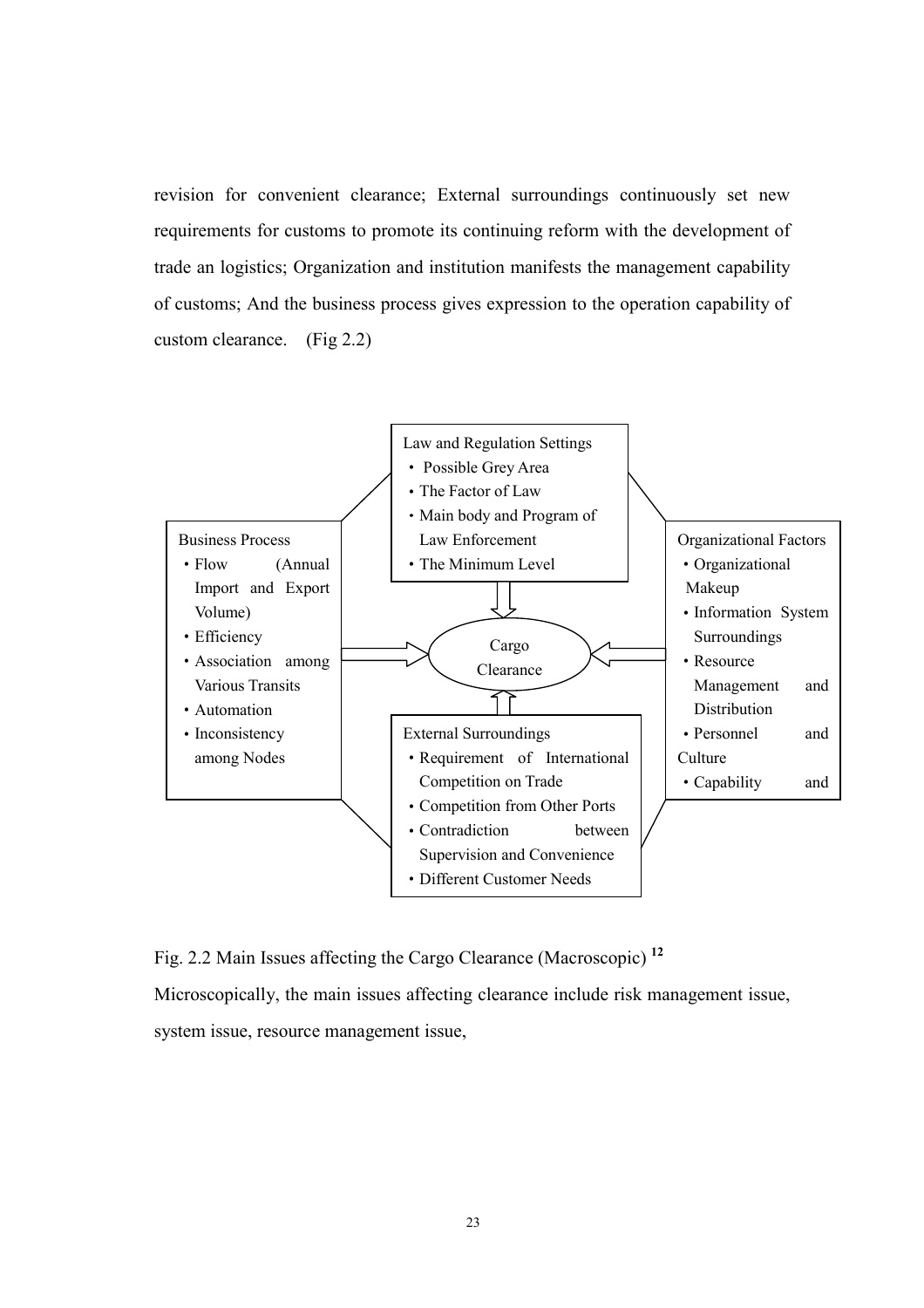

Fig. 2.3 Main Issues affecting the Cargo Clearance (Microscopic) <sup>12</sup>

Compared with advanced international level, import and export clearance efficiency in China tends to be low and evidently this kind of faulty service is the bottleneck that restrains the further development of port logistics development in China. Such being the case, it is imperative for the optimization of clearance environment and all-dimensional and all-process supervision. Then, under the guidance of national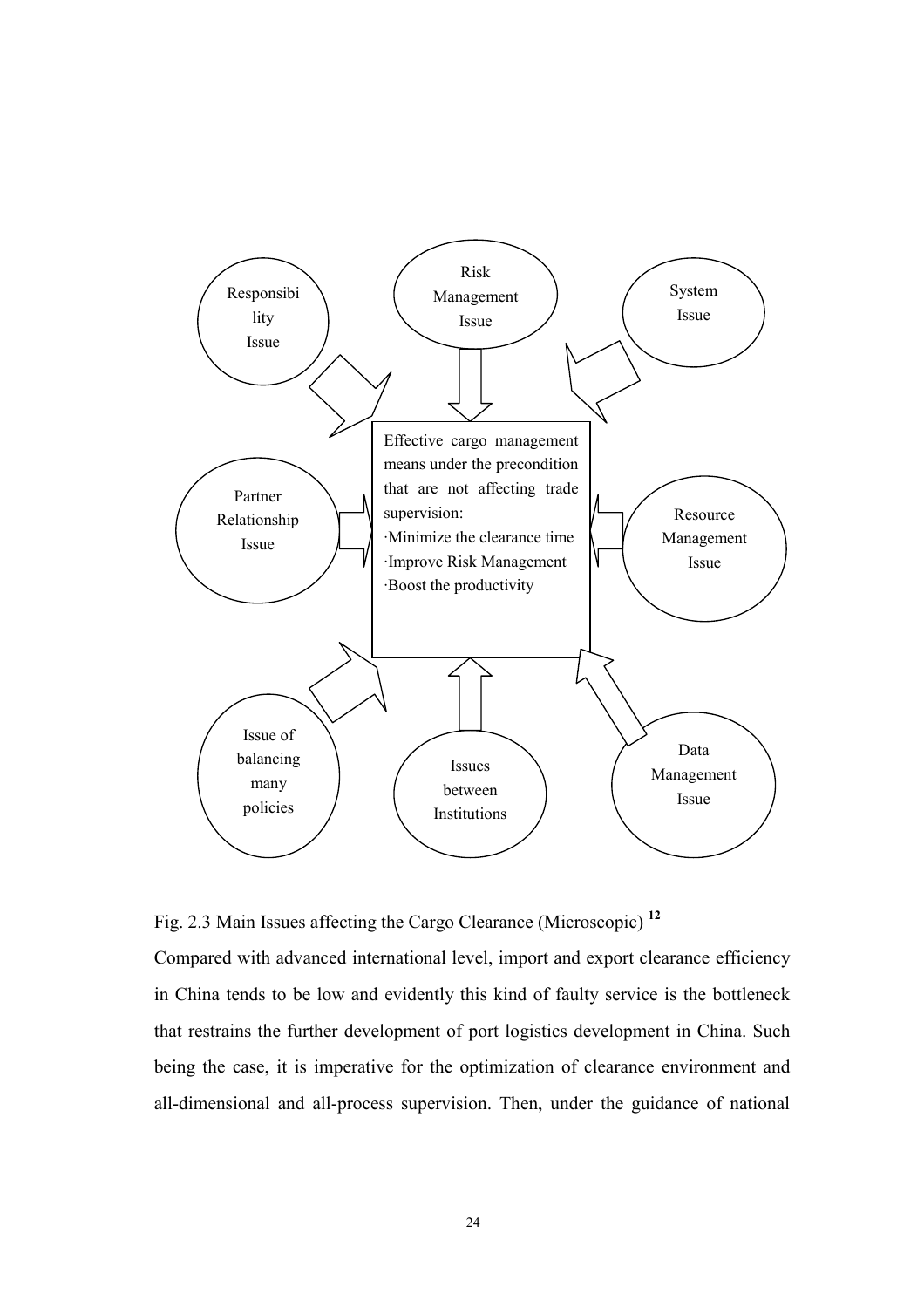policy, customhouse must improve port management, boost clearance efficiency, better the relevant service to ensure the smooth process of port logistics.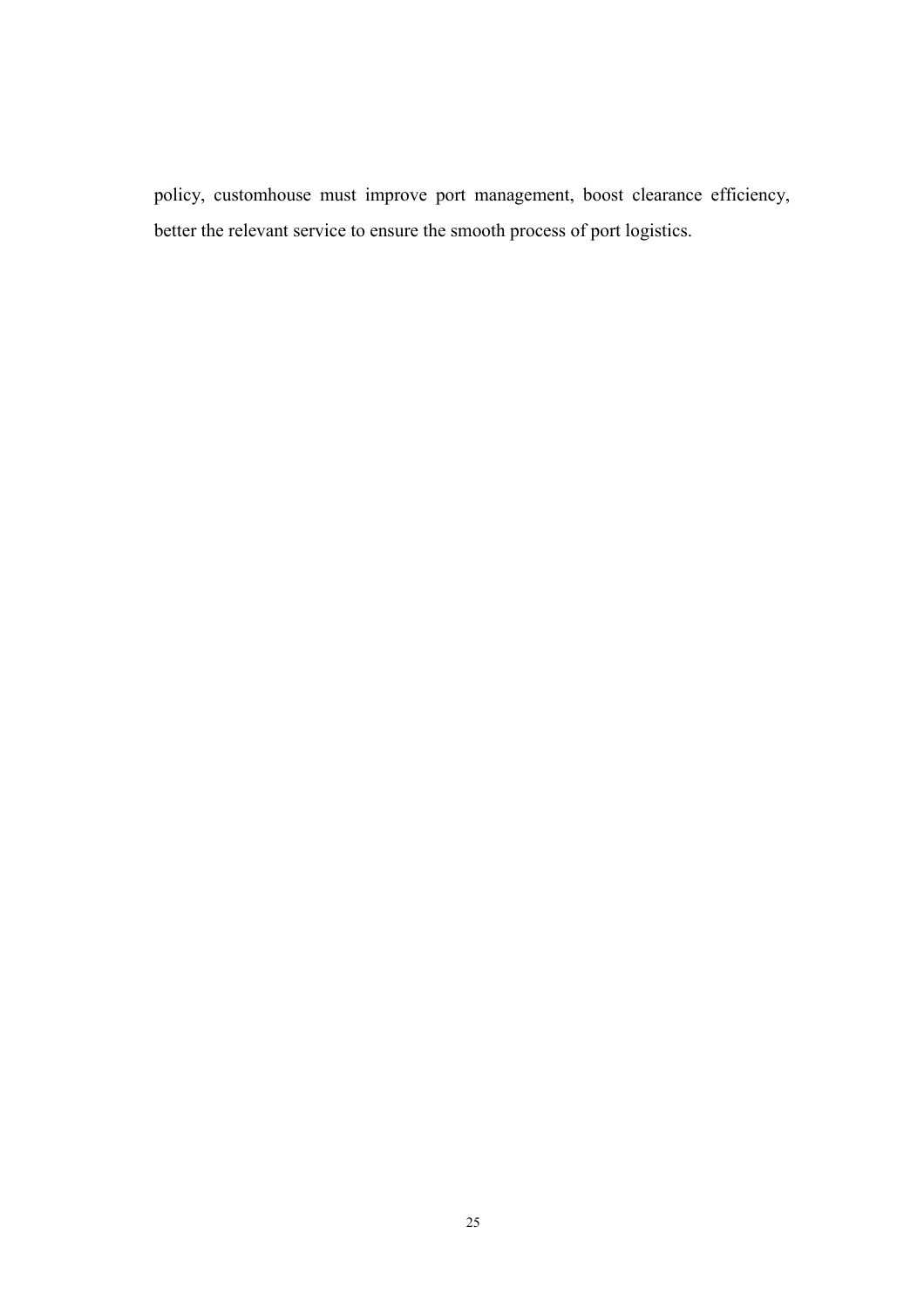## CHAPTER 3 GAP OF CUSTOMS CLEARANCE AT SHANGAHI PORT AND THE DEVELOPED COUNTRIES AND ITS CAUSE

#### 3.1 The status quo of customs clearance at Shanghai customs

After constructions of quite a few years, six core functions by the platform in the reform of clearance procedures simplification has been available to the whole process of modern port logistics management that includes transaction, supervision, transport, payment at Shanghai customs. And some major flows in the clearance process can be dealt with by enterprises through the networking simultaneously for the major information and data of cargoes that go in and out of the customs can be shared. Compared with the prior procedures based on the principle of completion of one after another, the time and efficiency were improved considerably. For the time being, working hours in clearance process by Shanghai customs is dropped drastically, take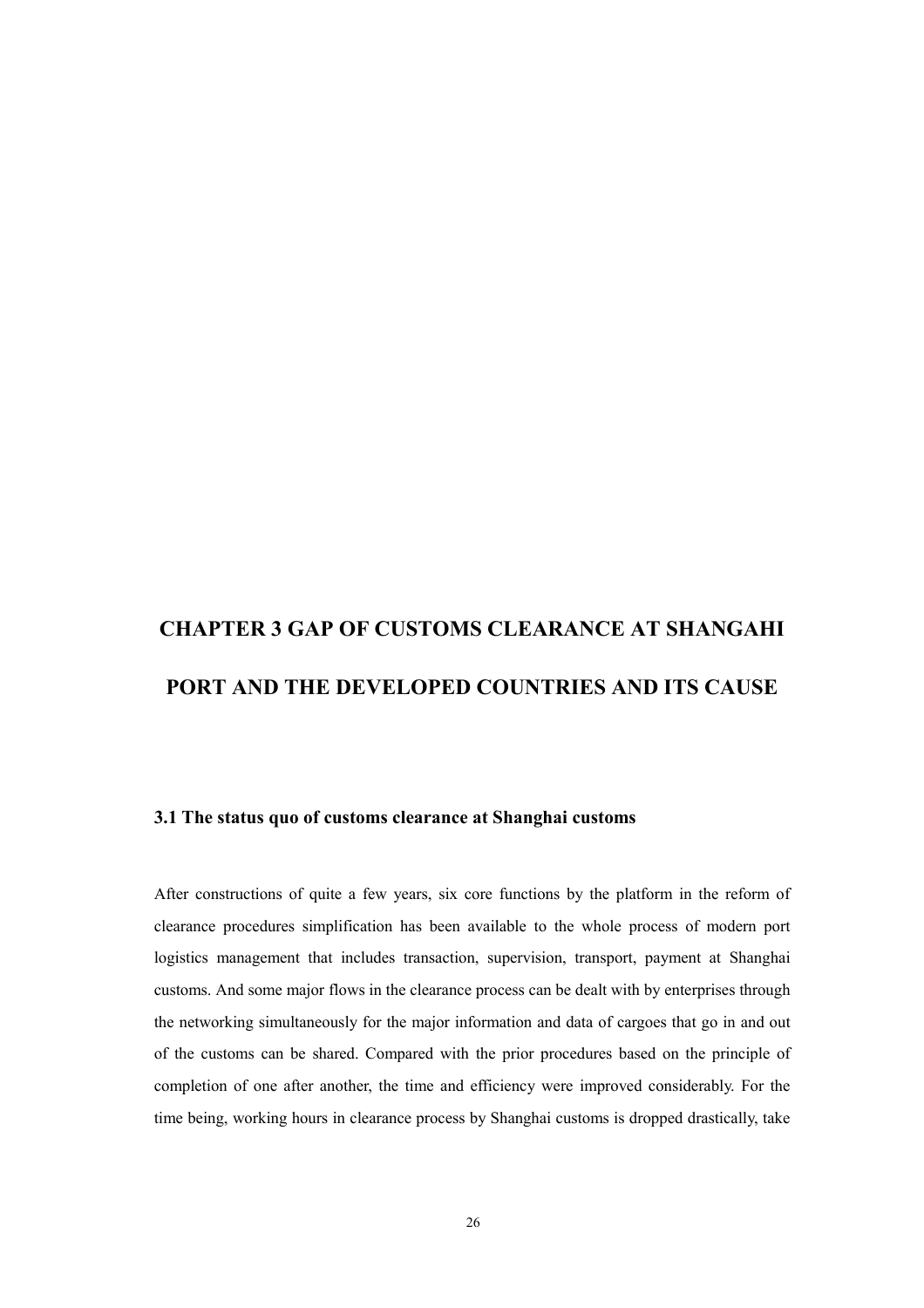for instance, the average clearance time for clearance in sea transport has been shorten within the 24 hours in the beginning of 2008. Just as shown in table 3.1, from January until July 2008, the average time needed is 13 hours for green passage, 16 hours for yellow passage, 23 hours for red passage. And meanwhile, the time needed for each step in customs clearance is listed in full length. Clearance time refers to the time span from input of import declaration information until the cargo out of the customs warehouse. If the time needed for the departure of cargoes from custom warehouse is not included, then the average time for customs clearance is 7 hours for green passage, 12 hours for yellow passage and 18 hours for red passage.

| <b>Custom clearance</b>                                                           | Green    | <b>Yellow</b> | <b>Red Passage</b> | Average |
|-----------------------------------------------------------------------------------|----------|---------------|--------------------|---------|
| procedures                                                                        | passage  | passage       |                    |         |
| <b><i>OTrade service and rate</i></b><br>payment                                  | 3:38     | 3:14          | 3:03               | 3:14    |
| <b><i>@distribution channel</i></b>                                               | 3:49     | 3:01          | 3:67               | 3:39    |
| Total time of steps $\Phi$ $\Phi$                                                 | 6:87     | 6:15          | 6:70               | 6:53    |
| <b>O</b> supervision and<br>inspection by customs                                 | $\Omega$ | 5:76          | 11:16              | 5:69    |
| Total time of step $\Phi \otimes \Phi$                                            | 6:87     | 11:91         | 17:86              | 12:22   |
| Preparation<br>time<br>of<br>$\bigoplus$<br>cargoes from the customs<br>warehouse | 6:07     | 3:97          | 5:48               | 4:07    |
| Total time of steps<br>0000                                                       | 12:96    | 15:88         | 23:34              | 16:29   |

Table 3.1 Customs Clearance Time January until July, 2008 ( average hour, minute)

Source: Mendoza and Gutierrez 2008

At present, the State Council has officially approved 12 bonded port zones including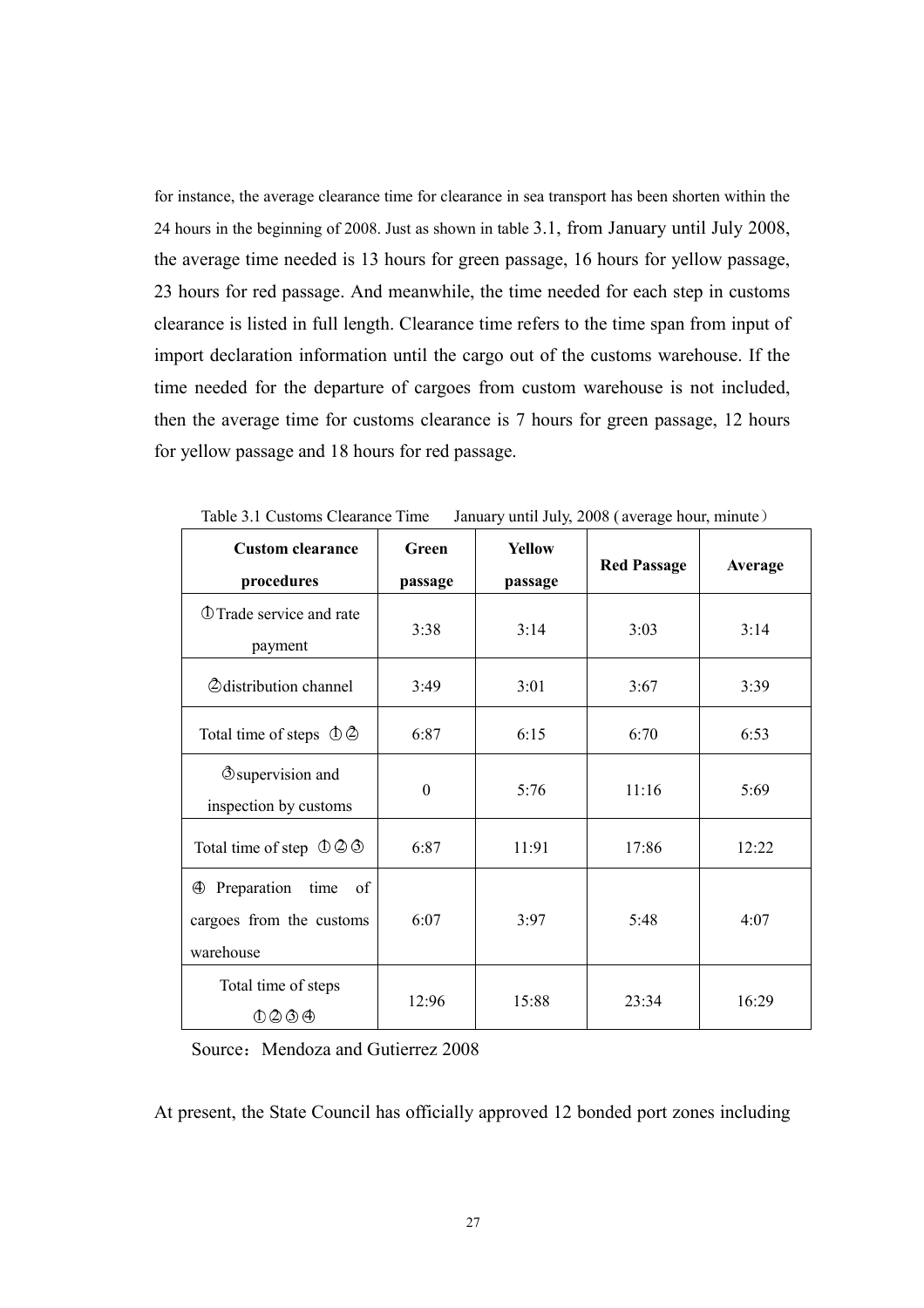Shanghai Yang Shan Port Area, Tian Jin Dong Jiang Bonded Area, Dalian DaYao wan Bonded Area, Hai Nan Yang Pu Bonded Area and the like, which, to a large extent, promotes the regional economic development of hinterland. The special functions and policy of the bonded port area provides the prerequisites for the international logistic operators to build up the large-scale logistics distribution center and advance the development of the international logistics industry whose product with its supplier of material and whose market in foreign countries, which is conducive to the development of dock industry and other industries including the boosting of the employment with competitive edge of ports.

Set-up of the bonded port area will lay a solid foundation for in-depth radiation of further intensifying the port service functions and give an impetus to regional import and export trade, and will bring about more scope and new opportunity for its development. The experience of advanced port at home and abroad indicates that the pull for the port development at hinterland is gigantic, likewise, the economic development of the hinterland will further facilitate the development of the port economy to form the structure of beneficent cycle.

#### Preferential policy attracts the transfer business

The characteristics of "within the bound and outside the customhouse" can considerably heighten the clearance speed, simplify the export rebates procedures, reduce the business cost and provide the policy guarantee for stepping up the international transfer business of Shanghai port. In addition, along with the building up of bonded port area, Shanghai throws a big investment into the communications network of collection, distribution, and transportation complete with the bonded port areas and accelerates its construction which provides the convenience for the development of contain international and domestic transfer business as well.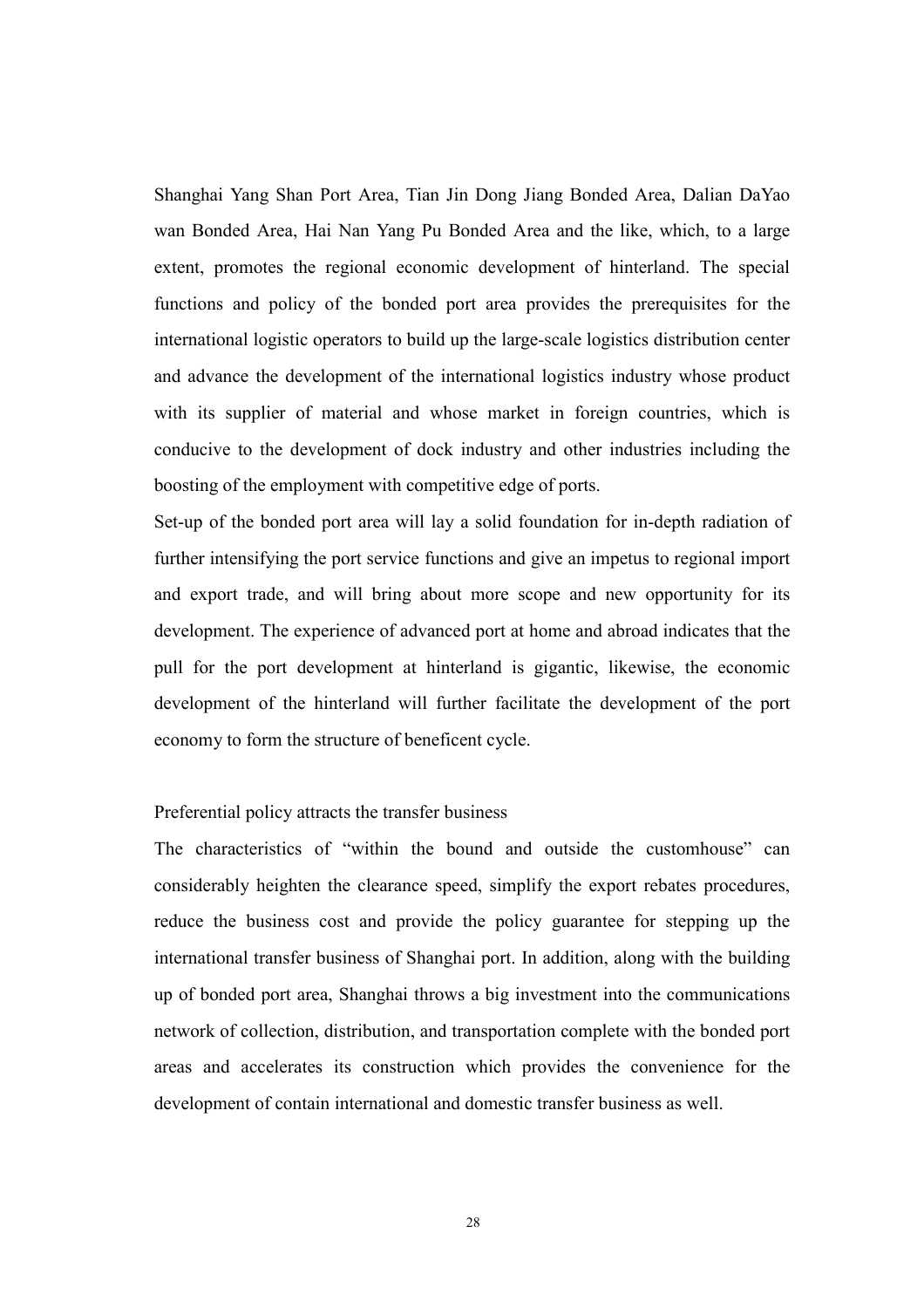| <b>Items</b>                           | 2001        | 2004             | 2008           |
|----------------------------------------|-------------|------------------|----------------|
| Number of Tariff Rate                  | 56          | $3^{\mathrm{a}}$ | 6 <sup>b</sup> |
| Maximum Tariff                         | 150%        | 22%              | 20%            |
| Minimum Tariff                         | 9%          | 10%              | 3%             |
| Non-weighted Average<br>Nominal Tariff | 47%         | 20%              | 13%            |
| Ban                                    | 357         | 20               | Almost none    |
| Non-tariff Barriers                    | Pretty Much |                  | none           |

Table 3.2 Comparison of Shanghai Tariff Policy

a. Four kinds of tariff rates can be got replying on base tariff level 10%, 18% and additional tax rate 5%: 12%, 17%, 20%, 25%.

b. Seven kinds of tariff rates can be got replying on base tariff level 2%,4%,6%,15% and additional tax rate 3%: 3%,5%,8%,10%,15%,18%,23%。

Source: Data of General Administration of Customs

In 2007, under the circumstances of partial customs cover, the container throughput reached 6.1 million TEU at Shanghai Yang Shan Bonded Port Area and the cargo value in and out of the bonded area reached USD 76.6 billion, and the rate of water-to-water transfer reached 50% and international transfer rate attained 10%, 14% and 5% higher than the average level respectively. And the proportion of international transfer increases considerably compared with around 2.4 % when Yang Shan Port was initially put into operation in 2006. The long clearance time indicates the long time of cargoes at port, which put a dent in the elevation of port logistics efficiency. The low efficiency at Shanghai customs is the higher portion of customs clearance work time against the total clearance time. Shanghai customs is a large scale customs directly under General Administration of Customs, and as a customs with outstanding achievement, the status quo of clearance at Shanghai customs is typical of the whole circumstance in China to some extent. And the following is the statistical chart from January until April at Shanghai customs, from which it can be seen that customs work time accounts for considerably high proportion in total clearance time.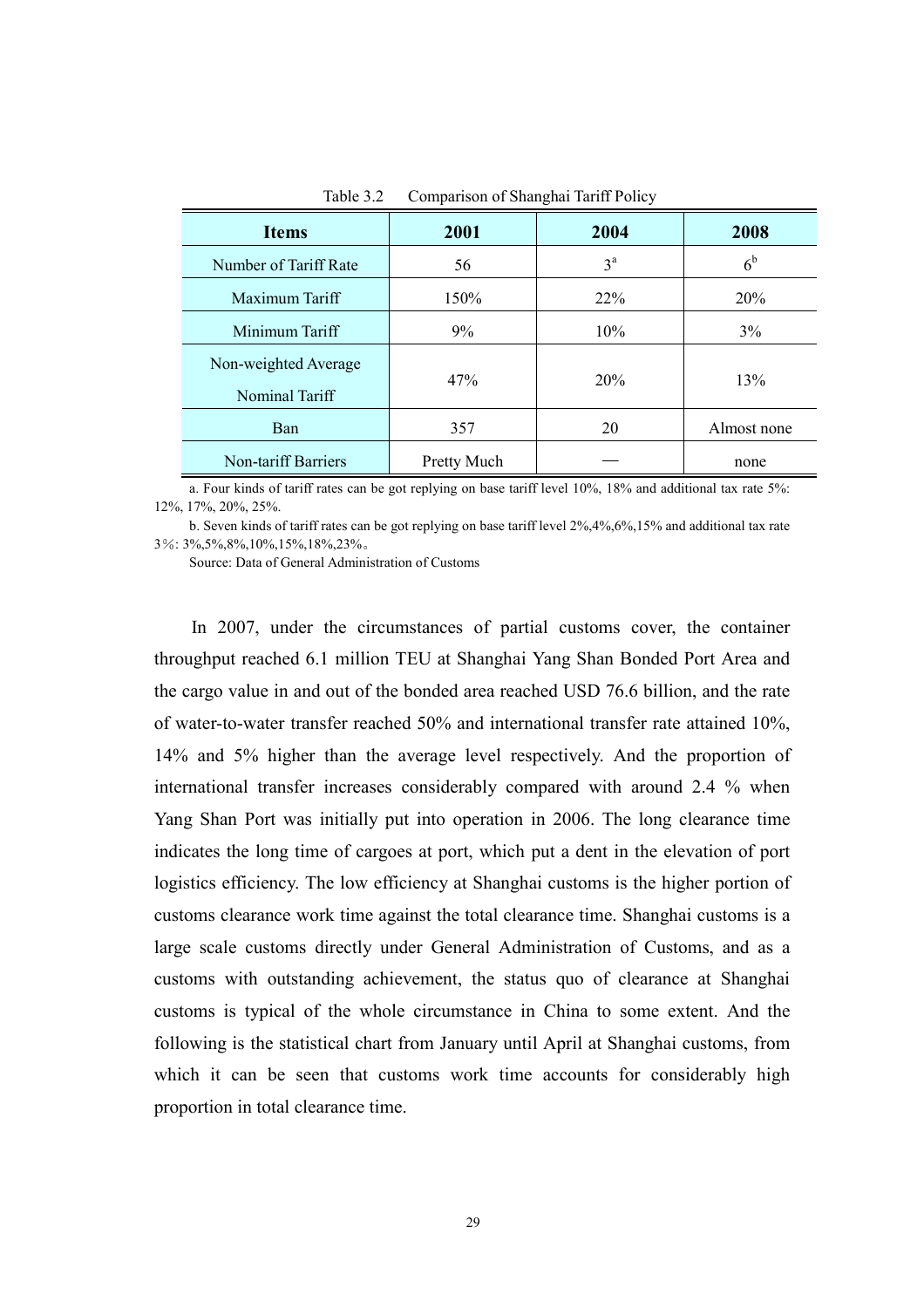| <b>Clearance</b><br>Date                                    | <b>Average total</b><br>clearance<br>time | Average<br><b>Customs</b><br>clearance<br>time | <b>Customs</b><br>clearance<br>time rate | Average<br>non-customs<br>clearance<br>time | <b>Non-customs</b><br>clearance<br>time rate |
|-------------------------------------------------------------|-------------------------------------------|------------------------------------------------|------------------------------------------|---------------------------------------------|----------------------------------------------|
| <b>January</b>                                              | .53 hours                                 | 34 hours                                       | 53.97%                                   | 14 hours                                    | 26.03%                                       |
| <b>February</b>                                             | 67 hours                                  | 42 hours                                       | 51.26%                                   | 12 hours                                    | 28.74%                                       |
| March                                                       | 40 hours                                  | 29 hours                                       | 61.67%                                   | 8 hours                                     | 18.33%                                       |
| <b>April</b>                                                | 33 hours                                  | 26 hours                                       | 66.79%                                   | 5 hours                                     | 13.21%                                       |
| <b>Average from</b><br><b>January until</b><br><b>April</b> | 48 hours                                  | 33 hours                                       | 57.94%                                   | 10 hours                                    | 22.06%                                       |

Table 3.3 2008 Statistics of Clearance Efficiency Shanghai Customs from January until April

Total clearance time: the time from declaration to cargoes release

Customs clearance time: the time needed for customs work links (examination, evaluation, inspection and etc.) Non-customs clearance time: time of documents by declarant, time of taxation and etc.

The supervision of bonded port areas refers to a couple of departments such as customs, foreign currency, inspection and quarantine, taxation, industry and commerce administration and most of them belong to the organs directly under the central government. After the establishment of the Shanghai Yang Shan Port Area the relevant supervisory departments published the supervision mechanism one after another, for example, General Administration of Customs(GAC)published Provisional Regulations on Administration of Customs Bonded Port Area, General Administration of Foreign Exchange (GAFE) published Administrative Measures on Foreign Currency at Bonded Supervision Area, General Administration of Quality Supervision, Inspection and Quarantine (GAQSIQ) is also working on drafting of Administrative Measures on Inspection and Quarantine at Bonded Supervision Area and evidently publication of these administrative measures will provide the necessary policy basis for the healthy development of bonded port area.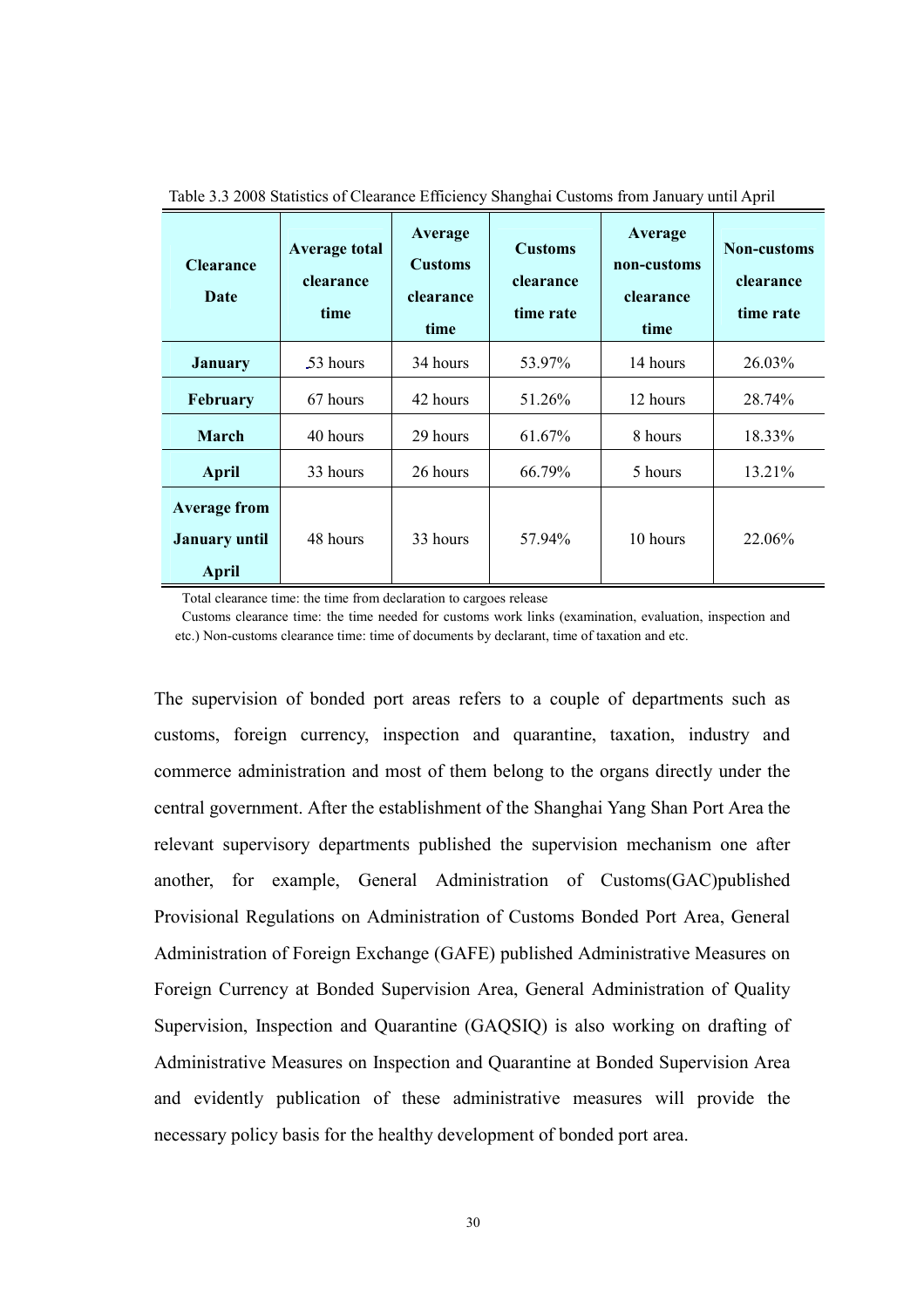However, on the other hand, the orientation of bonded port area has not yet been given nationwide legal force and the different knowledge to the position of bonded port areas by different supervisory department. Due to the shortage of policy co-ordination, enterprises still faces some uncertain risks in the process of developing the business at bonded port area, to some extent, which influences the industrial aggregation and function display of the bonded port area.

On August 1st 2007 a new Computer Software System has been recently installed at Shanghai Customs to process import clearance on shipments via Shanghai; however, a lot of problems occurred for both sea and air shipments importing into China via Shanghai resulting in long delay in clearance and quarantine inspection. It will still take at least 6 to 8 working days to clear a sea shipment or an air shipment through Customs in Shanghai even though Import Permits and proper import documents are ready and available, most of the shipments importing into China via Shanghai will incur demurrage charges. Furthermore, Shanghai Customs will only clear a maximum of 10 air shipments per working day. They estimated that such unfortunate situation will continue for a few months; however, as they may also understand that such is totally beyond their control. Then there are still some barriers and many difficulties in reform of clearance procedures simplification at Shanghai customs.

#### 3.2 The experience derived from customs clearance in developed countries

It is quite evident that developed countries has all along been bending themselves to take many and various measures to improve its clearance efficiency, as a matter of fact, which accomplished a great achievement. Probe into the existing problems in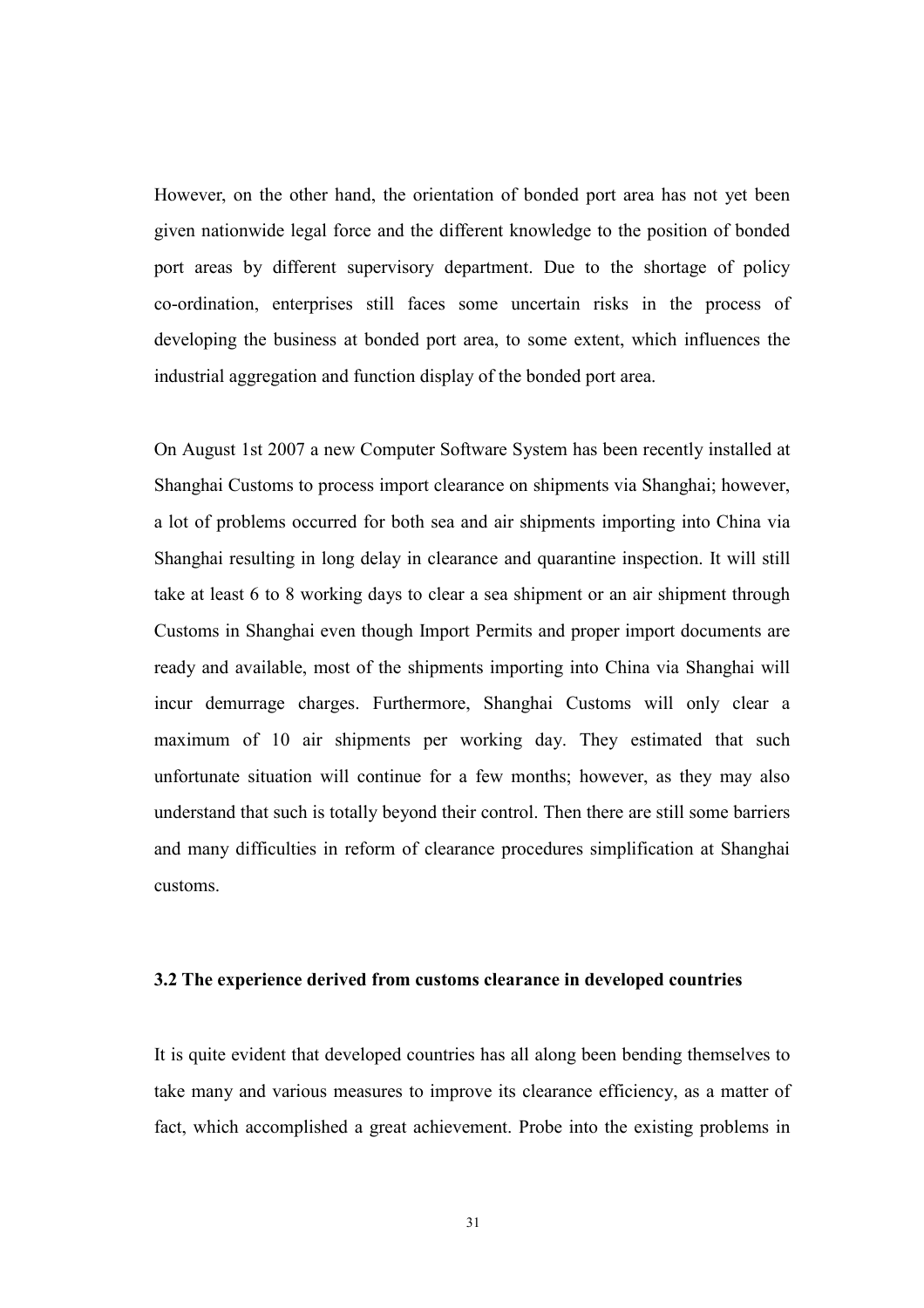Shanghai port customs clearance necessitates understanding of the current situations of customhouse clearance in developed countries, and then they can figure out the problems through the comparison of gaps.

#### United States of America

With an aim to convert the management structure of US customs and build up a brand new image, meanwhile, to meet the new challenge in the future, US customs change its culture focus on the people, process and partners. And this kind of culture has a couple of characteristics just as followed:

(1) The core program of management essence and this transformation requires many articles of customs and make it possible for them to integrate into more co-operative and coordinated to accomplish the mission and task of customs.

(2) Take the fulfillment of the legal demands by customs customers as the key point of management program in the organization, and establish partnership with customers to better meet their demands and improve the customs operation.

To achieve the goal, US customs implements the "strategy of informed observance", which is at the present the pattern that majority of customs abide by aiming at modernization, that is, the partnership with customers between on the premise of legality. Informed observance is division of responsibility, for the customs are accountable to transmit effectively the relevant rules of trade and likewise the customers are bound to deal with transactions in accordance with requirement of customs as well. In order to redouble the effort of informed observance, for the time being US customs is shifting its operation focus from transaction to account dealing. Account here means the persons or companies contacting with customs, including all business entity such as importers, shippers, customs broker, manufacturers,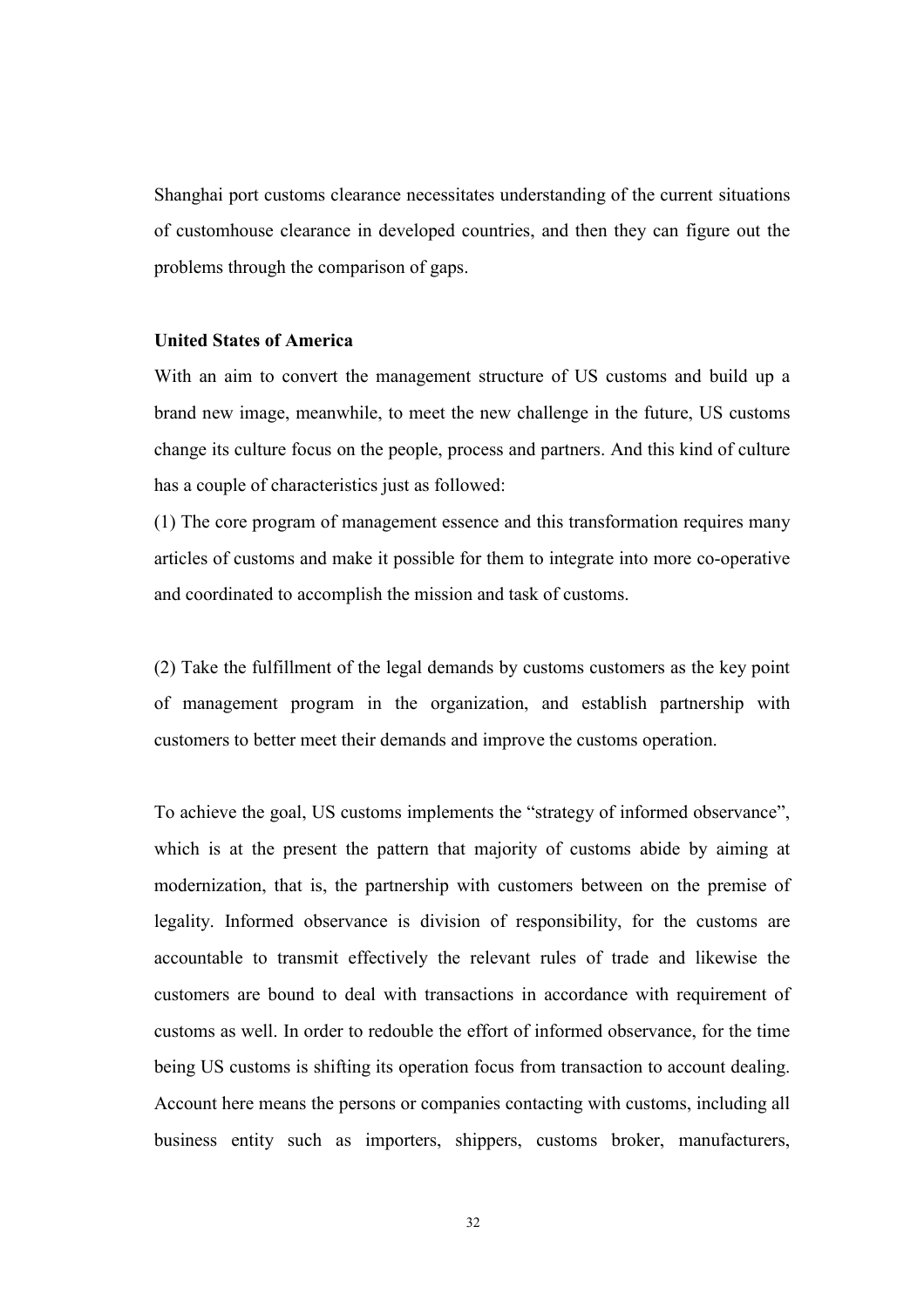warehouse master, guarantor and the like. Besides, position of account managers was set up to conduct the informed observance in a different way to get the different customers informed with an aim to improve the clearance efficiency. Customs account managers are under the orders of General Administration of Customs (GAC), together with other customs departments identify the non-compliance area operated by the companies and do the research into strategy of mutual interest to establish and maintain the high-level trade compliance.

For the time being, US customs has got large volume of automatic system in operation so as to support commercial function, among which one of the outstanding system is the ACS (Automated Commercial System). ACS (Automated Commercial System) is the system that traces, controls and deals with all cargoes into US, including automated information system of protest and institution of prosecution. Through application of EDI (Electronic Data Interchange) and automatic positioning system of high-risk shipping, ACS makes it easier for the handling of cargoes and then reduces the cost to a large extent and paperwork of customs and importers as well. And since the use of system in 1984, it has been increasingly consummated and strengthened and got some new characteristics. Its mainframe can be operated all the year round. In the importers put on record, over 97% of importers are transmitting information to the customs electronically, and every week transport company transfers 95,000 air transport orders and 60,000 sea transport orders electronically. In 2006, the import and export trade in US reached 3.64 trillion dollars, and the expansion of world trade and addition of trade agreement will continuously put forward new requirements for the handling of ACS. ACS is made of seven modules: (1) ABI (Automated Broker Interface): The interface is originally designed for the communication with automated broker, and now provides a chain of communication for the customers of ABI (customs declarer, importers, transporters, port department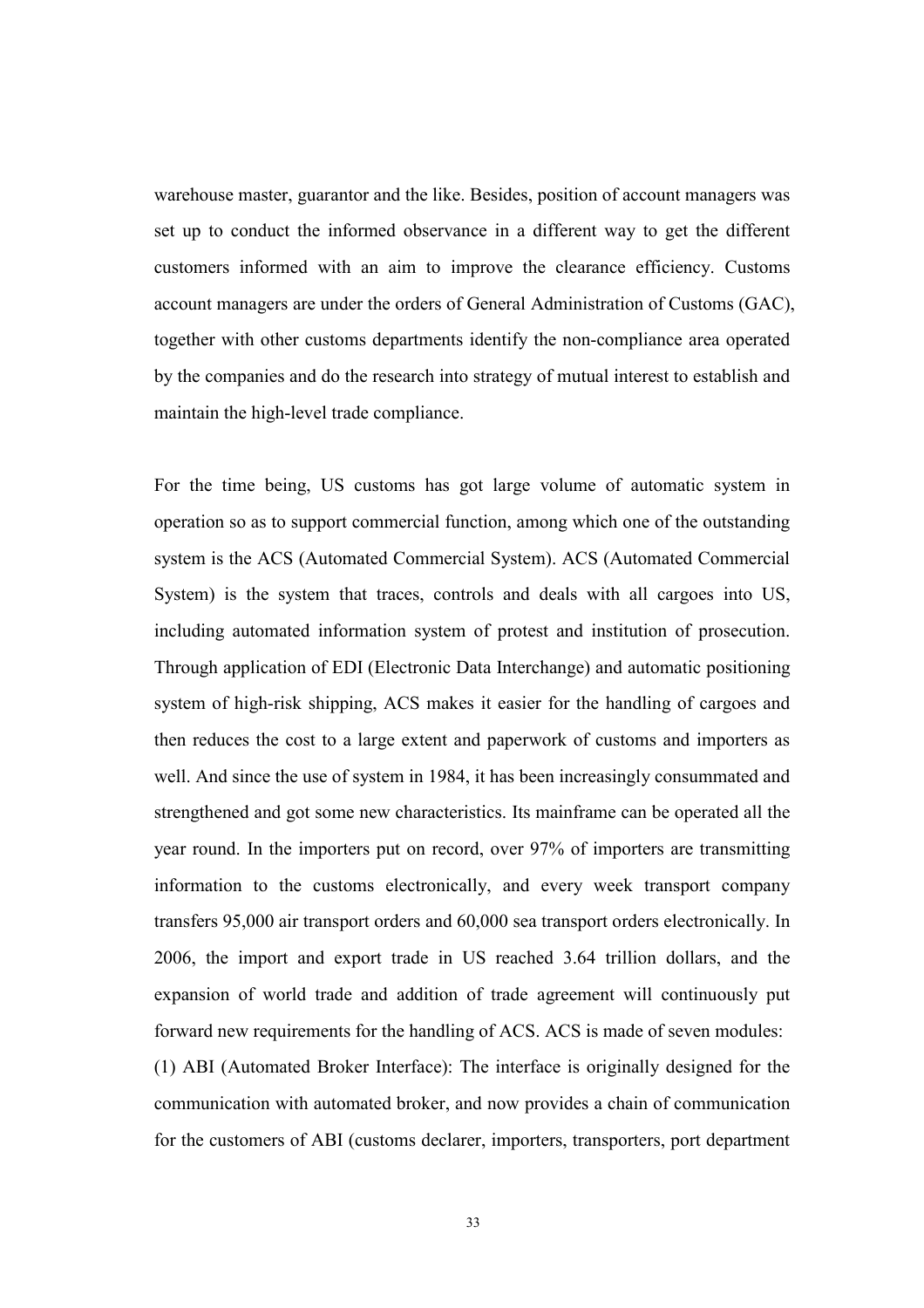and computer service center) and the transmission of import cargoes declaration and its data collection in ACS. ABI saves us a lot of declaration time, improves the quality of declaration data, accelerated the pass speed of inspection and provides the import and export information in time, which obviously is considerably beneficial to the importers.

(2)AMS (Automated Manifest System): The system is not only the commodity catalogue control system but also the information system for the release of cargoes. AMS reduces the paperwork of shippers and customs through the release notice system, accelerates the velocity of logistics. AMS participants and customs have already recognized that imported cargoes demands stricter control, more convenient communication and less detention time.

(3) Cargo selection system: The system is the main tool used for checking and classifying the imported cargoes. NIS (National Import Specialist) national and regional intelligence units, OAS (Operations Analyst) and local enforcement department all together set up a database concerning the criterion of cargoes selection used to evaluate the risk.

(4) Collective system: The system is the accounting system and ACS documents. As one of characteristics of ACS, automated clearing house (ACH) of trade can receive the electronic funds payment by importers.

(5)Clearance information collective system: The system provides the clearance data with selectively automated collection which is used for regular review by cargo expert. The selective criterion that national and local department collect is supposed to conform to data input and reviewed.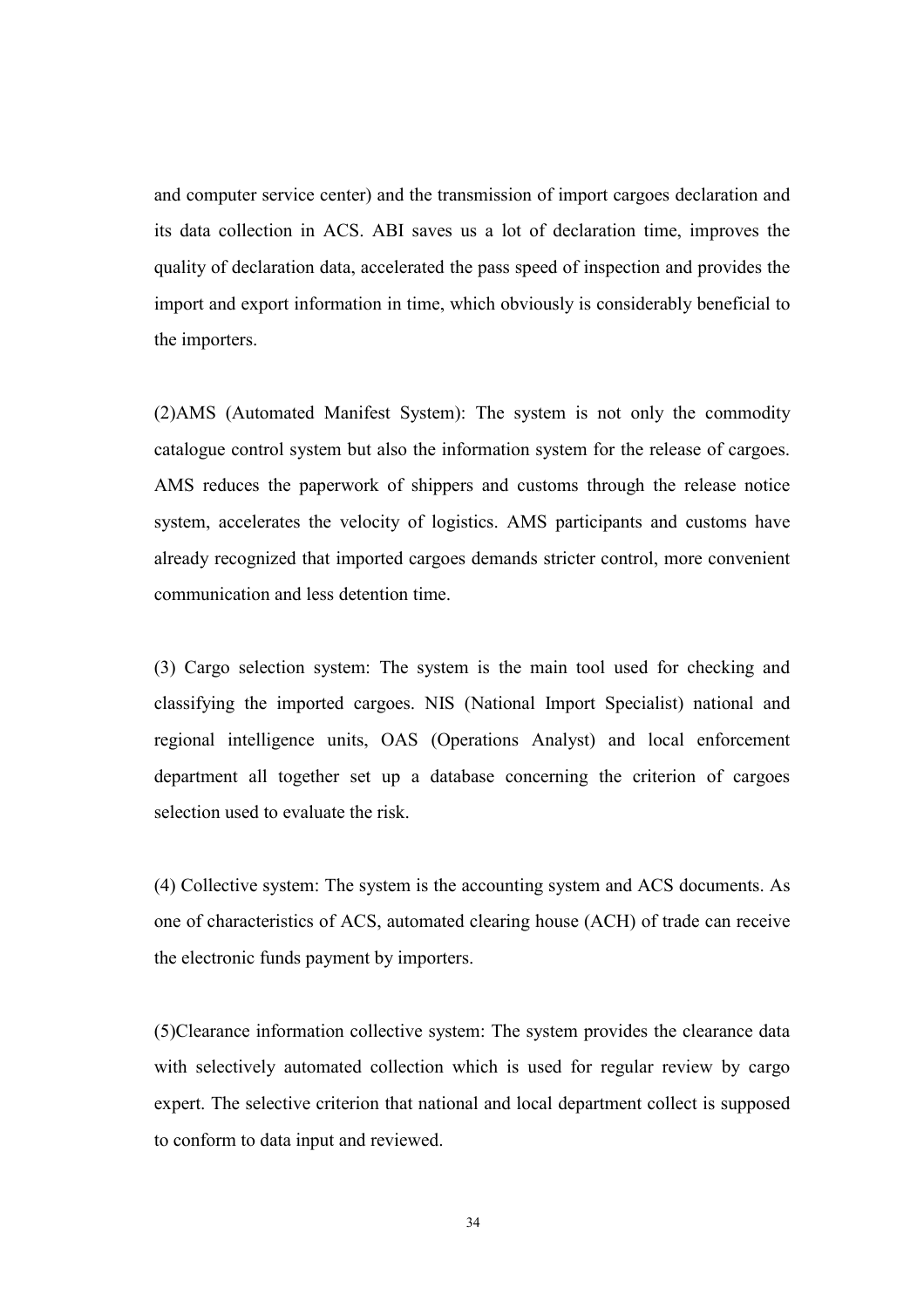(6)Quota system: The system control is up to President, administration order or other decree to stipulate the level of imported cargoes quota.

(7)Special projects: Special project system provides the program support for precision and efficiency of internal disposal that can greatly influence ACS system environment (fro instance, ACS control program maintenance, the structural intensification of security documents).

And the following is the other steps in the internal environment of ACS system or support the ACS system:

(1) State internal link system: The system support the transport of cargoes from one port to another port in US, and actually it controls the cargoes in the transport process from discharge port to port of entry or port of export.

(2)Linear release system: The system tracks and releases the multiple transportations through the land border. The bar code was scanned into the computer by customs to check whether it tallies with the data in the invoice, and then let them pass after input of quantities. The data of cargoes released is transmitted to ACS, which requires a copy of declaration data collection and provides the release information to ABI participants.

(3)Handling of statement: Handling of statement allows ABI document filer to conduct examination or payment on ABI statement of declaration. Needless to say, it reduces the handling time pf collecting and receiving declaration statement. Besides, the filer applies the handling of statement is supposed to accord with the condition of ACH.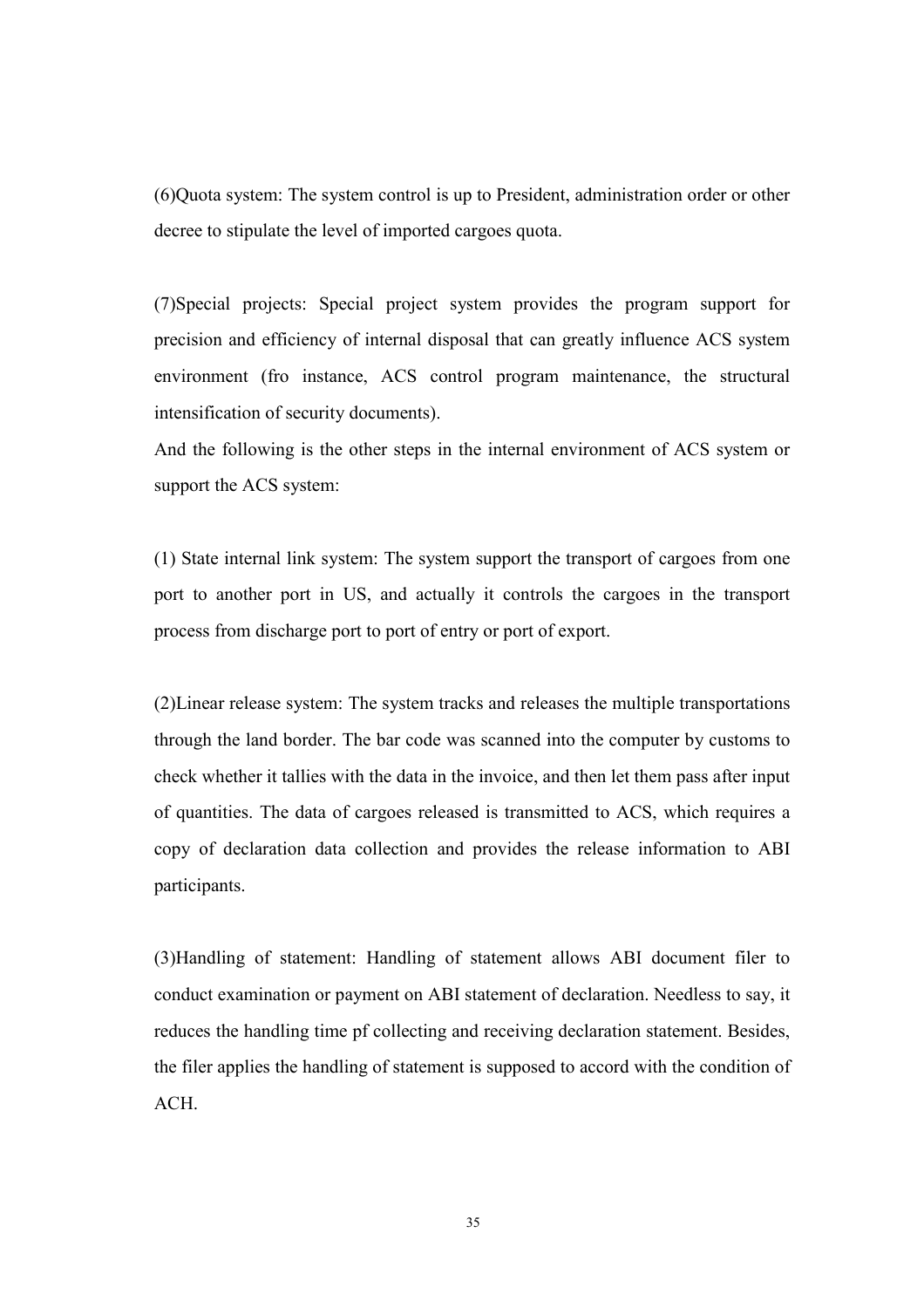(4) ACH (Automated Clearing House): ACH is a kind of electronic payment, allowing ABI filer to conduct the customs procedure fees, tariff and other taxes one-off through electronic way. The accuracy and speed of ACH boosts the handling efficiency between importers and customs and saves the money and time as well. At present, US customs is regulating its business process and system with an aim to improve its customs operation, intensify the decree and business management functions and make the modernization of customs come true.

#### Japan

To a large extent, Japanese customs has already actualized the electronization of import and export declaration (90% electronic declaration of cargoes), and conducted cargoes checkup by computer technology on the basis of risk evaluation. From Oct, 1999, Japanese customs has further expanded NACCS (Nippon Automated Cargo Clearance System) to sea transport and information handling in the process of storage after the arrival of cargoes at port. Majority of information is in essence business information such as airway bill, discharge information, delivery information and cargo data. Besides the customs process, a large number of subdivided business functions is handled by NACCS. For example: (1) warehouse keeper (stock control) (2) joint person (entry of non-joint cargoes) (3) Air freight forwarding (prepares entry bills for warehouse supervisor). (4) Banks (telegraph of tax bills) (5) Flight course (input of indenture data) (6) Data statistics (official trade data and form provided by system users).

In the past, the customs procedure demands import declaration and tariff payment must synchronize with one another. After adoption of SDP system, the importers can take delivery of goods before tariff payment on the basis of SDP right after they seeks the approval from Director of the Customs General Administration ahead of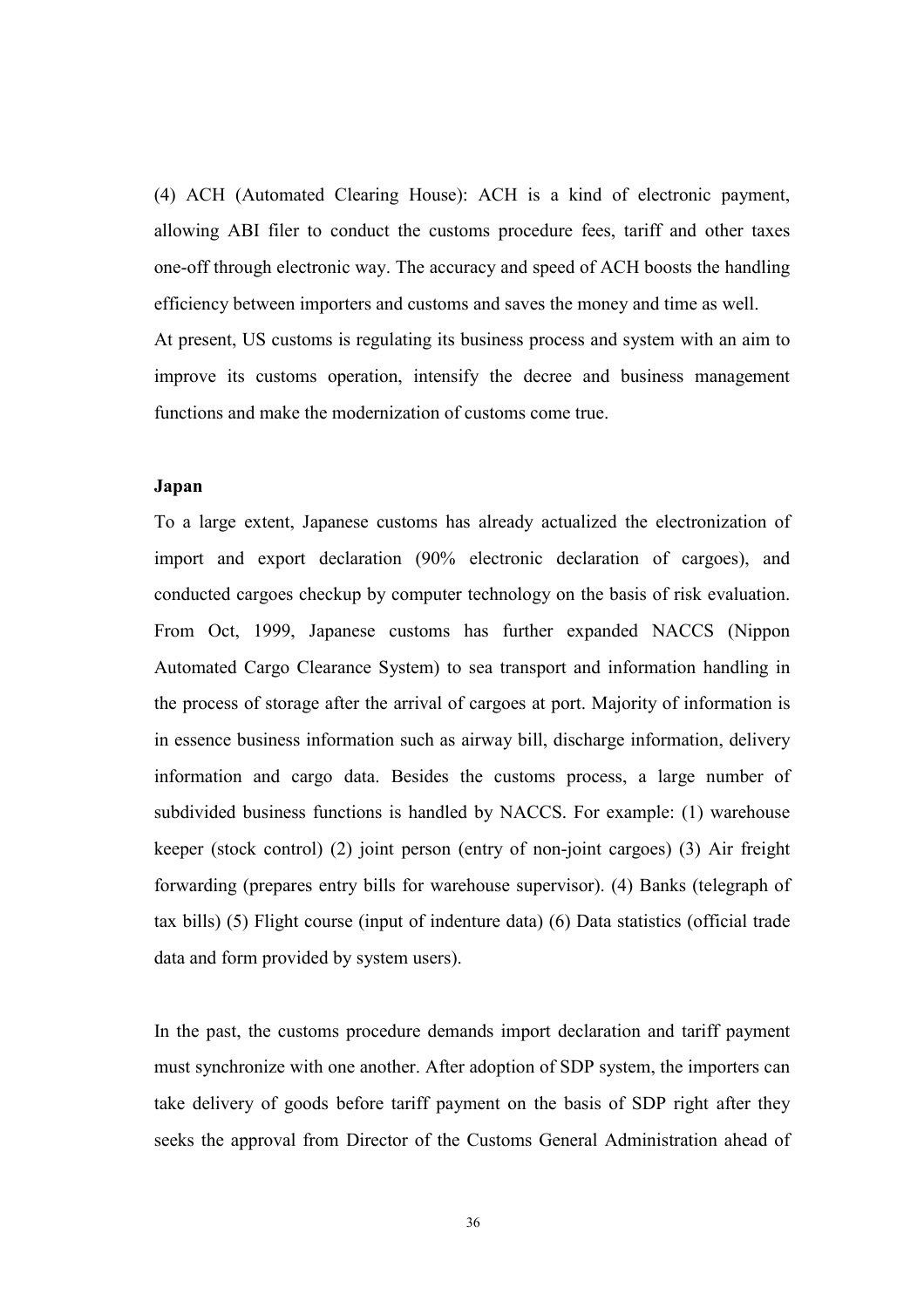schedule and most often it doesn't need any written procedures in the process of cargoes provision and tax declaration. The adoption of SDP system will skip the link of check and inspection by customs and give the efficiency of customs better play in the cargo issuance and tariff declaration.

As far as the importers are concerned, they can't get approval until they meet lots of requirements. Meanwhile, importers must be responsible for maintaining the correct accounts and records. The establishment and consummation of these works is a part of risk management conducted by Japanese customs.

#### Singapore

Singapore throws a big investment into the development of the quick clearance system with high efficiency, to be more concrete, USD 20 million was invested to establish a network service platform company in Singapore. These measures have contributed a lot to prosperity of ports in Singapore.

The key of the highly efficient clearance system lies in EDI network on the basis of internet. "Trade network" was built up in Singapore and SNS networks companies are responsible for its operation. And the total investment of this company is USD 20 million and trade development department holds a 55% equity and the remaining shares is held by 20 government agencies. Actually there are five considerations by Singapore:

- (1) Co-ordination by government.
- (2) Intercourse between government and business circles.
- (3) Risk management and classification of enterprises.
- (4) Secure e-clearance platform.
- (5) E-business and legislation of network security.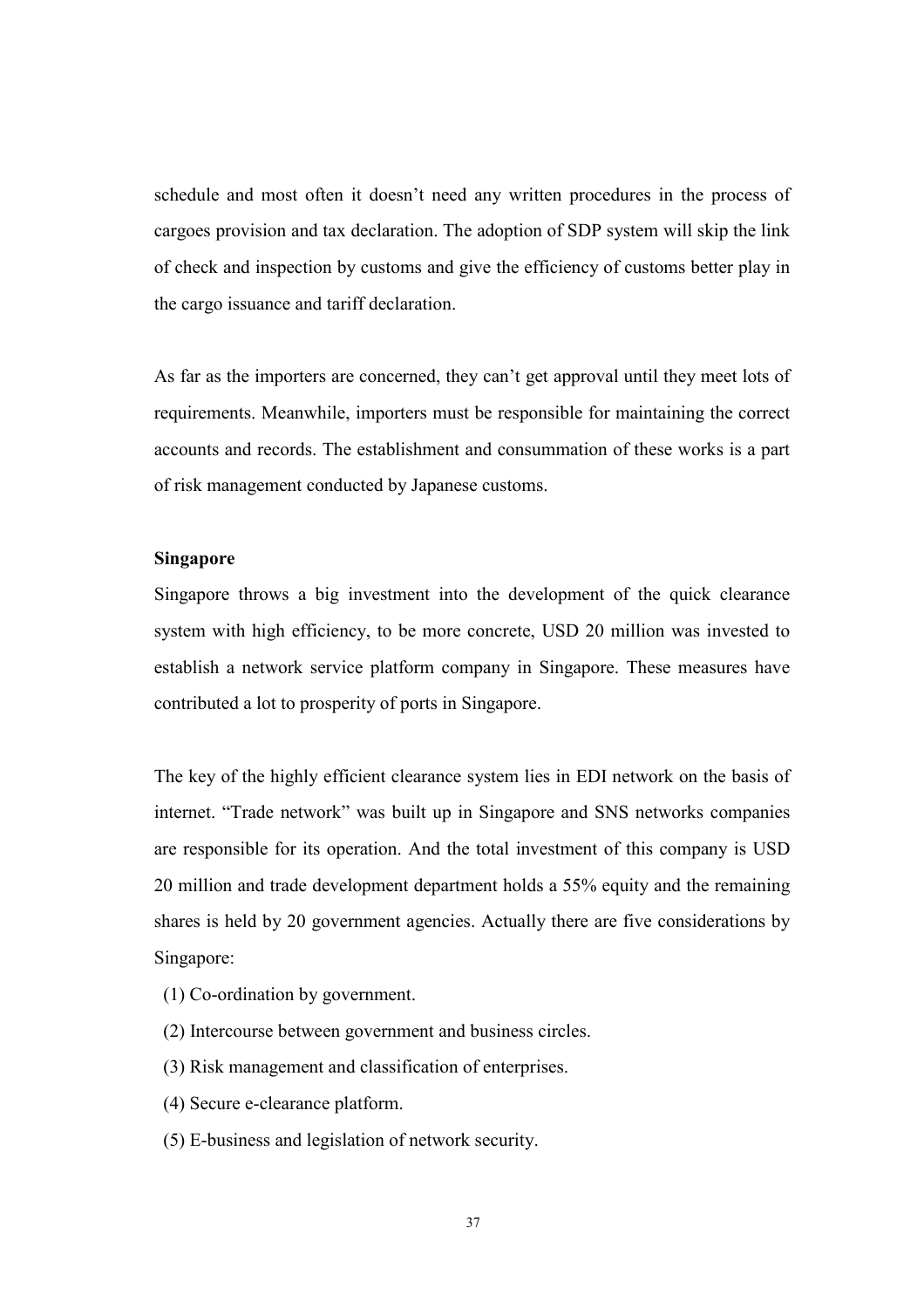Co-operation between different authorities is the basis of redesigning the current clearance program in Singapore. The application of e-business further intensifies the co-ordination process. Based on the e-declaration and e-examination, customs and other government departments in Singapore built the seamless one-stop e-clearance system. And the customer only needs to do declaration for one time then the clearance process of import and export can be done. One-stop declaration includes all the relevant departments such as customs, commodity inspection, port, transport companies, banks and tax administration and the like. As a matter of fact, this kind of clearance pattern has been widely adopted by countries the world over and hence it is also supposed to be a good reform project for China to learn from.

Likewise, the strategic partnership between customs and business circles ensured the exchange of information and intensification of understanding between the two and meanwhile contributed to the reduction of operating cost of two parties. Training on clearance provided to the business circles helps the business circles to get an understanding of customs target as well. And the adopted methods include:

(1) 24-hour telephone information center built by Network companies operating the trade network, which will help users to tackle many and various problems related to trade. Besides, the information center will offer 8 to 10 hours interactive enquiry service every day.

(2)The website also provides e-declaration service for small and medium-sized enterprises through "service bureau".

(3) Every registered user in the website must have to receive the training of half day to two days on how to declare on-line.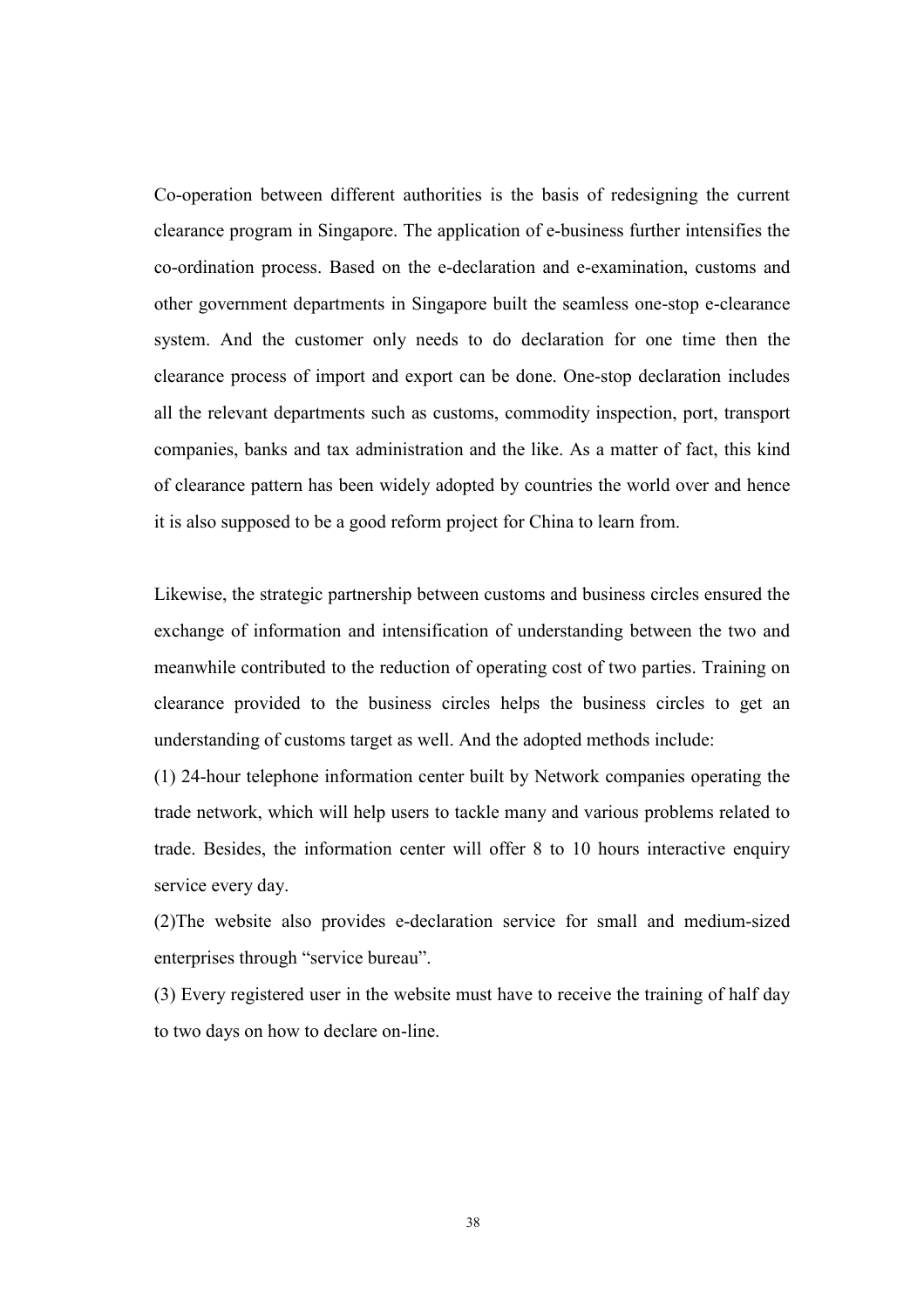In the face of ever-growing trade volume, Singapore adopted the risk management pattern to solve the issue of customs resources shortage. And the characteristics of e-declaration system and risk management in Singapore lie in:

(1) Customs uses the e-survey for e-declaration, that is, it's up to the computer to complete the document survey work automatically.

(2) The foundation of e-survey is the risk management system. It is a special system, which will determine whether it needs to be inspected with the container open through the analysis of large amount of factors such as commodity categories, place of origin, transport means, history of importers, and it is not a random inspection system.

(3) Unpacking rate maintain the level of around 2% to 4%.

The clearance experience in economic powerhouses indicates that exchange and transmission of data by electronic patterns is essential to the improvement of trade surroundings. The standardization of cargo data by import and export and transit, together with data sharing among different departments are conducive to the boosting of clearance efficiency. And Singapore adopted the following steps to handle this key issue:

(1) Offer the service of paperless declaration. And there are some 4000 corporations, among which about 95% of them are importers who can deal with declaration in their offices through the network of trade.

(2) The network of trade is nonstop available with 24 hours a day 365 days a year. The network will transmit the demands to the customs and give the feedback to the customers. 85% of the customs declaration can be done within 15 minutes and shortening of declaration time can still be expected.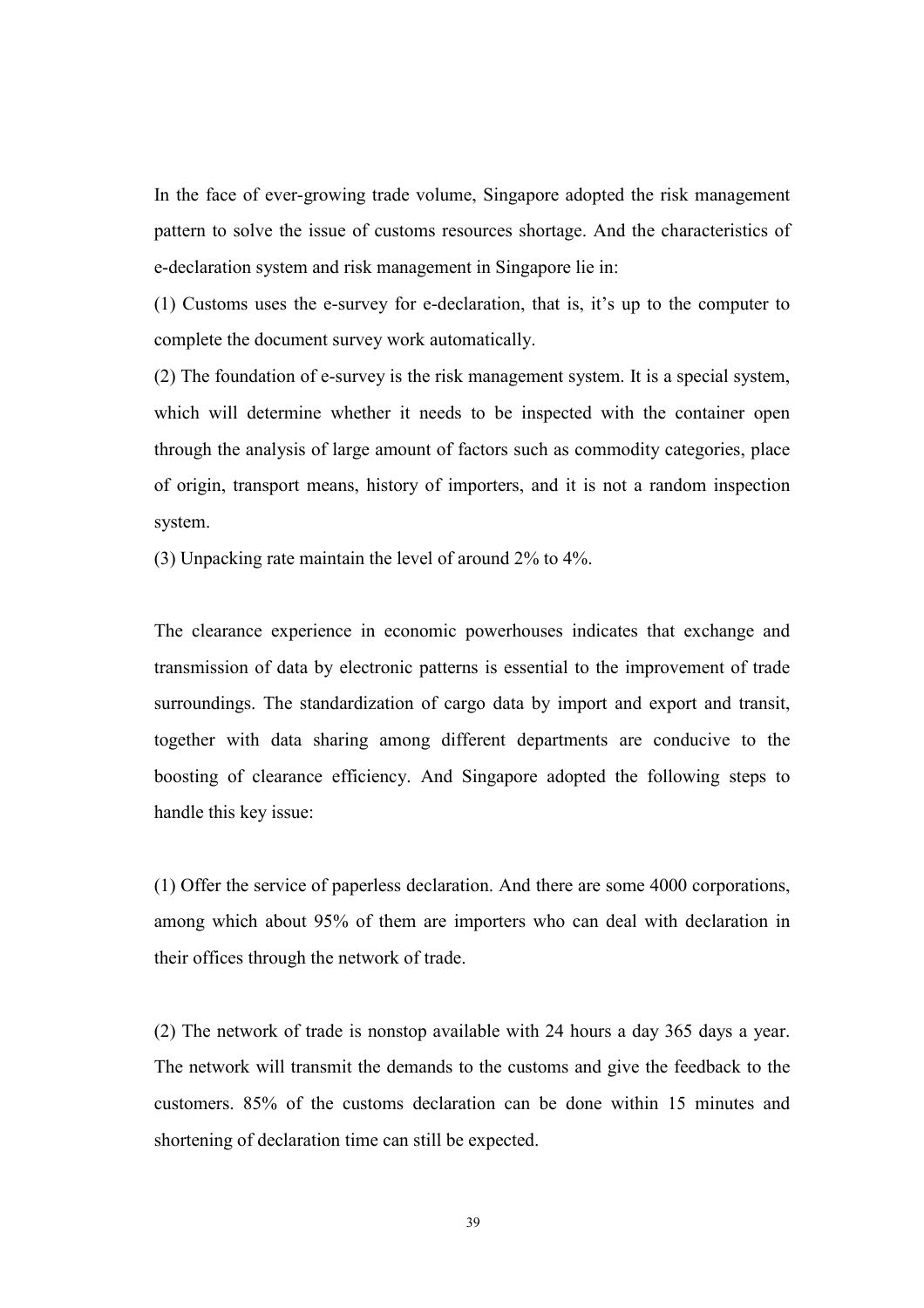(3) After e-declaration the release time for general cargoes are respectively as followed: 4 minutes for cargoes by land, 8 minutes for cargoes by sea and 15 minutes for cargoes by air.

(4) As a matter of fact, the network of trade is the first e-network that connects the trade departments, customs and banks. And the importers and exporters can get the following jobs done through above-mentioned network: e-clearance, e-taxation, e-application, e-trade settlement and application of e-financing.

And the other goal for Singapore is to build up an e-exchange, which includes clearance system, trade financing system, transport and logistics system and storing and e-purchasing system.

The legislation for e-commerce laid a solid foundation for the e-declaration and offers the official legal basis and guarantee for e-commerce as well. And most of important lies in the recognizability of legality of e-payment and digital signature. Besides, Singapore launched two reforms with an aim to actualize the e-declaration: one is to make the legislation for e-data serving as the foundation for e-declaration; the other is developing the digital signature to ensure the security of e-declaration.

From above-mentioned experience derived from the developed countries like US, Japan and Singapore, there are still a lot of highlights in customs clearance to accelerate the simplification process for higher efficiency that are beneficiary and helpful for simplification of customs clearance in Shanghai customs.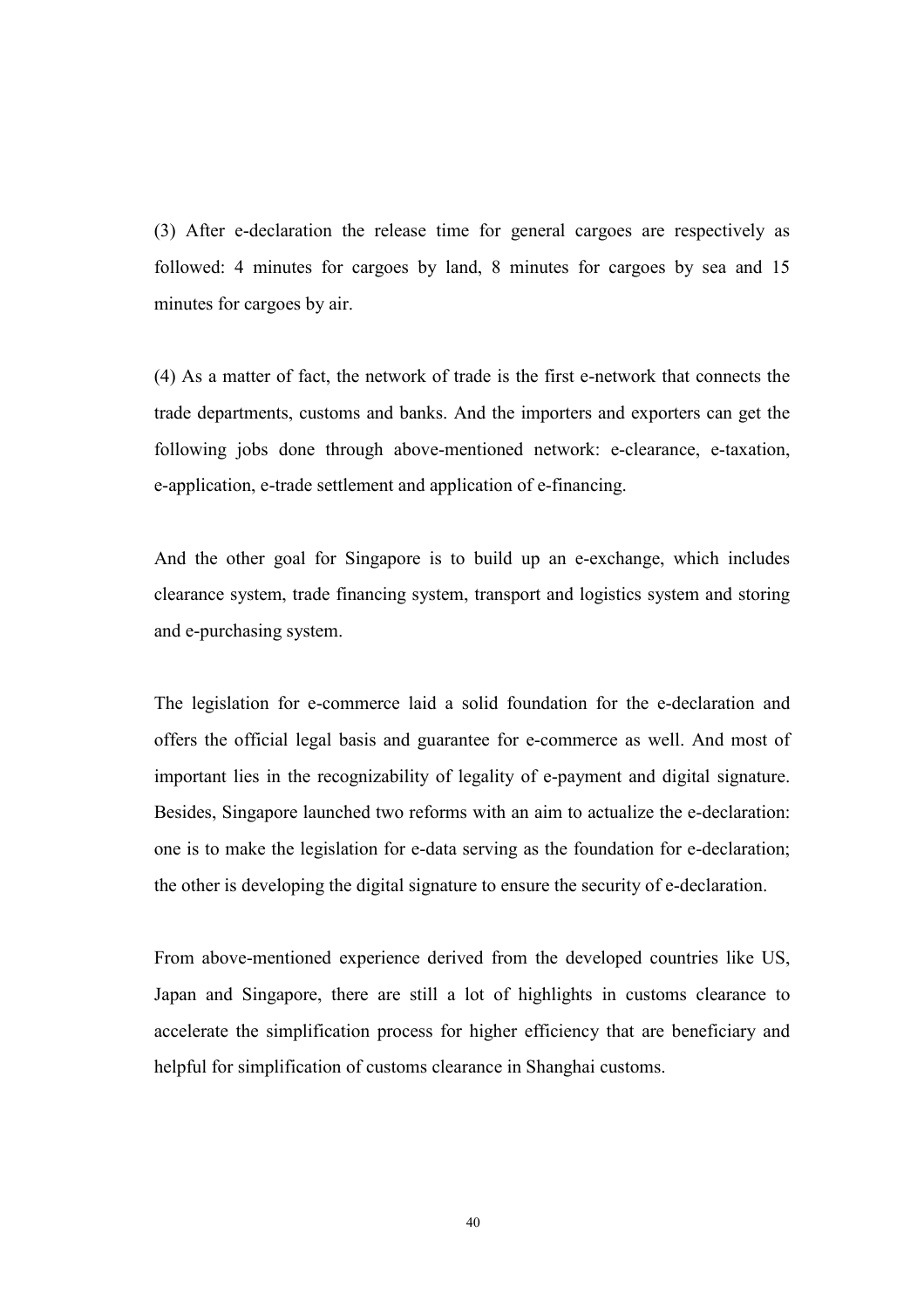#### 3.3 The gap in customs clearance of Shanghai and developed countries

Compared with developed countries, Shanghai customs still have a long way to go featuring by many links of the customs clearance, time-consuming and low efficiency, to be more concrete, it mainly includes the flow, structure, procedure, factors and efficiency of clearance.

First, in terms of the clearance flow of serial and multiple system mode, the current clearance flow in Shanghai customs is serial pattern characterized by many links and complicated procedures closely attached with one another, in other words, when you go through these links you have to take it one by one and you can't overstep it and thus the existing problems in the previous steps will inevitably impact the following steps, besides problems in any links will put a dent on the efficiency of the whole clearance process and delay the clearance time span. The work flow of multiple system in the developed nations, which makes it possible for the declaration, entry inspection, evaluation and cargo sorting to happen simultaneously and you can get customs clearance on condition that every links passed the inspection, and there is no need for sequencing and problems in one of the links won't impact the other links, which obviously improved the clearance efficiency to a large extent. Second, in terms of olivine type and dumbbell type, the clearance pattern in Shanghai port is olivine type, which doesn't allow the various procedures of clearance to be dealt with until the arrival of cargoes at the port, in other words, no declaration, entry inspection and sorting is allowed beforehand. And by contrast the customs clearance pattern in the developed countries is the dumbbell type which is available for declaration, entry inspection and sorting beforehand and strengthens the check after release which smoothes the process from the arrival of cargoes and pick-up of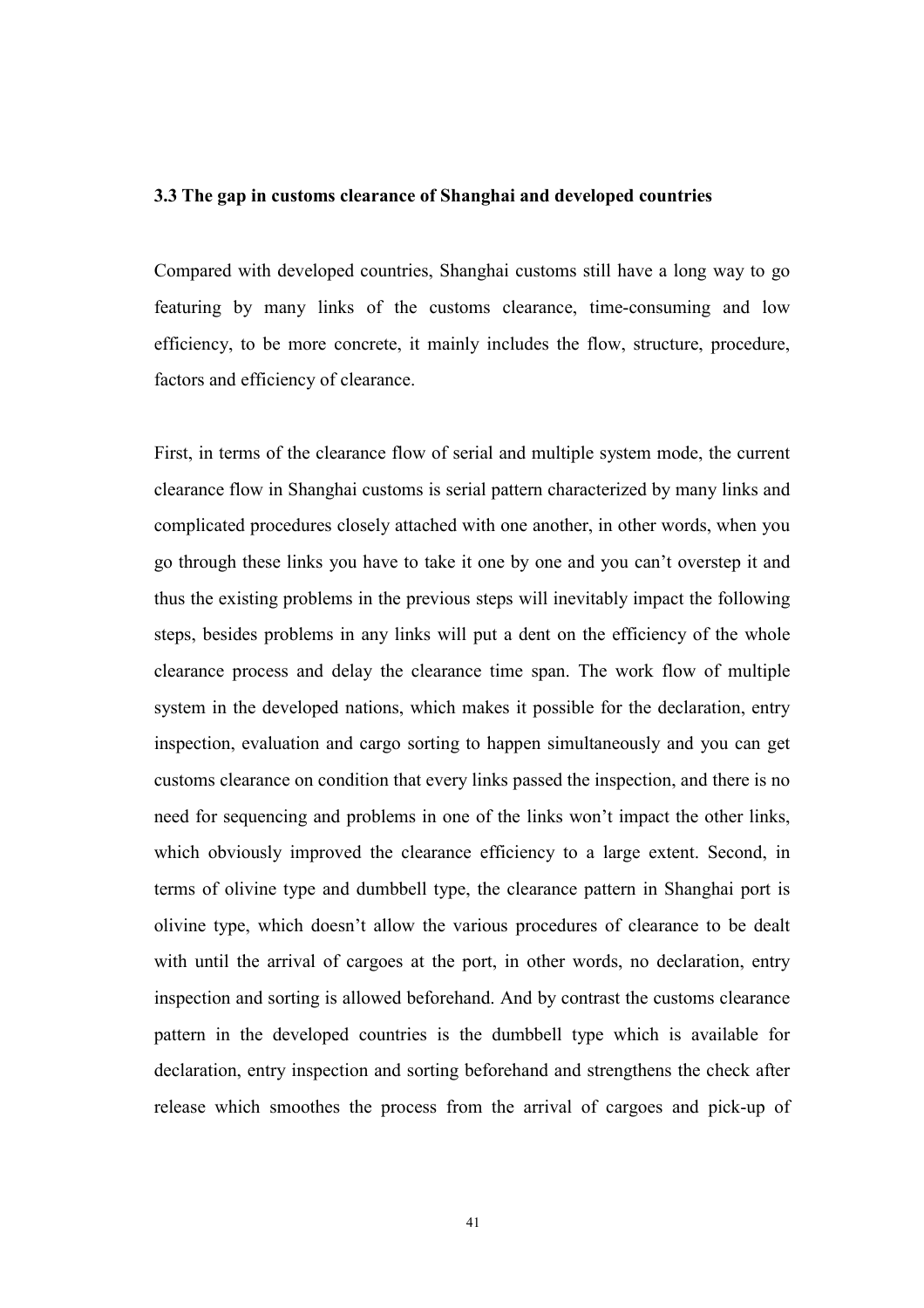cargoes. Third, in terms of multi-step and one step clearance formalities, Shanghai adopts the multi-step type which demands the customers to go to customs, quarantine and inspection, port and taxing authorities to deal with various formalities and submit different documents. On the contrary, one-step e-clearance has already been popular in the foreign customs and government agencies, which makes it possible for the customers to tackle all the import and export formalities necessary for the clearance through electronic way and declaration once off. Fourth, in terms of the gap in clearance factors, we could say that Shanghai customs takes the lead in hardware facilities and management as far as inland China is concerned, and we could sense the difference with the developed countries in clearance factors with comparison to US, Japan and Singapore.

| <b>Items</b>                                             | <b>Hong Kong</b>                                                                                                                                                                                                        | <b>Singapore</b>                                                                                                                   | Shanghai                                                                                                                                                                      |
|----------------------------------------------------------|-------------------------------------------------------------------------------------------------------------------------------------------------------------------------------------------------------------------------|------------------------------------------------------------------------------------------------------------------------------------|-------------------------------------------------------------------------------------------------------------------------------------------------------------------------------|
| container<br>port<br>throughput<br>$\frac{1}{2}$<br>2007 | 23.88 million TEU                                                                                                                                                                                                       | 27.9 million TEU                                                                                                                   | 26.15<br>million<br><b>TEU</b>                                                                                                                                                |
| E-declaration<br>system                                  | 1. build up the electronic<br>forecasting data system for<br>road cargo<br>2. construct the seamless<br>clearance platform<br>non-stop operation of<br>3.<br>declaration<br>and<br>port<br>clearance all the year round | 1. Coverage rate 99%<br>2.pre-declaration<br>mechanism<br>3.24 hours a day, 365<br>days a year<br>4. e-examination of<br>documents | 1.EDI declaration<br>only by portion of<br>logistics<br>corporations<br>2.pre-declaration<br>just by portion of<br>express business<br>3.30 minutes for<br>duty-free articles |

Table 3.4 Comparison in Clearance Factors in Shanghai, Hong Kong and Singapore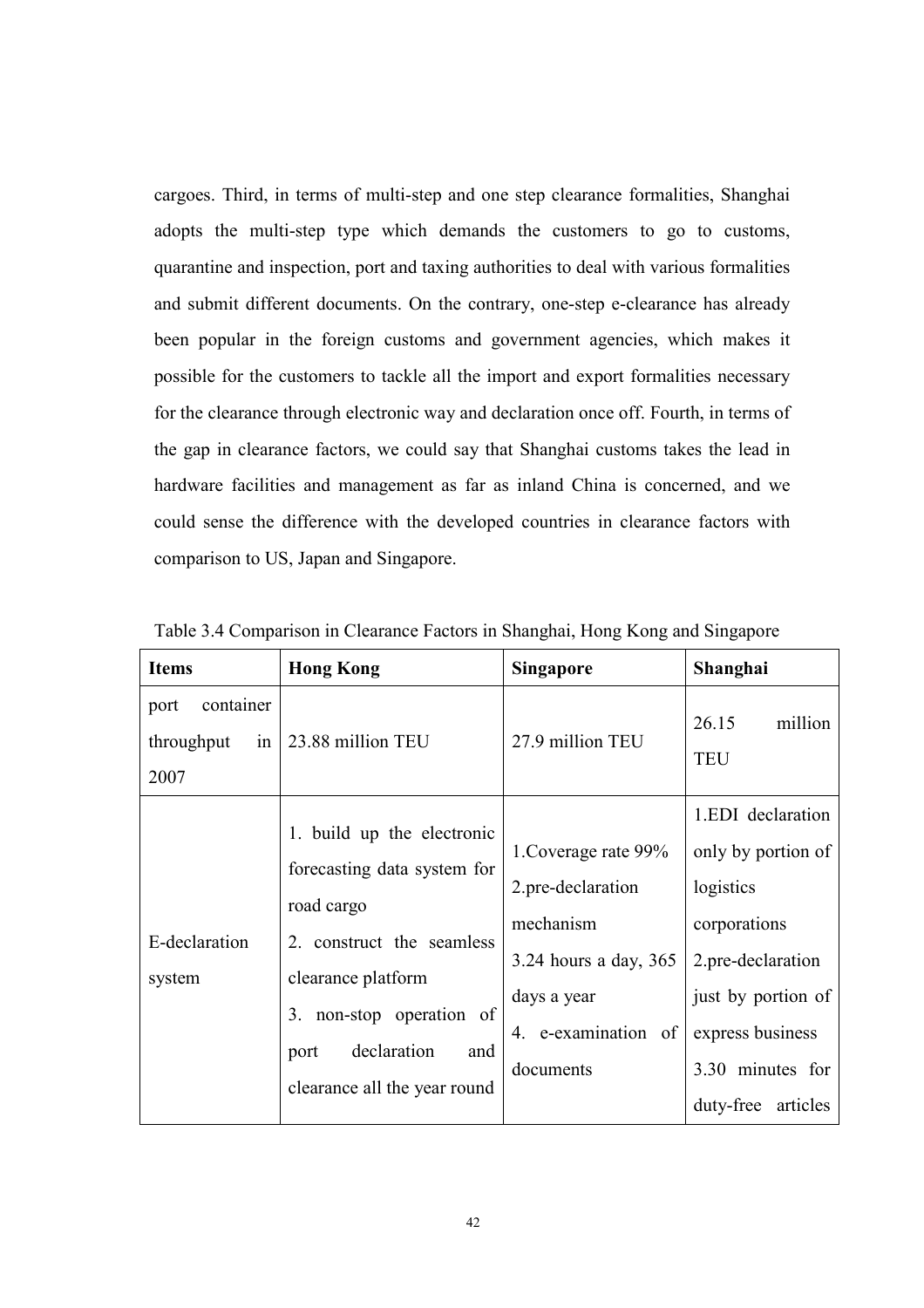|                                       |                                                                                                |                                                                                                                                                                     | and even longer<br>for<br>time<br>duty                                                                            |
|---------------------------------------|------------------------------------------------------------------------------------------------|---------------------------------------------------------------------------------------------------------------------------------------------------------------------|-------------------------------------------------------------------------------------------------------------------|
|                                       |                                                                                                |                                                                                                                                                                     | articles by manual                                                                                                |
|                                       |                                                                                                |                                                                                                                                                                     | exam                                                                                                              |
|                                       |                                                                                                | 1.professional                                                                                                                                                      | 1.category                                                                                                        |
|                                       | 1.international<br>advanced                                                                    | mechanism available                                                                                                                                                 | management                                                                                                        |
|                                       | level mechanism for the                                                                        | for the evaluation of                                                                                                                                               | mainly based on                                                                                                   |
| <b>Risk</b>                           | inspection of cargoes                                                                          | commodities                                                                                                                                                         | different scale                                                                                                   |
| Management                            | 2.unpacking rate is low as                                                                     | 2.unpacking rate is                                                                                                                                                 | 2. unpacking rate                                                                                                 |
|                                       | $1\% - 2\%$<br>random<br>and                                                                   | about $2\% - 4\%$ and                                                                                                                                               | is<br>around<br>10%                                                                                               |
|                                       | inspection                                                                                     | sampling<br>according                                                                                                                                               | and spot check as                                                                                                 |
|                                       |                                                                                                | to the blacklist                                                                                                                                                    | well                                                                                                              |
| One-step<br>Service                   | the whole process from<br>customs declaration to the<br>transport can be done at<br>one stroke | link<br>the<br>such<br>as<br>customs, commodity<br>inspection,<br>port,<br>taxation,<br>transport,<br>done<br>be<br>etc<br>can<br>within<br>once-off<br>declaration | Declaration needs<br>to be done for a<br>couple of times<br>respective<br>and<br>vouching<br>exam,<br>and payment |
| E-business<br>Application<br>Platform | <b>GETS</b><br>(Government<br>Electronic Trade Service)                                        | 1.adoption of public<br>platform financed by<br>Trade<br>Development<br>Agency<br>2. business operation<br>mode                                                     | Not available                                                                                                     |
| E-business                            | digital<br>certificate<br>and                                                                  | digital<br>signature                                                                                                                                                | Not available                                                                                                     |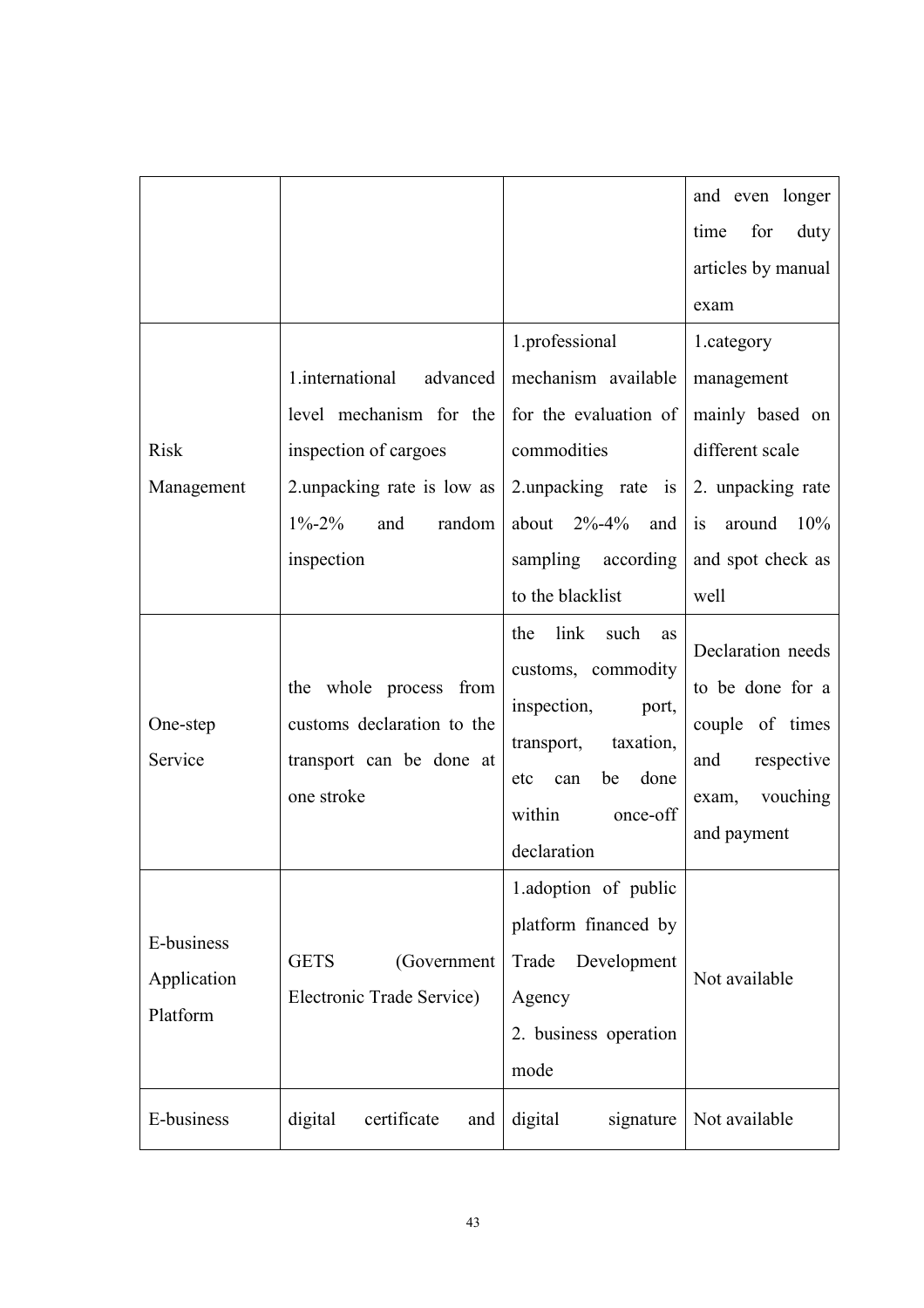|          | Legislation and confirm the electronic validated | by |  |
|----------|--------------------------------------------------|----|--|
| Network  | information,<br>which is legislation             |    |  |
| Security | validated by HK legislation                      |    |  |

Fifth, the gap in terms of clearance efficiency, and the following chart indicates the difference from the perspective of port logistics between Shanghai customs and developed nations.

(Unit: hours)



Fig 3.1 Comparison of Import Time by Sea Transport in Various Nations

In the developed nations such as US, Japan and Singapore customers can get all the formalities done and pick up cargoes within six hours after arrival of cargoes; And in Malaysia the time for pick-up of cargoes is eight to twelve hours; and it turns out to be two or three days in Shanghai even if everything is smooth.

3.4 Analysis into the gap between Shanghai and developed nations in terms of customs clearance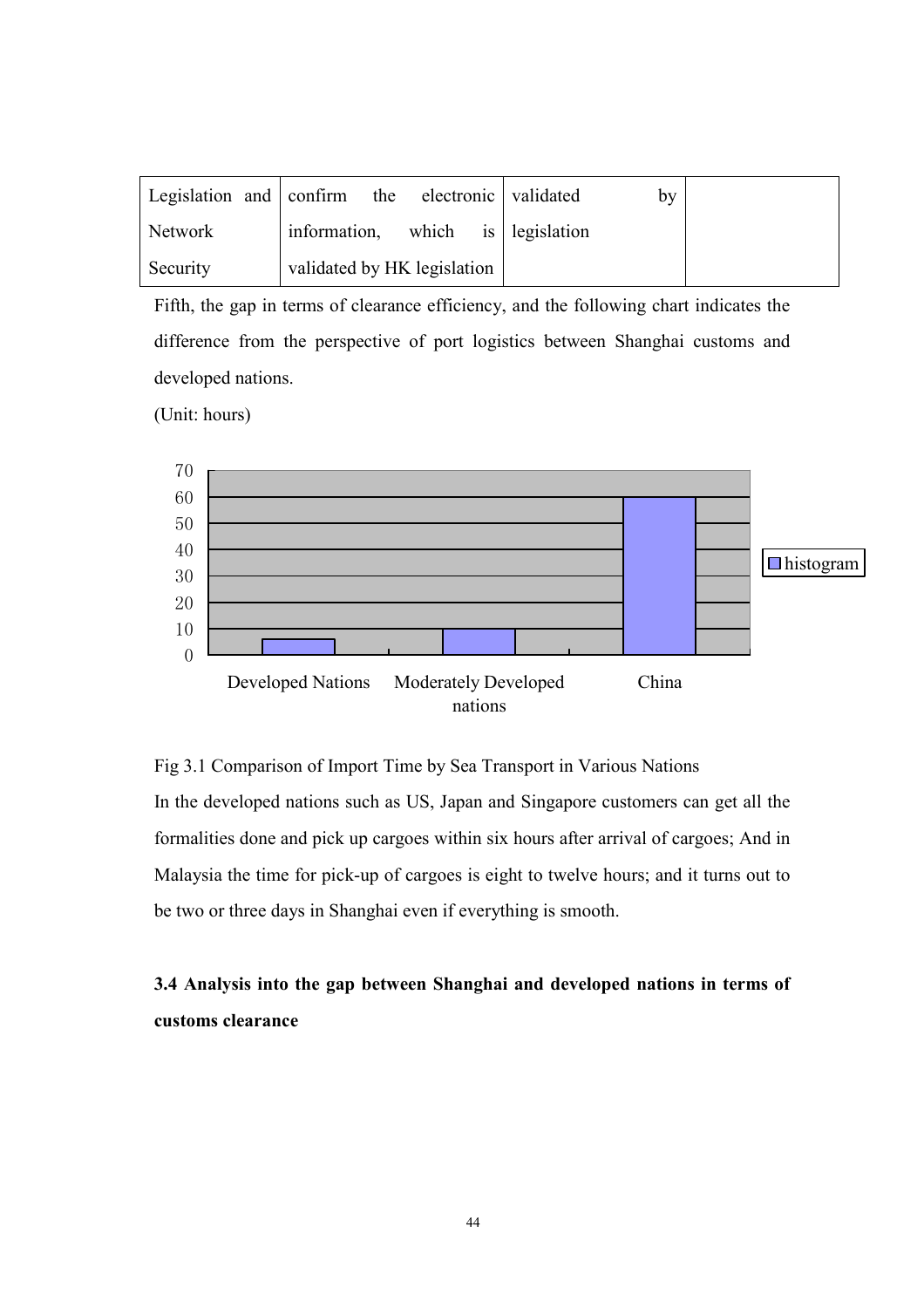It is no denying the fact that there are many and various reasons for the gap between Shanghai customs and that of developed nations, in other words, it includes both the structural and management issues.

First, the matter in the process of clearance flow. As a matter of fact, since we will talk about the root-cause for clearance in Shanghai customs we have to mention the general background, that is, China still belongs to the category of the developing countries and the pattern of series traced back from the planned economy period still remains in terms of its operation mechanism. And with the passage of time, we may say, the clearance flow in series pattern is deeply rooted in the implementation link and, to be more exact, the steps taken forward to reform the clearance flow is a sea of troubles. Besides, the clearance flow in multi system demands pretty higher management level by customhouse and that is to say it is only through the continuous innovation and boosting of management can Shanghai make true the clearance flow in multi system. Second, it is the issue in the clearance structure. To be sure, Shanghai customs has initiated the innovation of customs clearance structures featuring push-forward and carry-down a couple of years ago, but the process of innovation and reform tends to be relatively slow due to a variety of issues like legislation, organizational structure, personnel and the like, thus the momentum of reform in consummation of pre-declaration, pre-exam of prices and pre-classification mechanism is not quite satisfactory. And in inspection after release the system of apanage collection has not been established yet. Take the evaluation pattern, the essential in the clearance structure reform for instance. The strategic transfer of WTO evaluation agreement has been early implemented in developed nations like the countries in EU, US and Japan, and it is worthy to be mentioned that US and Japan has already carried out operation mechanism centering on customs post-clearance audit (PCA) respectively in 1974 and 1968 from the pattern of port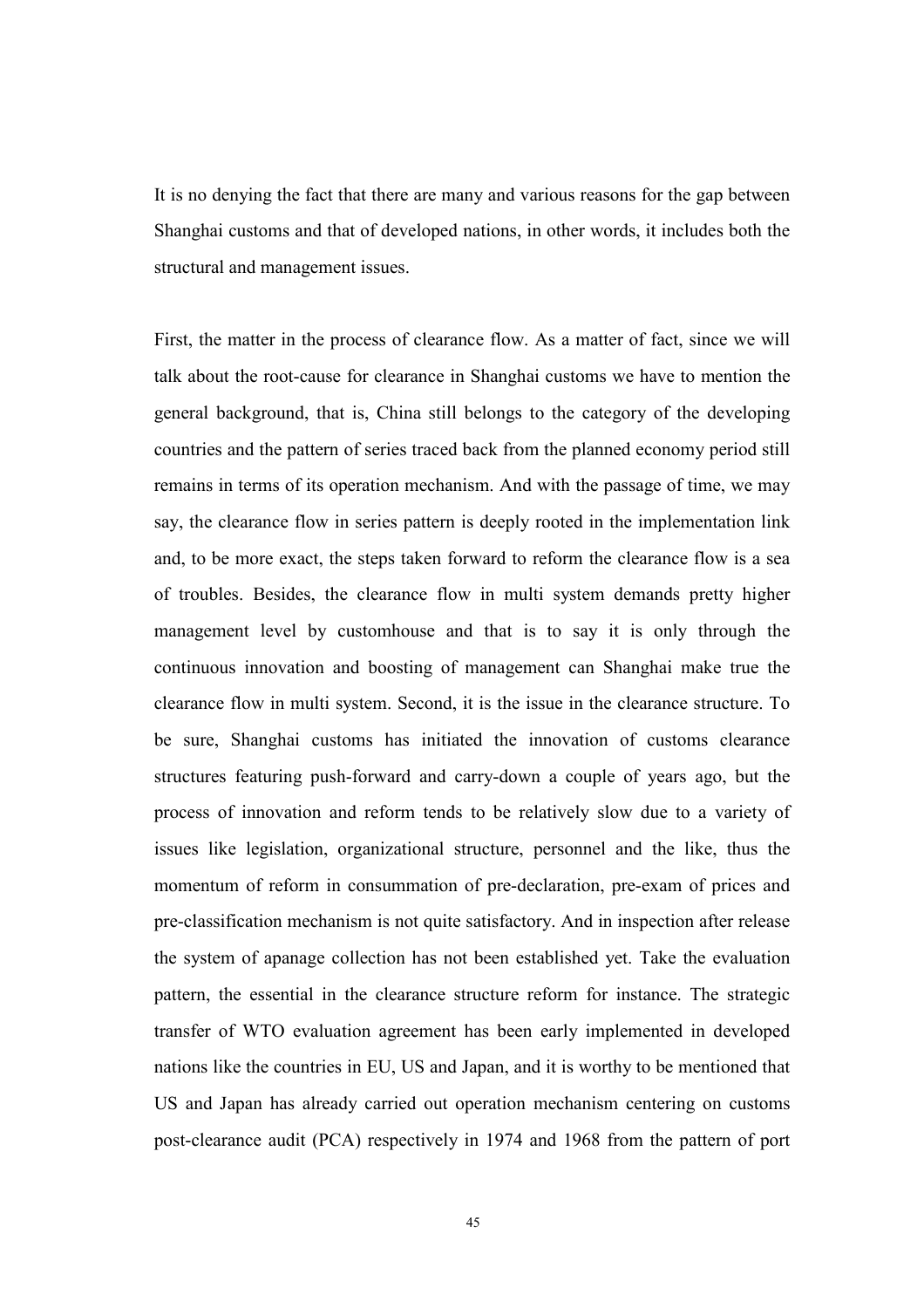administration in the past to follow-up management pattern characterized by the unit of enterprises and focused on the post-clearance audit. However, the year 2002 just witnessed the legislation that adjusting the bench level of evaluated dutiable value from the indicative price to knocked-down price in China, which indicates only the first step forward in the implementation of WTO evaluation agreement. And for the time being the focus of evaluation modes on the whole are still on the spot instead of the follow-up, the audit instead of check, the payment of tax unpaid instead of the punishment. Third, and the reason for the gap in the clearance formalities is that the clearance mechanism characterized by advanced technology and administration are essential for one-step clearance procedures, that is, the building of mutual trust relations between customs, inspection and quarantine, agency, port, transport, consigner and the relevant departments of the government and the utilization of e-business platform to integrate the previously mentioned departments to actualize the date sharing. However, the involvement of several government agencies in clearance procedures is still prevalent in China and lack of co-ordination between one another, one word, there is no integrated clearance system in China's customs. Take Shanghai for instance, electronic clearance still has way beyond its formation, operation patterns are still focusing on the semi-hand, semi-automatic and paper documentation, and the digitalization construction is still in its initial stage. At the present, the information system by customs has not expanded its integration of data with port, inspection and quarantine, government agencies but only centered on clearance operation in itself. Besides, it goes without saying that information sharing can never be made since no unified yardstick for the co-ordination of EDI between government agencies, customs, port. Fourth, some other issues: (1) the professional level of customs personnel is low: on one hand, ageing and semiliterate in astronomical number of public servant in customhouse. Merely 38% of the total 75,000 in China's customs are bachelor and above as of 2007, which is resulted from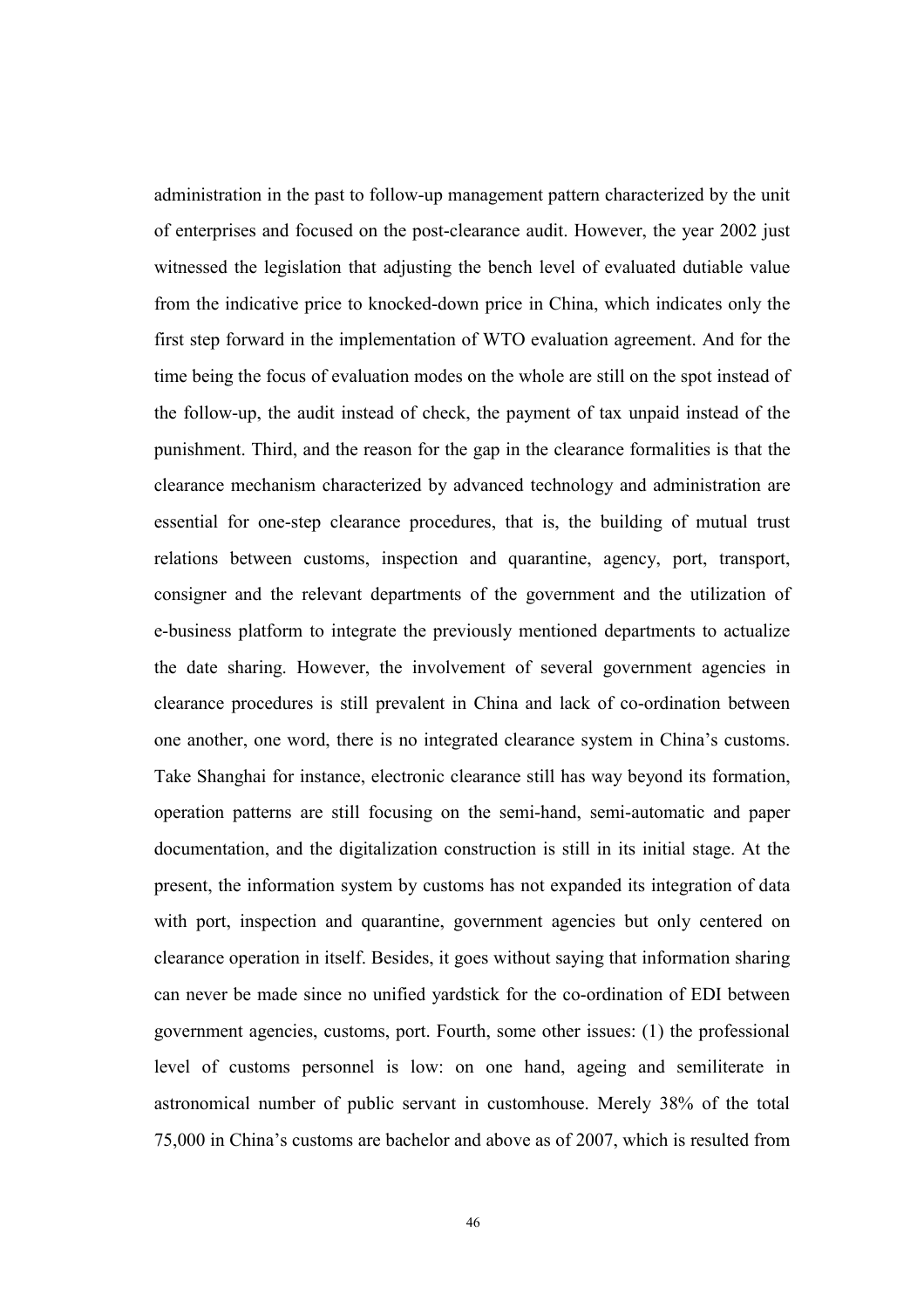the previous black case operation in the process of recruitment of personnel for customs<sup>15</sup>. Besides, customs personnel are not skilful in part of the industry especially the sun-rise industry which will inevitably put a dent in the service and supervision by customs. Take IT industry for instance, which belongs to the hi-tech product and have a considerable number of categories, and obviously there will undoubtedly be more or less some difficulty in exam and evaluation of the cargoes for the customs staff. Take Shanghai Books Import and Export Corporation for example, at present the books imported reaches as high as 10,000 categories and the most common is as high as 4,000 categories as well, most often, the mountain-high inventory of cargoes behind the bill of entry is just like a sealed book. That is to say, the time for clearance will be delayed on condition that customs staff doesn't have much relevant knowledge to inquire about the price with the importers.

On the other hand, there still exists some deficiency in customs law and regulations, and the popularization of the related rules and regulation has not yet been made so that some importers and agents have not acquainted themselves with the customs law and its updated revision and there is no specific or detailed instructions as to the implementation of the customs law. Besides, the enforcement and supervision dimension need more effort, for instance, general administration of customs accordingly stipulated some new rules and regulations to improve the trade flow after the unveil of the new customs laws and the problem is that there will be some regional difference such as the yardstick of enforcement in the process of implementation. And likewise it will take some period of time for the importers and exporters, enterprises to accept the updated revision to the new rules and regulations.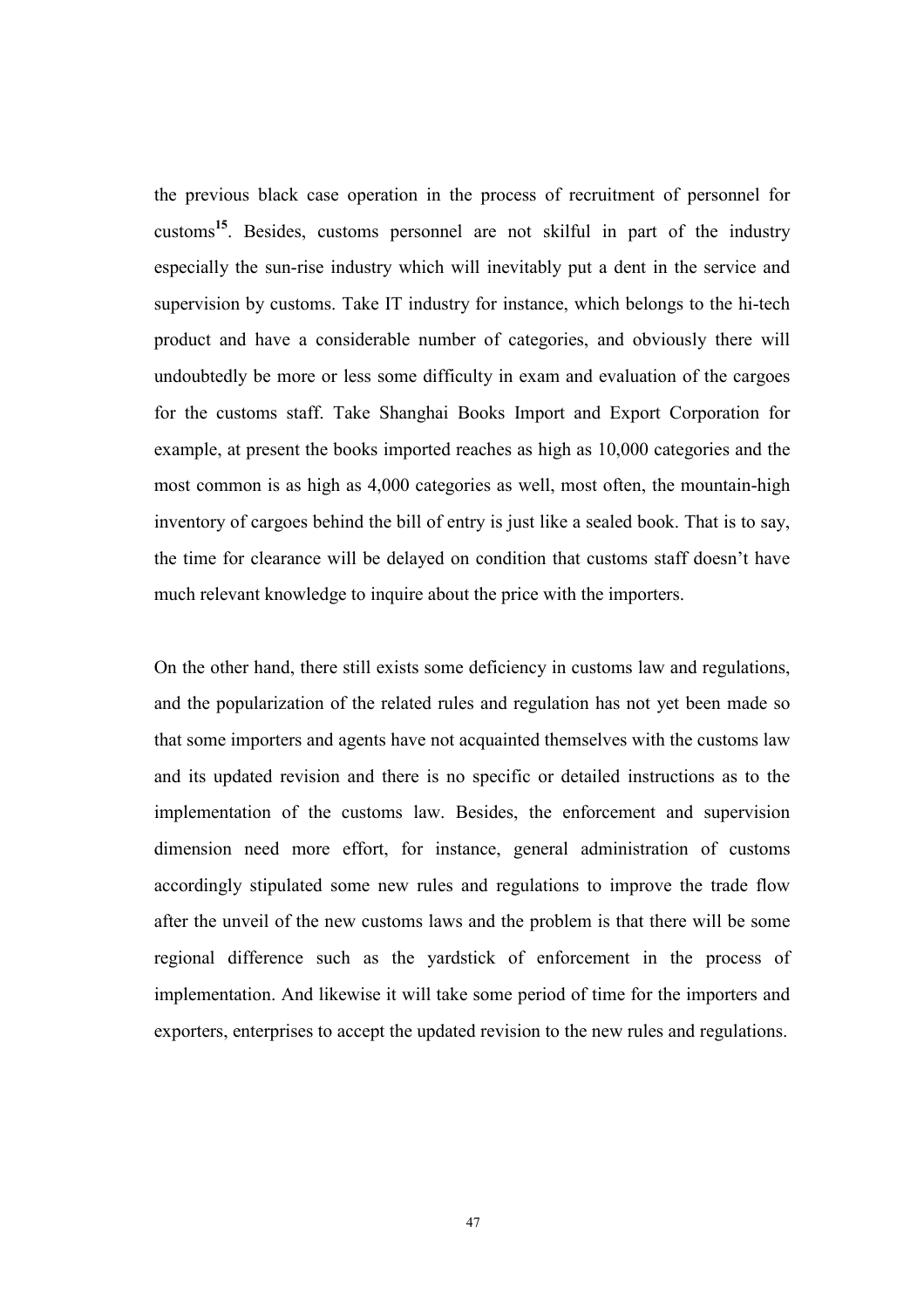# CHAPTER 4 STRATEGY AND SUGGESTIONS ON IMPROVING THE CLEARANCE EFFICIENCY AT SHANGHAI **CUSTOMS**

#### 4 .1 Draw on the measures of clearance reform in the developed countries

There are quite a few factors for the success of customs reform in the developed countries, among which the most common key measures adopted are the legislation, training of customs officials and the digitization construction at customs.

Compared with the developed nations and some developing nations, there is still gap to go in the digitalization process at Shanghai customs. E-customs initiative advocates the popularization of pilot projects such as the declaration of the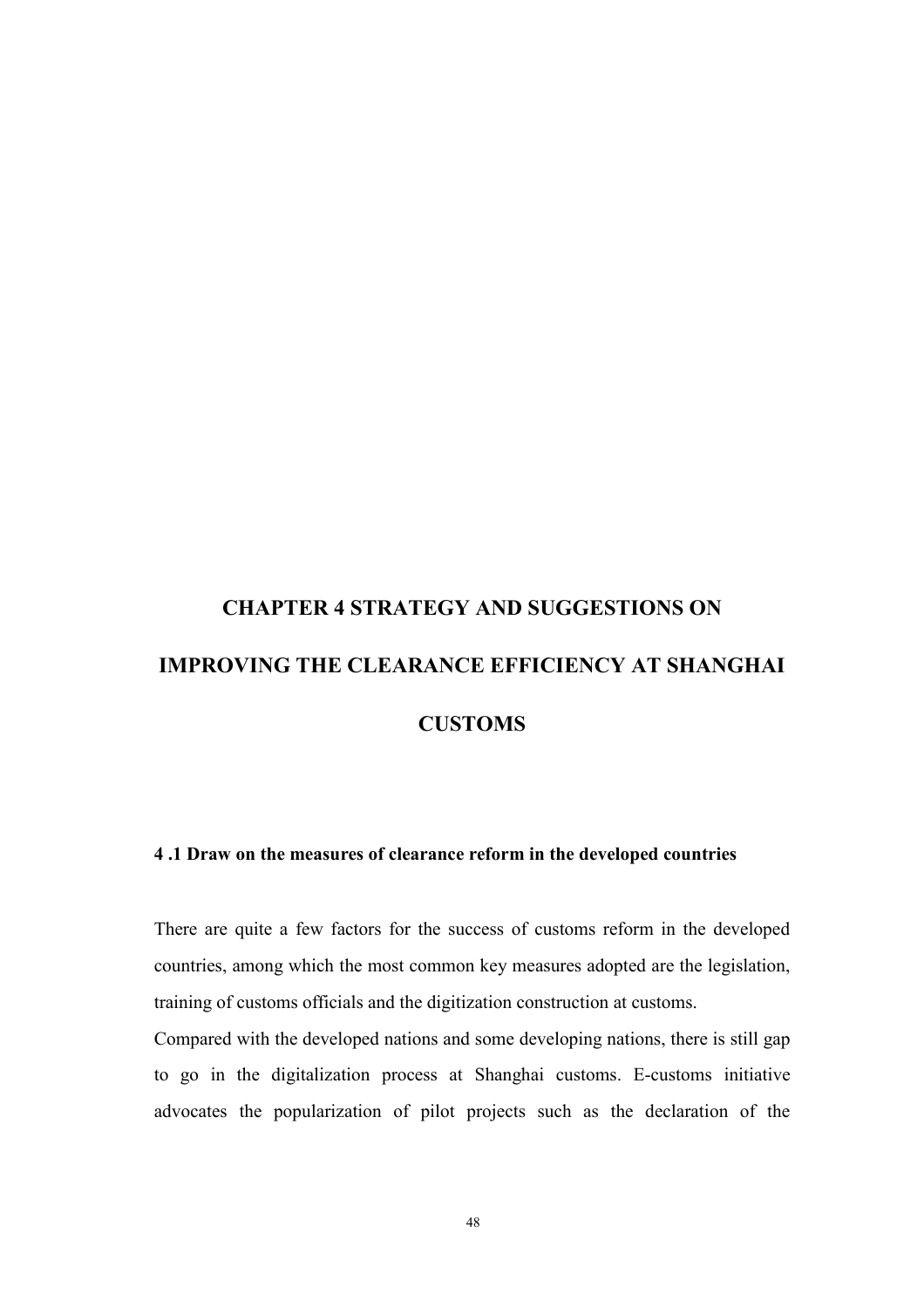warehouse warrant, import and export clearance system by express, IT industries networking supervision, administration of processing trade as well as the application of tax reduction or exemption, which realized the inter-regional and cross-sectional data exchange and networking check. The ascension of E-headquarter to a new level, the initial achievement of risk management information platform as well as completion in development and application of the tax-related projects, which realized supervision and analysis of business at headquarters and informationization of aided decision- making and boosted the levels of business supervision and analysis at headquarters as well as scientific decision-making. And in 2005, the integrated startup of the second development strategy in the building of modern customs system just follows the heel closely, which shows the determination by Shanghai according to plan and gradually. And the concrete measures supposed to be taken include: First, implementation of strategic proposal on digitalized customs at Shanghai port. Digital infrastructure construction demands the realization of interconnection and inter-working, sharing of information, cooperative office as well as the realization of unified and regulated enforcement within the whole Shanghai customs. The experience and lessons at home and abroad indicates that digitalization construction is the sum-up of 30% technology and 70% administration, from which we can see that the key for success or failure is whether there is a powerful and unified management. Second, the construction of information-based government administration framework grounding on three networks and one information databank at customs system, that is, government affairs information network at customs system connecting the customs nationwide as well as the office business resource network of the governments nationwide, government affairs information network within the departments of customs, public information network at customs on the basis of the internet, and the digital information resource database commonly established and shared by customs departments at various levels. On the basis of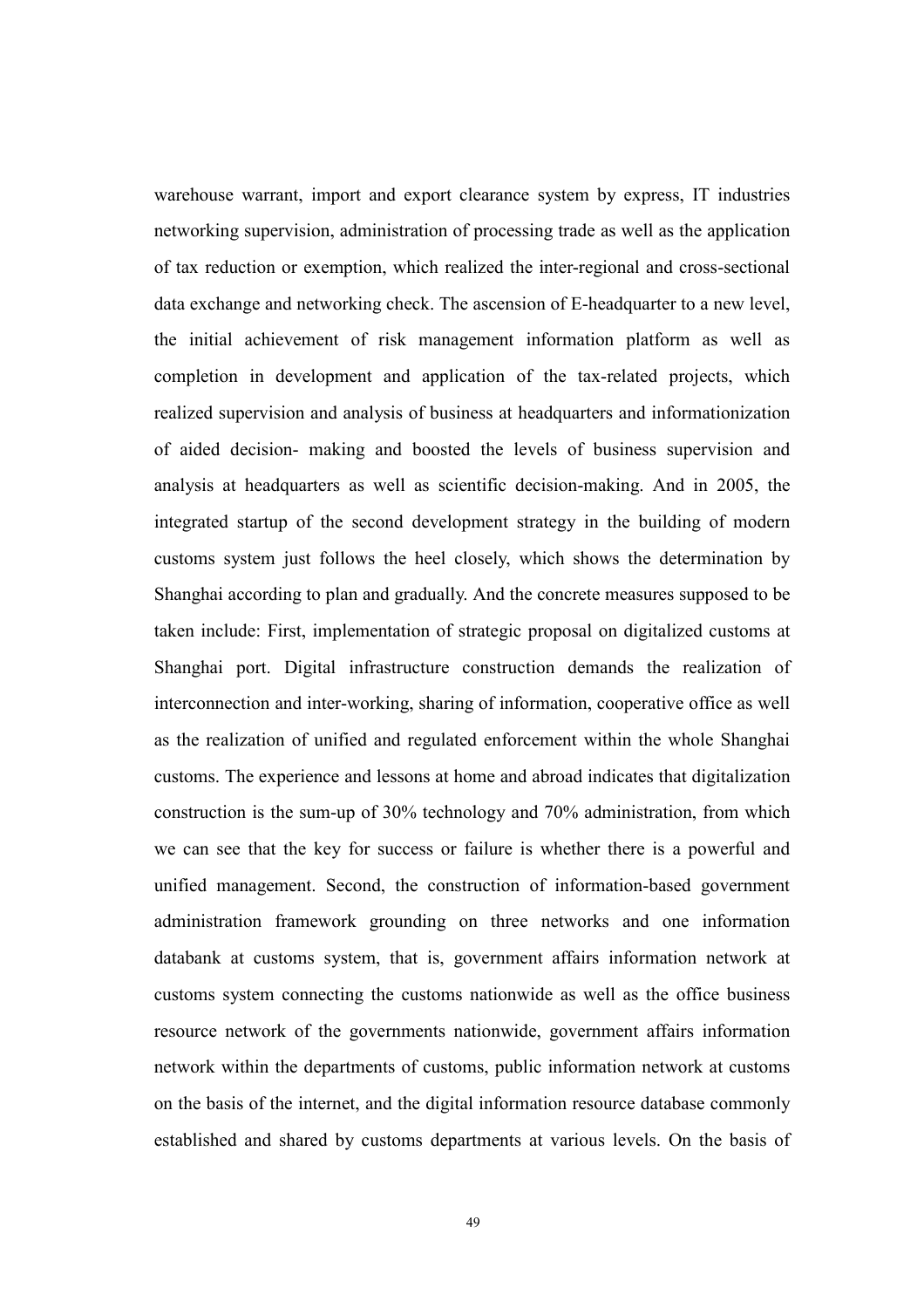three networks and one information databank at the customs, the information-based network at the customs is extended to connect ports, banks, importers and exporters, government taxation, statistics as well as the foreign trade departments, and in the meantime, the unified data transmission standard is adopted to realize the data sharing. Third, the distribution of functions and institutional framework is regrouped. The in-depth fuse between digitalization technique and customs business will inevitably give rise to the drastic change in segregation of functions and institutional framework at customs. From perspective of landscape orientation, the customs procedures are necessitated to be regrouped as the digital clearance, digital business administration, digitalized detection in the construction of digitalized customs according to the characteristics of procedures and work flow. Digital clearance refers to procedures involved in the process from the cargoes declaration to the release of cargoes; Digital business administration refers to the first-phase preparation before clearance and the follow-up supervision work; Digital detection is the procedures to investigate and tackle the smuggling crime or irregular conduct. However, the construction of digitalization customs demands the dramatic reform of this operational mode; in other words, General Administration of Customs can undertake the direct management on hundreds of grass-root customs nationwide by means of the digital technique, and various policies, document and information can be directly and quickly delivered to the grass-root customs through the unified at internal office network at customs. And the following is building of learning customs officials accustomed to the digitalization development. Digitized customs is still operated by the people in the final analysis, then a group of staff who are accomplished in operating digitization technology and facilities are imperative for construction of digitized customs. Actually digitization construction will inevitably bring about the mergers of departments and optimization of flows, classifying and merging and integrating into less links, departments, which obviously require the customs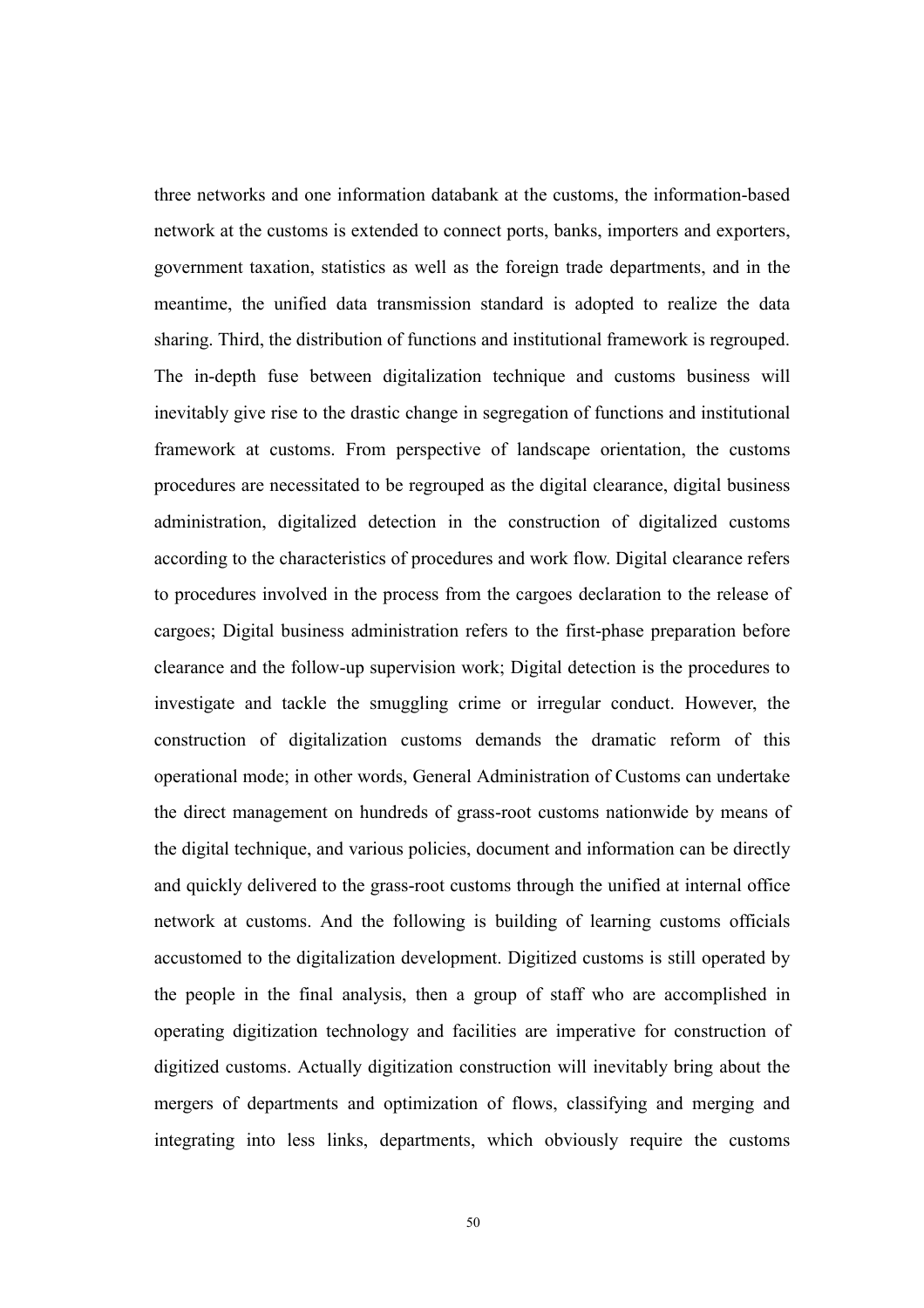officials to have the capability of handling with a variety of affairs simultaneously and versatile talents to meet with the challenge in the future. Then, optimization of procedure flow and simplification of approval formalities are needed. And in the meantime, the optimization of the operation flow and the simplification of the operation links demand the reform of the administrative approval program as well. The instant arrival of digitalized information transmission at the era of information, timely handling with myriads of workloads, and the digitalization construction demands the dealing with the work as possible as it can within the less time. Thus, the less post in the post setup is concentrated on the integrated tackling of the business, and the original approval system must have to be reformed and the daily discretion on the business that needs immediate decision is supposed to be transferred to the customs official at the front as possible as it can making it possible for them to deal with the business that needs immediate decision speedily which will avoid the disjoint and deadlock of the business handling and ensure the smoothness and convenience of the business flow. Of course, the last one is construction of the relevant laws and regulations aiming at consummate the digitalization construction at Shanghai customs. With the promotion of digitization construction, various online crimes and law disputes will pop out gradually. Under the network circumstances, the rights and obligations between customs and other departments, customs and social intermediaries, customs and enterprises should be stipulated in the form of law, rule and regulations to ensure the interests of each party. And meanwhile, the authority, responsibility and operating instructions of each unit and department within the customs in the functioning of digitization are supposed to be defined in the form of the system. It is quite obvious that the digitization construction in Shanghai customs should be safeguarded by the laws and regulations and cannot go anywhere without it.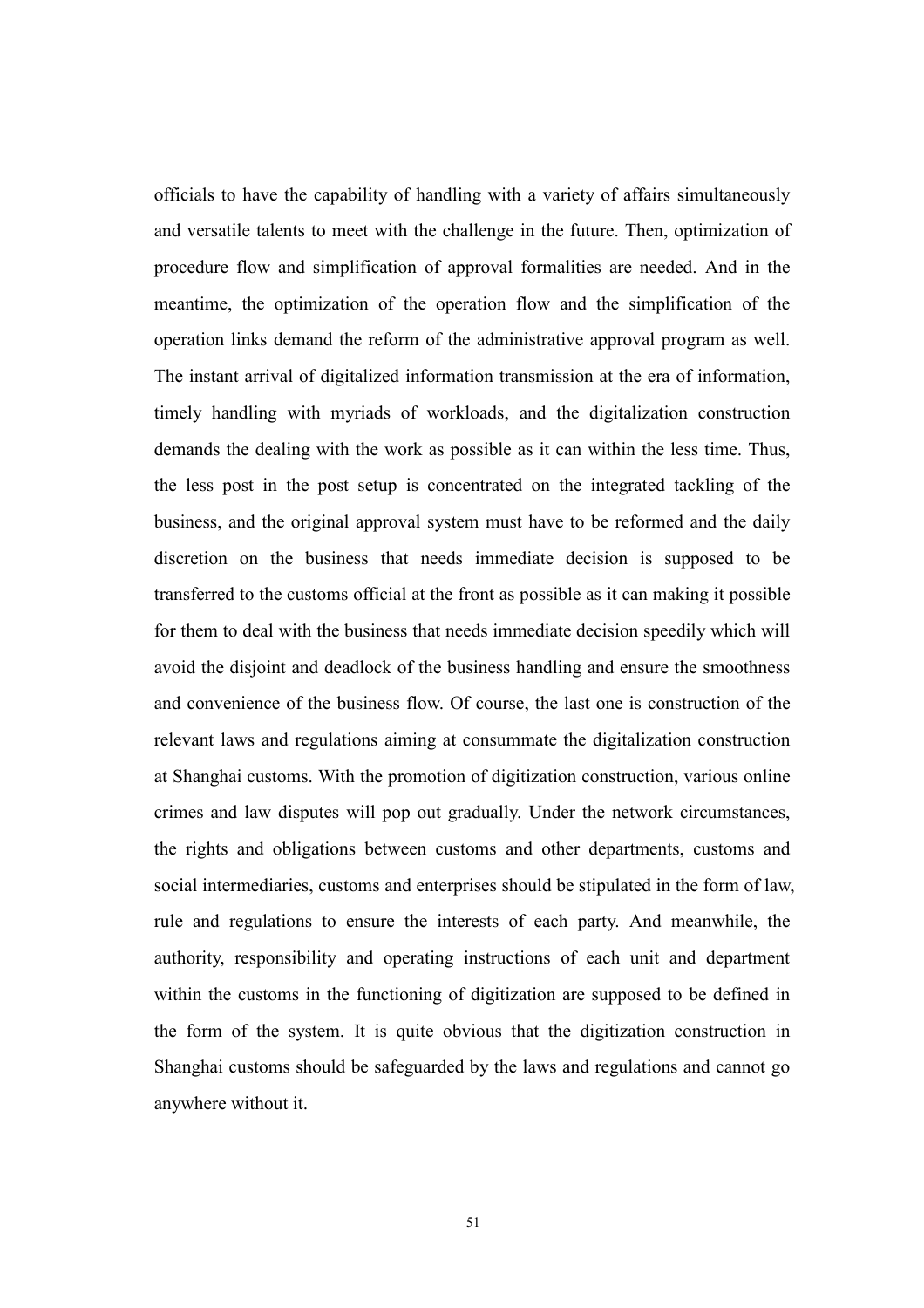Besides, Shanghai customs is devoting itself to building up the mechanism of countering price humbug with risk management as the means and information-based risk databank as the support. And the following is the concrete measures Shanghai customs should take:

(1) Scientific design and accurate positioning is a must. Science, norm, strictness as well as countering the price humbug are supposed to taken as the ultimate goal for the establishment of long-acting tax collection and administration, and in the meantime reform of the current work mode of price auditing and buildup of a three-dimensional new set of price auditing mode featuring survey into the price at earlier stage, midterm price control on the spot and the following price inspection. Then the pressure on the price auditing in the process of the customs clearance can be relieved through the widening of the price auditing space at the customs, to be more exact, price auditing put forward and price auditing postponed, to get the time in return with space. On the basis of the new price auditing, three lines of defense with prophase, metaphase and anaphase were established based on the complete laws and regulations of price evaluation, supported by price data and information means, centered on risk management, on the platform of regional price monitoring mechanism, ensured by the price monitoring and the following price inspection. And the three lines are separately risk supervision and parameter setting before the import of the cargoes; evaluation of prices on the spot while customs clearance; price monitoring and check after cargo release.

(2) Learn from others to improve itself with mentality of innovation. First, New mentality of customs evaluation management must have to be established. Shanghai customs should shift from the administration-dominated management concept in the past to the modern management concept focusing on the expert management.

52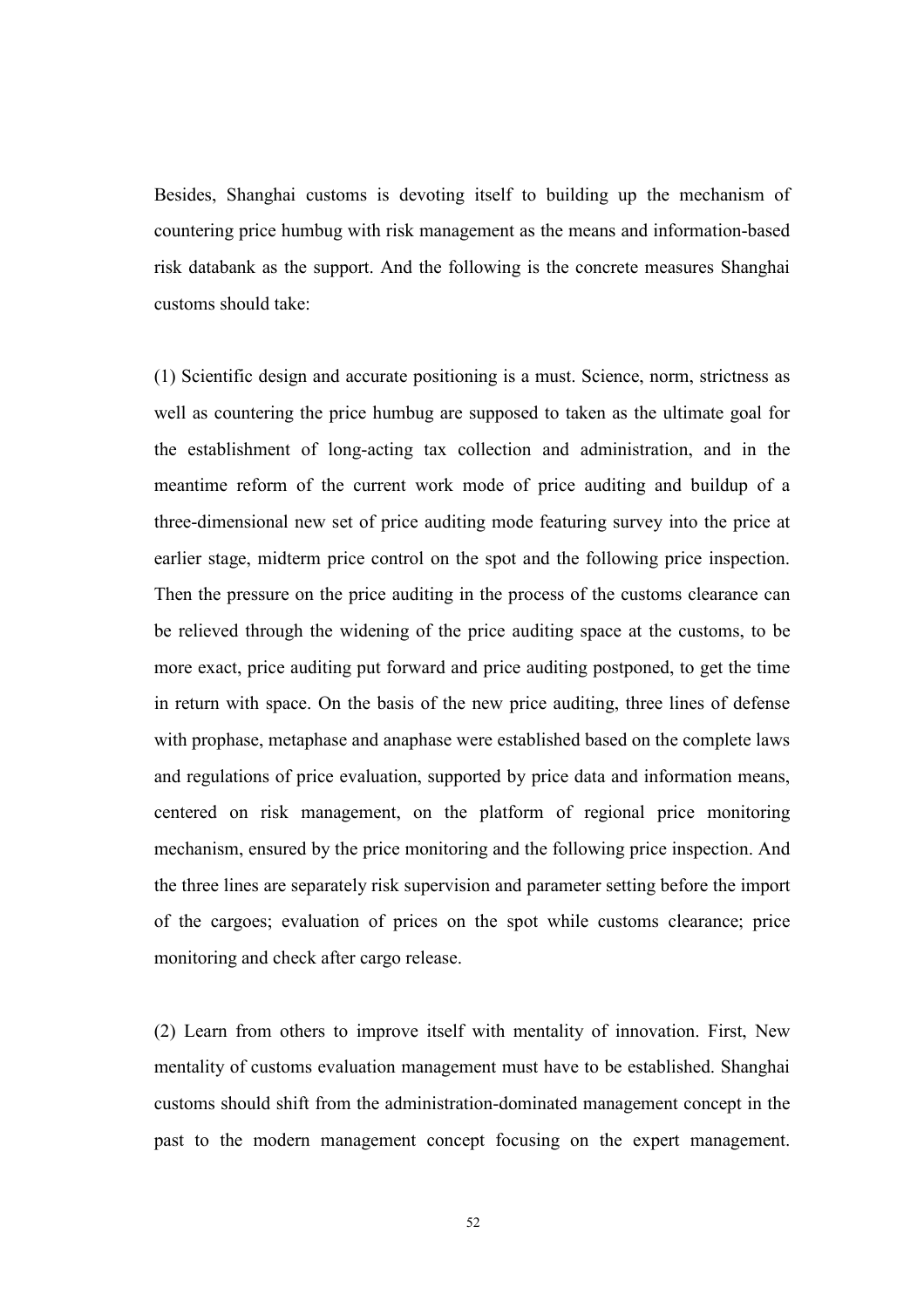Moreover, Shanghai customs should carry out the work with the mentality of credibility for efficiency in mind and establish the brand-new flexible and highly efficient customs evaluation system to produce the maximum effects with the lowest cost. And the innovation and reform of the relevant laws and regulations as well as the expansion of mutual links and applicability scope are also necessary. Second, the management organs and teams must have to be regrouped. In the light of the actual needs of cracking down on the price humbug, we should lose no time in conducting the rational allocation on the current evaluation resources and do the adjustment or restructuring of the organizational composition in a big way in accordance with the reform mode by the related customs departments, which will lay a solid foundation for the solution of the real problems of evaluation mode in-depth. Third, Shanghai customs should take the lead in the reforming the current customs evaluation management system and methods. At present, Shanghai customs is supposed to give prominence to the specialty and technicality of the customs evaluation forming a whole set of the work link that includes collection and streamlining of price information, tracking and research, analysis and evaluation of enterprises, discussion with importers, and coordination with the related departments. Besides, the mixed work mechanism of duty evaluation and investigation and anti-smuggling should be established that includes a series of means like probe into commodities, analysis of data, questioning of prices, price negotiation, auditing of documents, accounting auditing as well as price check. Fourth, the application level of high-tech should be improved gradually. The customs evaluation mode must have to be established on the high technology for the post clearance auditing can be promoted with the support of the advancement of high-tech. The determined check criteria and clearance treatment assorted on the basis of clearance information by the computers are submitted to the customs on the spot in quite a few nations, and then the customs clearance directly sends the feedback to the customs department of enterprise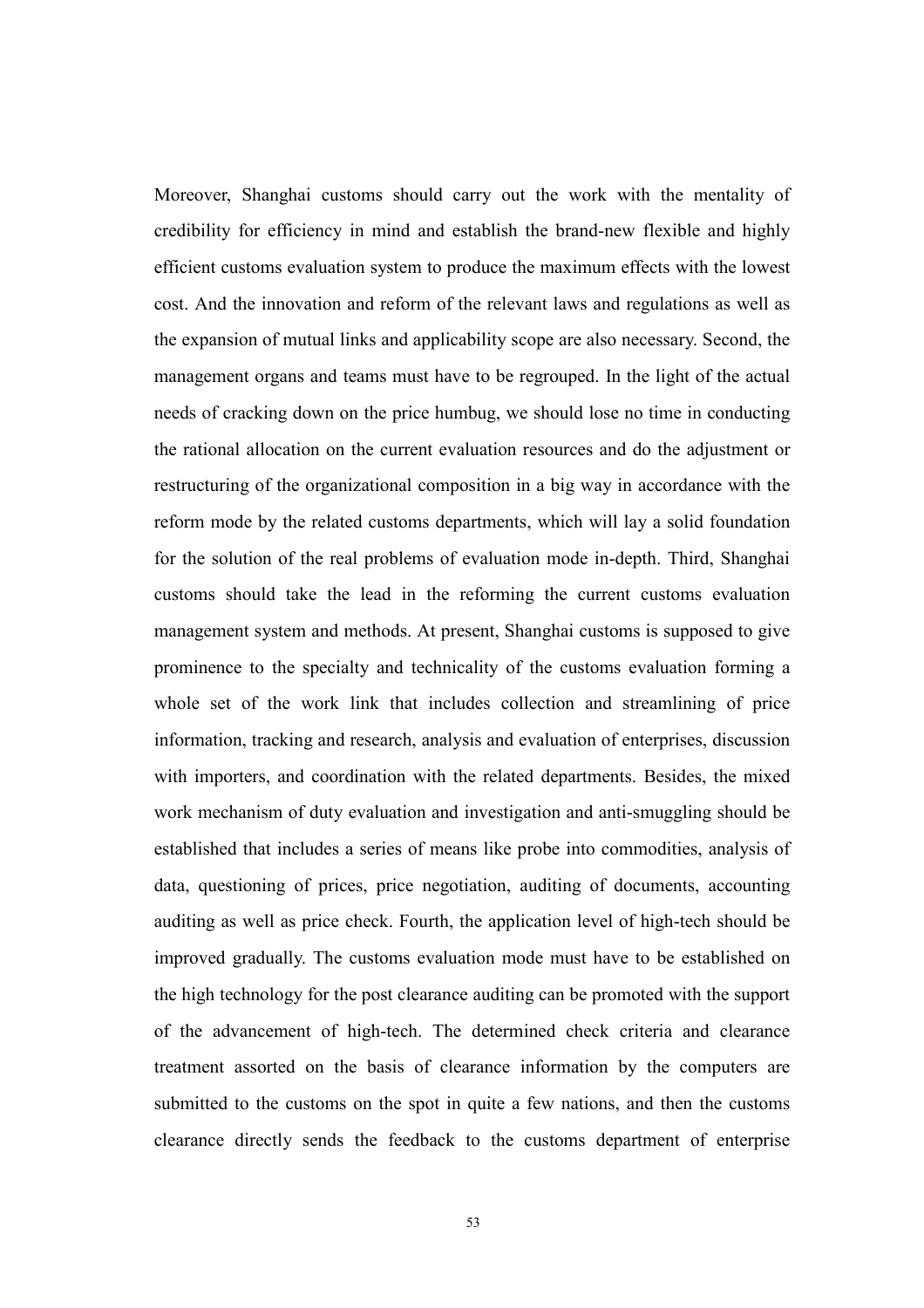archives, which provides the support for the customs to determine the key enterprises for further check-up after release. Besides, in the light of experience of strategic adjustment in the carrying out the WTO evaluation agreement, the strategic adjustment at Shanghai customs should be bound up closely with the risk management, classification management of enterprises, while the latter is a long and gradual process. The new price auditing mode cannot be made at one stoke either and only can be done step by step.

#### 4.2 Concrete measures for clearance reform in Shanghai

The feasibility of solution hinges on the political, economic and cultural environment in which customs supervisory departments to some extent. Therefore, the reform strategy we put forward must be in line with the status quo of the clearance reform, infrastructure and logistics environment at Shanghai port, in other words, in the light of the reform measures by the developed and developing countries, we are supposed to advance some exact countermeasures conducive to the Shanghai customs clearance reform in accordance with the actual conditions.

One thing worthy of being mentioned that WCO has all along been devoting itself to facilitating the customs reform by customs authority of its member countries, from which we can see WCO is still keeping abreast of the times and positioned in the frontier of enhancing the efficiency. And the specific countermeasures as to the clearance reform at Shanghai port are just as followed, which to some degree is inspired or stimulated by the work of WCO.  $20$  Meanwhile, the earliest actual conditions at Shanghai port against the backdrop of simplifying the customs clearance is taken into account as well.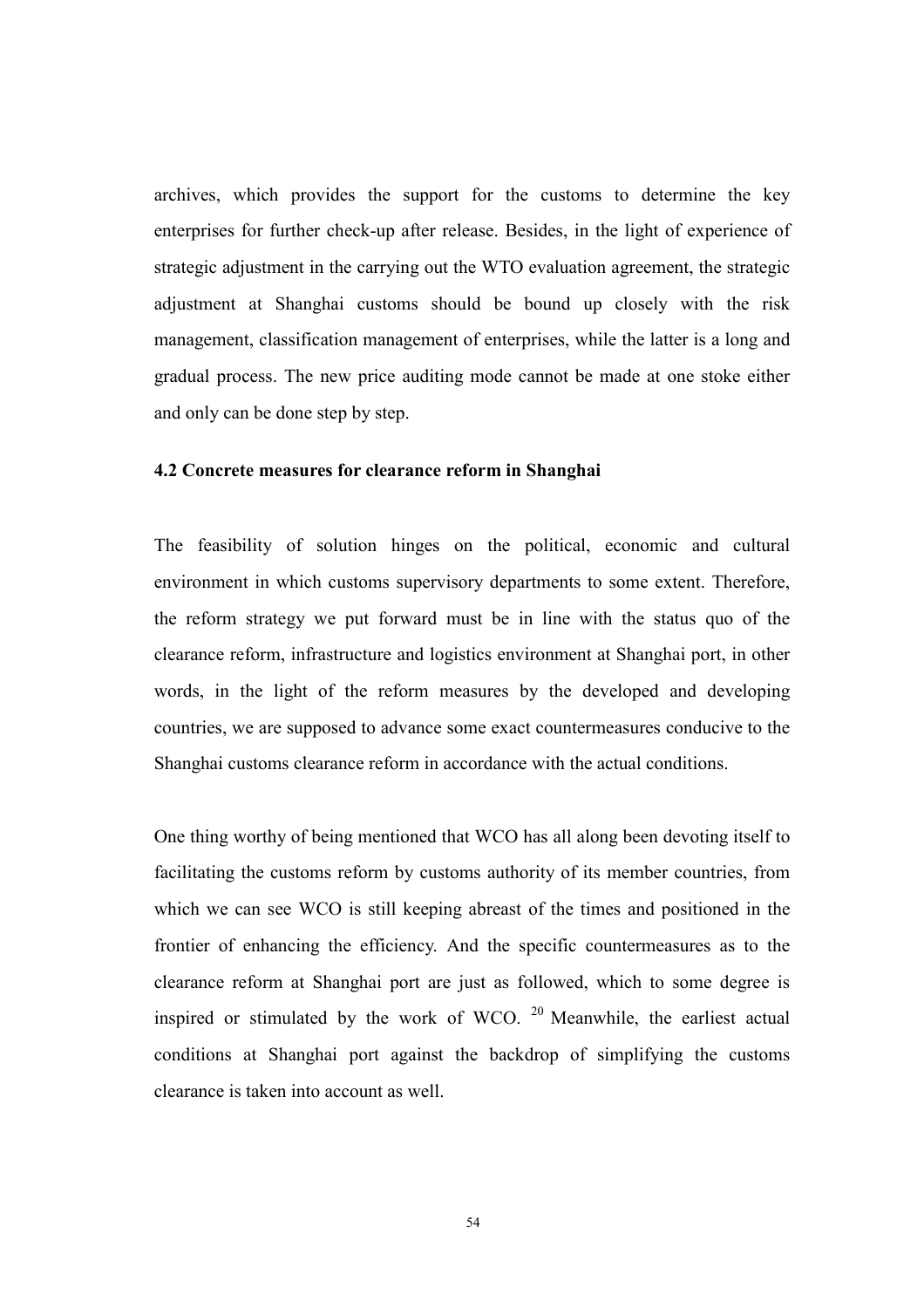Evidently the specific countermeasures are mainly oriented to the gap in terms of clearance structure, clearance flow, clearance procedures compared with the developed countries and the deficiencies in customs supervision as well as the problems occurred in the reform of simplifying the customs clearance procedures.

(1)Optimize the clearance flow and shift from the serial mode to the multiple system At the present, the redundant flows and links and complex formalities that hook up with one another in the serial clearance flow at Shanghai customs, the existing problems in the prior link will undoubtedly make a material effect on the following step and to be more exact, once the problems happen in any link will beyond doubt put a dent in the efficiency of the whole clearance work and delay the clearance time to a large degree. However, the clearance flow of "multiple system" makes it possible for the happening of declaration, entry inspection and cargoes sorting simultaneously, which will dramatically improve the clearance efficiency.

The innovation and reform of the clearance flow requires the following measures:

①The customs revises the relevant regulation and stipulates the new clearance flow in the form of legislation enabling importers and exporters to deal with a variety of formalities such as the declaration, entry inspection simultaneously, and it can be released with all necessary procedures ready.

②The customs must have to establish a databank with powerful function keeping record of the enterprise clearance activities, which can conduct real-time tracking on the clearance circumstances of enterprises. The customs must have to set up a set of mechanism to intensify the supervision and management while assisting the enterprises to conduct the multi-system clearance.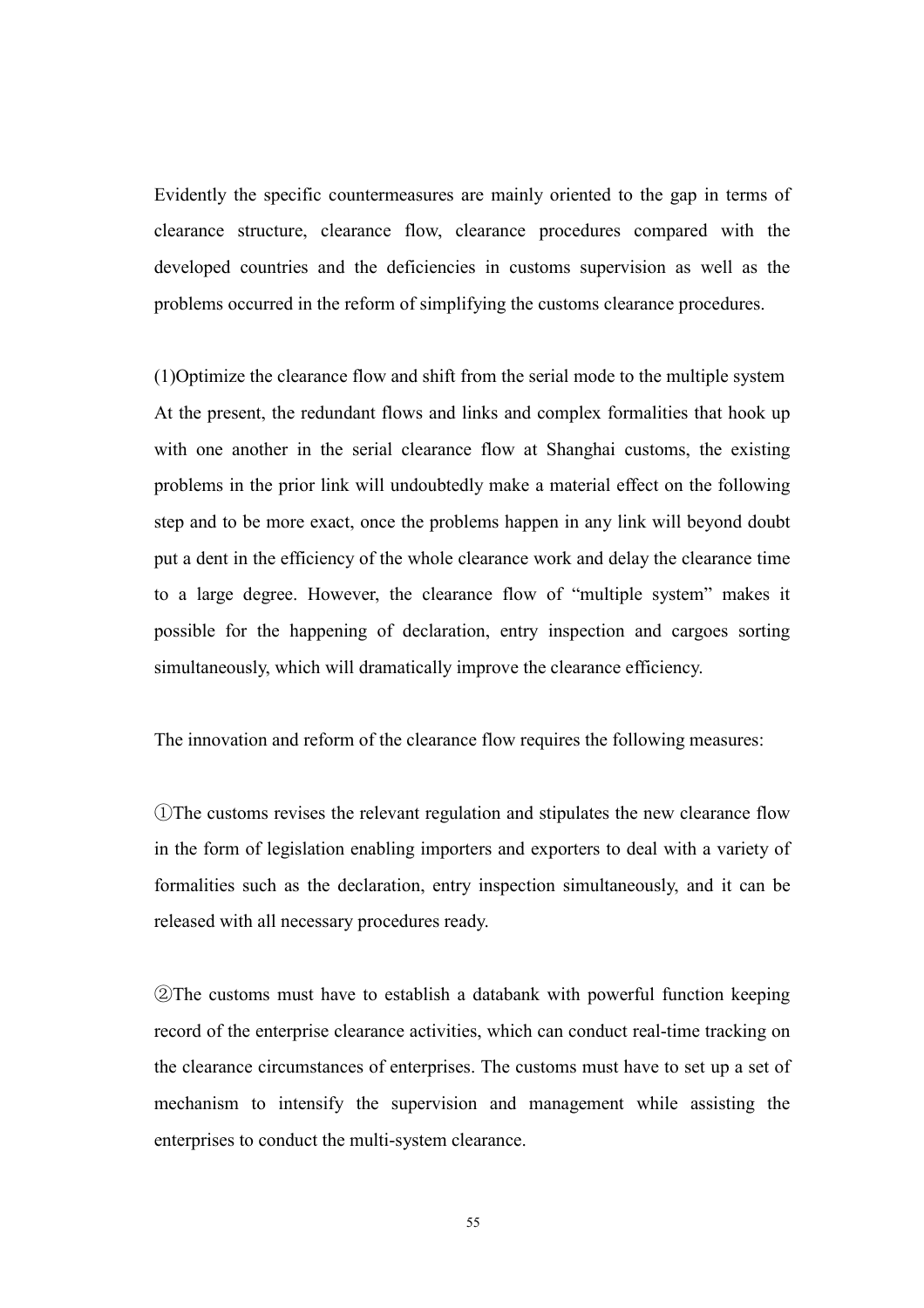③ The various organs engaged in the clearance are supposed to work closely with one another to commonly carry out and supervise the clearance flow in multi-system, probe and co-ordinate the problems in the clearance flow and offer the proposals and suggestions aiming at improving the overall efficiency of clearance and solving problems as well.

(2) The key to adjust the clearance pattern from olive mode to dumbbell mode is to adjust the middle links from arrival of cargoes to pickup of cargoes, and the major measures are pre-entry system and post-clearance audit system. First, it's necessary for customs to build up the pre-entry system by legislation. The importers are supposed to offer the accurate information to supervisory departments in the customs and thus the customs can do customs clearance before the arrival of large portion of cargoes at port on condition that the customs get the accurate information beforehand. In the process of pre-entry, the information of cargoes will be audited electronically for its completeness, and the information will be returned to the importers if incomplete. Before the accurate submittal of information by importers the module in the front end of the computer system at customs will not allow this information to be submitted to the customs, which can save lots of time and resources. The outcome resulted from such a mechanism is that customs brokers and importers are compelled to correct its errors instead of relying upon the customs staff to correct it. And the customs computer system will determine whether it needs manual handling based on its risk level after the submittal of the information to the customs. The computer system will automatically deal with the pre-entry declaration for the low risk cargoes. It is evident that the customs can better allocate the relevant resources and let go cargoes before the arrivals of large portion of cargoes at ports and realization of automatic declaration on condition that the customs get the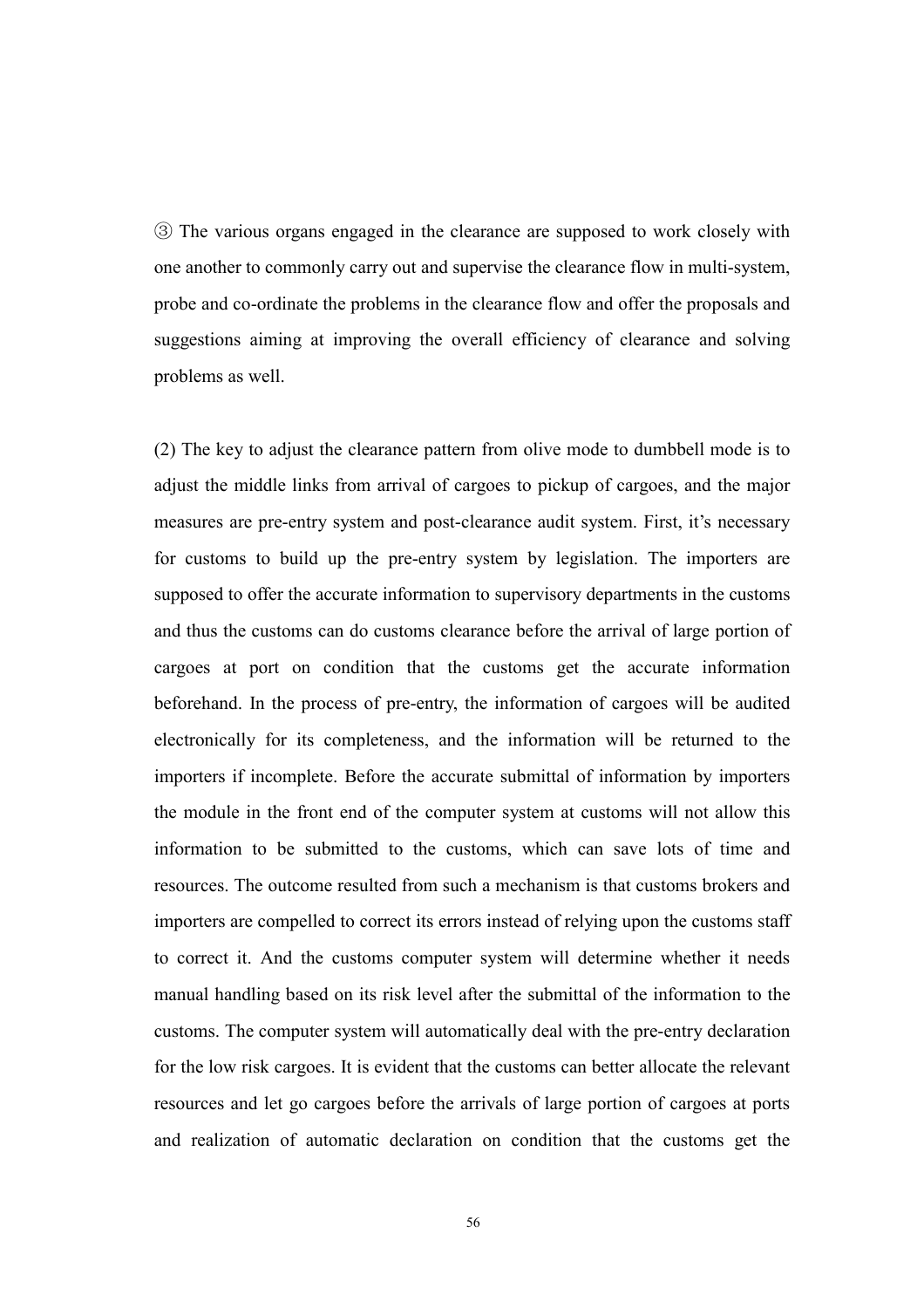information beforehand. On the other hand, post-clearance audit is part and parcel of any risk management system, and essentially the audit is systematically, which is totally different from transaction methods for it is the audit after the clearance, which requires the complete internal control system of the importers and exporters. Post-clearance audit is quite different from the traditional customs practices which take the cargoes as the unit and does not let go the cargoes until the delivery, while the post-clearance audit takes the enterprises or companies as the units of management, the follow-up audit as the means, which give much larger freedom and flexibility to the cargo clearance.

Then, they can see that the combination of effective risk management and post-clearance audit is the most feasible and practicable pattern for importers and exporters with large import and export volume and high value in terms of good handling the import and export as well as accelerating the cargo flows.

### 4.3 Simplification of clearance customs turning multiple step modes to one step mode

 "One-stop" clearance is a kind of electronic clearance pattern which enables the customers to complete all the procedures necessary for imports and exports through the electronic data interface with once-off application.

Data transmission system based on the internet is the basis of "one-stop" clearance practice. The customs must have to develop an online declaration system on the basis of initial information infrastructure and high-grade network technology application. The system is in 24-hour operation, integrating the customs, inspection and quarantine, taxation, freight forwarding, transportation, consignors into one by e-business platform, and then the clearance links such as the declaration, taxation,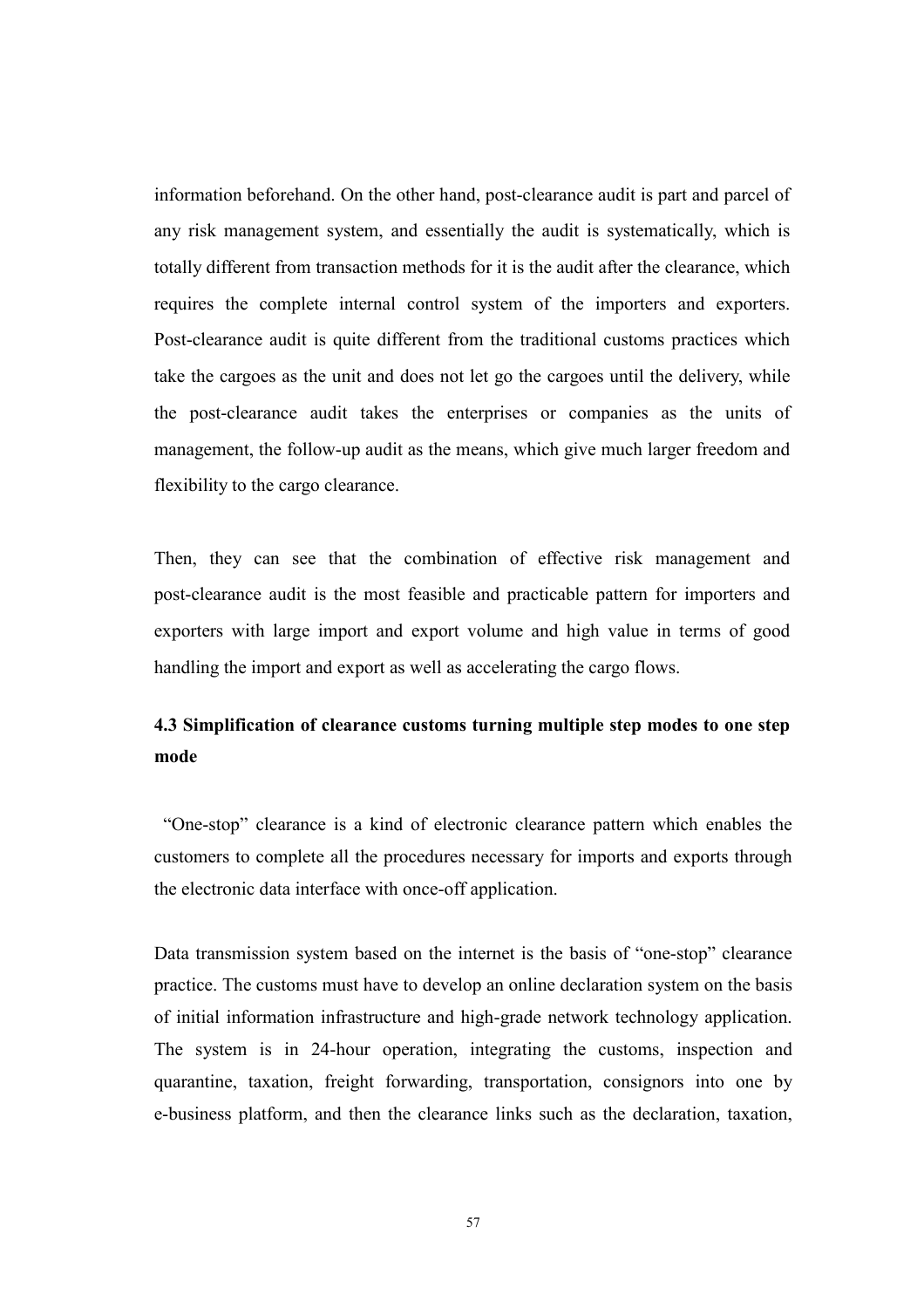inquiry about the relevant data concerning the cargoes, inspection and quarantine, customs evaluation can basically be completed online. Meanwhile, the system can also be pre-declared electronically. Besides, the local laws and regulations of interchange standard about the relevant data are supposed to be established so that data can be automatically exchanged to meet the demands of "one-stop" service. In 2002, Shanghai Foreign Economic Relations & Trade Commission, Shanghai Customs and WaiGaoqiao Free Trade Zone management council have reached an agreement on establishing a unified electronic declaration platform at WaiGaoqiao free trade zone. The system will be independently developed, of course, which will be involved with the well-known enterprises, and the platform is mainly used for the transmission of government data and customs documents. Actually the system was firstly applied to enterprises engaged in foreign trade and export processing at Waigaoqiao free trade zone. At present, the system is under the piloting operation and once the technology of the system is feasible and practicable it will be used at SongJiang Export Processing Zone and the whole Shanghai. The application of the proposal to a large degree improved the investment environment of bonded area, bettered the clearance efficiency and partly made true the online declaration.

#### 4.4 Reform the supervisory pattern to enhance the rate of supervision.

#### (1) Enhancing the risk management

The understanding of the risk management responsibilities in the customs operation is to lay down certain programs to accelerate the declaration process and exactly dig out the illegal transactions with proper principles of risk management.

One of the common mistakes is to consider the risk sporadically in the customs supervision, to be more exact, considering there is a considerable amount of latent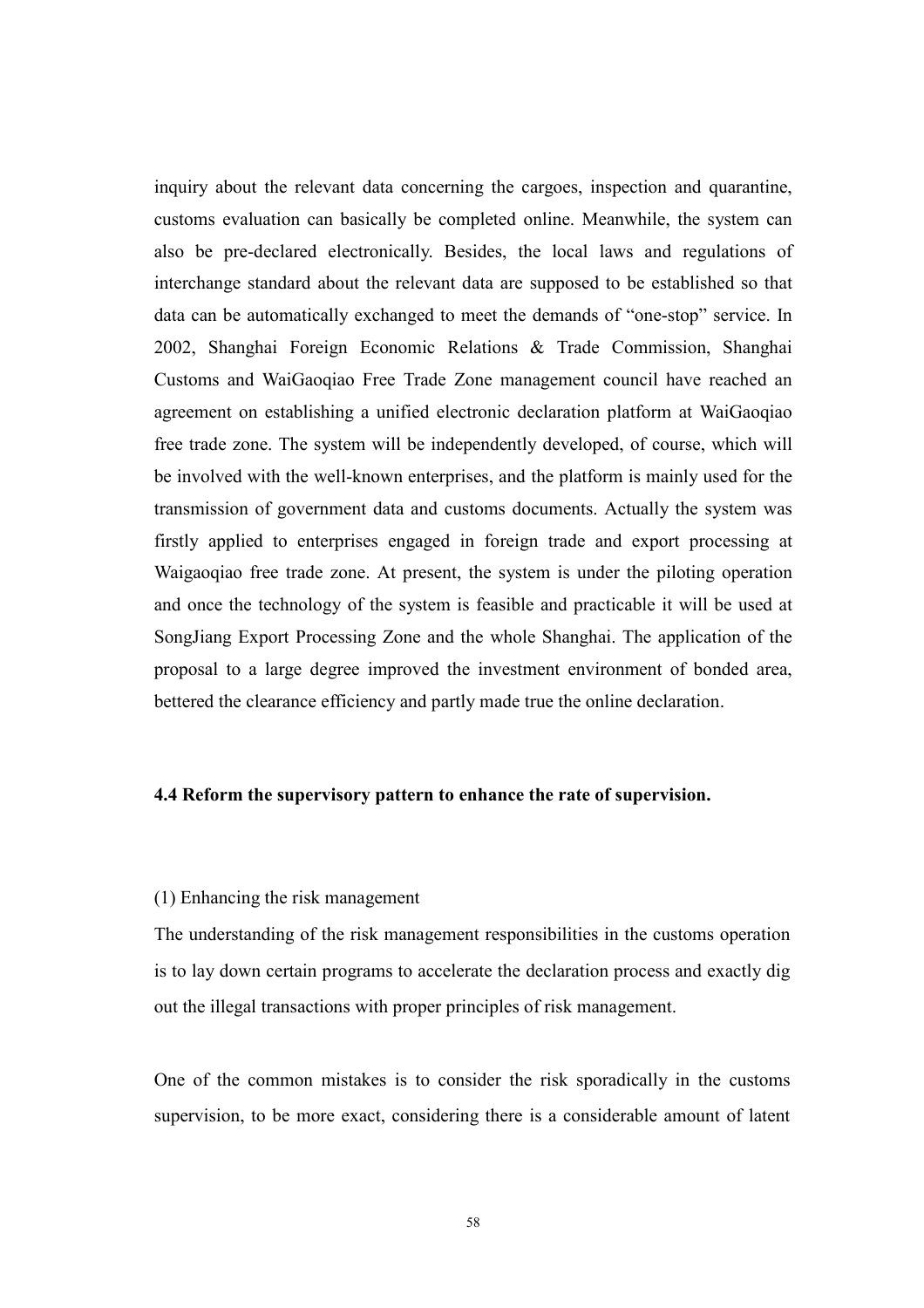possibility that all the importers and exporters are violating the regulations. The more effective and scientific methods to analyze the risk is to probe into the two interrelating elements of risk, that is to say, the possibility of certain circumstances and the outcome once the occurrence of the circumstance. Take for example, we will find that they have never made mistake in declaration while analyzing the trade history of the certain importers. Therefore, the outcome resulted from the declaration mistakes but there is a slim possibility of the occurrence. Likewise, there is also a slim possibility of making mistakes while we are dealing with the certain cargoes imported from specific countries, then we are supposed to let go this kind of cargoes with less possible delays.

The following two steps are supposed to be taken in order to carry out an orderly and methodical risk management program. First, all the activities under the authority of the customs and the activities that possibly influence the customs supervision are supposed to be subdivided and its outcome should be analyzed. Moreover, the customs should conduct the corresponding handling based on the analytical result and risk level, for instance, check every batch of cargoes, exam the cargoes randomly and audit any companies at random. Second, a mechanism which can update the risk management information is supposed to be established, which requires the building of comprehensive databank that can automatically audit according to the reference materials and the characteristics produced by the system and special transaction mode. In addition to the special requirement, only the transactions deemed risky by the filtering will be sent to the customs staff for manual handling. The equipping with the comprehensive databank should ensure all data elements such as the country of origin, quarantine, classified alarming and the like and take into account all elements while dividing the risk levels. While determining what kind of treatment to importers and exporters, risk management is one of the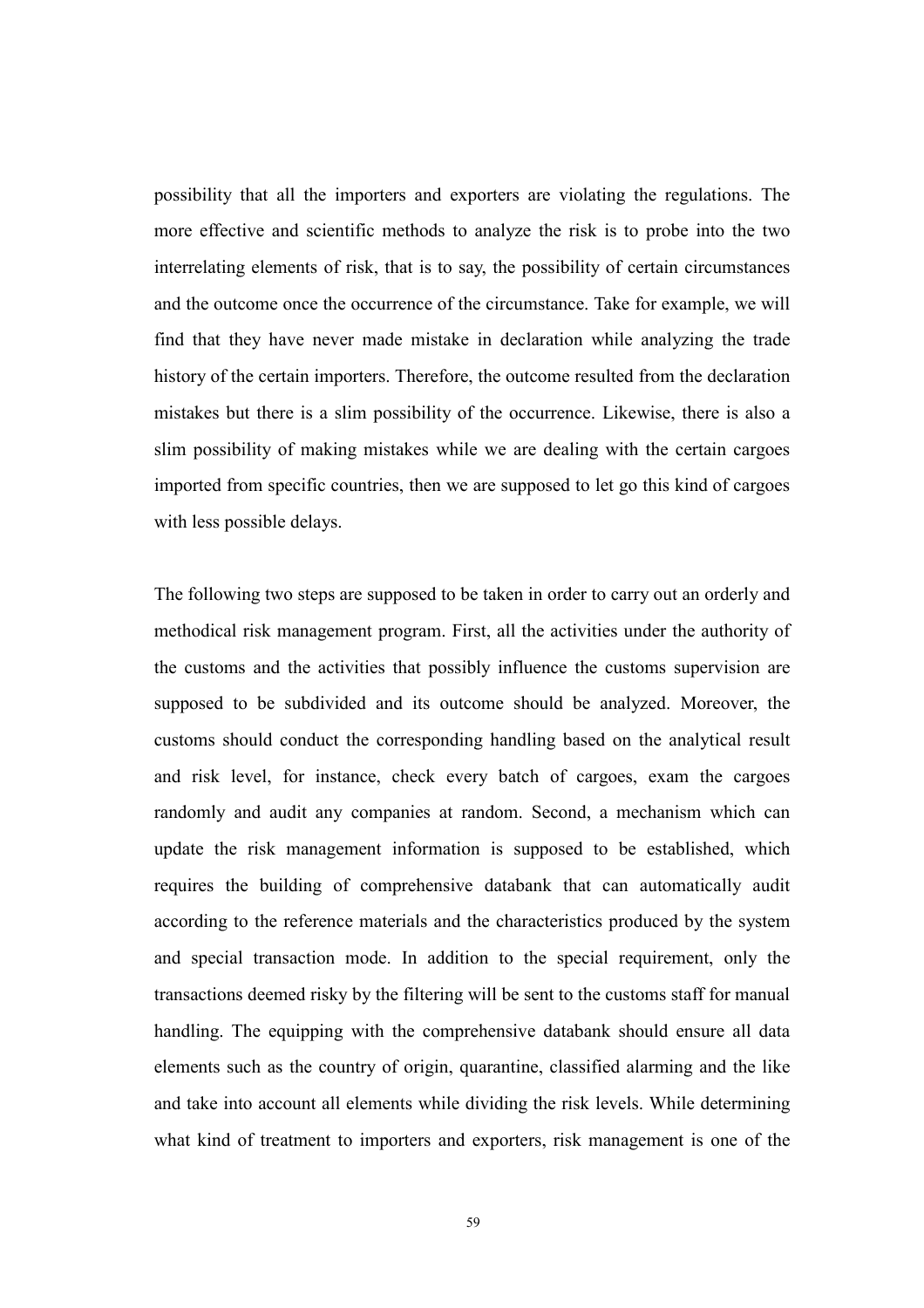fundamental components, in other words, risk management offers a more flexible management system.

(2) Flexibility of supervision is supposed to be enhanced. There is a wide scope and many aspects as to flexibility that includes:

①Different treatment will be given to the importers and exporters in accordance with the different risks on the basis of customs duty, that is, it is possible to give preferential treatment to certain importers and exporters for they are deemed that they will not bring any risk to national taxation or embargo, we also call the relationship sort of cooperative partnership.

② Customers can enter the operating system to get the report from the system in different ways. And the system is available to combine a couple of proposals to adapt itself to the different business demand, customer demands, service choices and trade volume, that is, the flexibility of input system at the prior end and output system at the latter end.

③The system is supposed to have the capability to adapt to the future technological changes and practical methods, namely, the modularization of system platform.

④ As a matter of fact, over 80% of the cargoes, the risk are pretty small in terms of value, quantity or the perspective of the importers, moreover, the cargo flow can be accelerated once these cargoes are marked exactly. Thus, we say flexibility indicates the offer of convenience to the transport with low risk, and meanwhile, we should develop the capability to identify the cargoes with high risk and can properly devote certain resources and dedication to the monitoring of the cargoes with high risk.

(3) Obviously the cooperative partnership with enterprises is quite necessary. It's the plan to establish the cooperative partnership that many developed nations are implementing. In the past the customs focused on the cargoes while the modern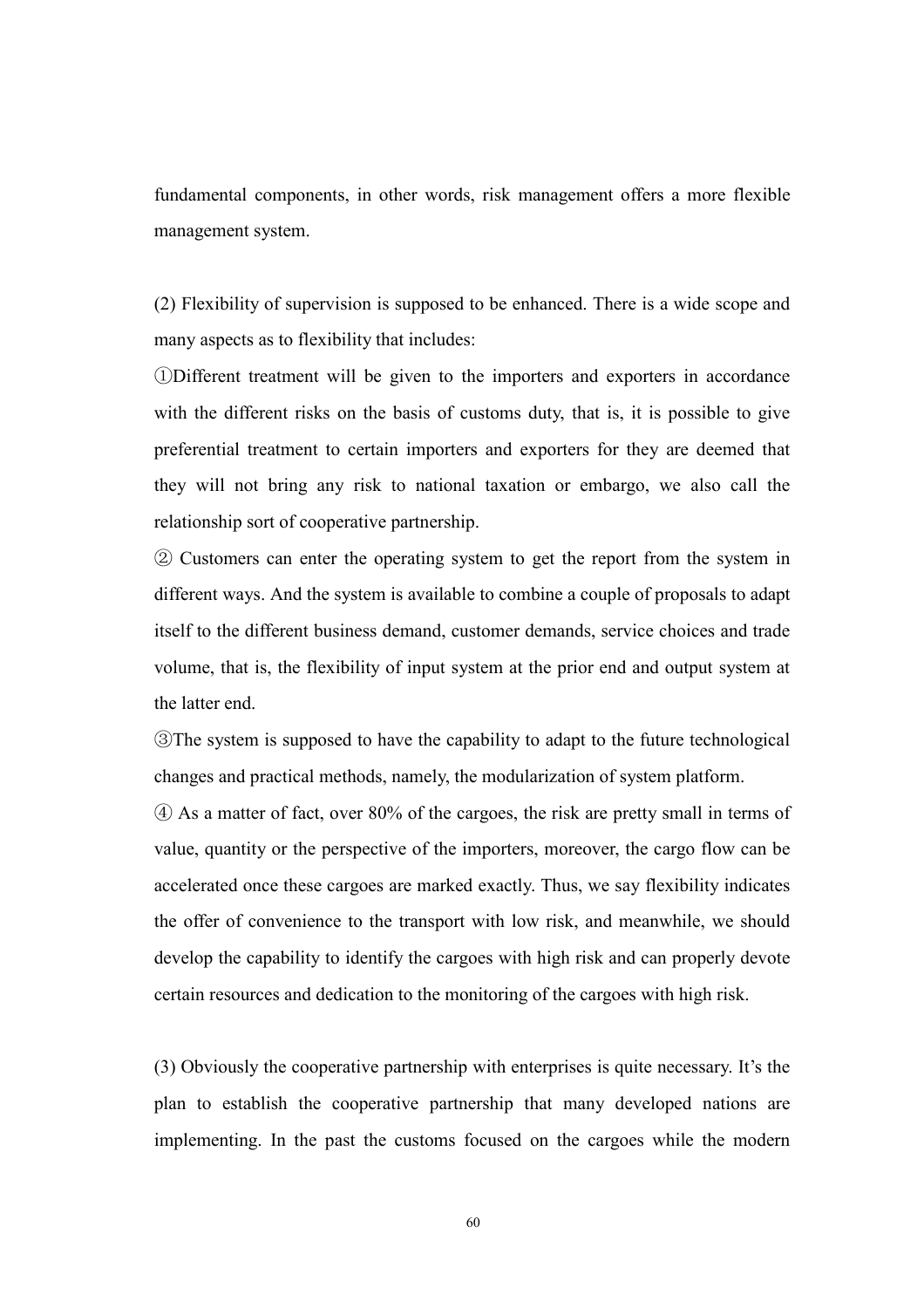customs system requires the customs' focus on the enterprises and cargoes. The regulation of enterprise conducts by the customs is to regulate the import and export logistics from its origin, which effectively solved the major contradictions in how to strike a proper balance between strict supervision and rapid clearance.

The customs can take the following measures to implement the supervisory mode: Firstly, the customs must have to analyze the operating system of importers and exporters fully and select some law-abiding traders with good reputation and business turnover. Second, the customs must have to establish the enterprises archives databank and monitor the import and export of companies through the customs risk management platform and on the basis of current enterprise classification further perfect and improve the credibility evaluation system. Third, the customs have to offer concrete preference to the selected enterprises with good reputation in accordance with the risk level of enterprises. Then, we can see that the cooperative partnership between the customs and enterprises will not only intensify the monitoring of the cargo flows but also monitor the documents and asset flow of enterprises as well as the collection and analysis of important information in the production and sales links, which undoubted will make the supervision much more effective; On the other hand, enterprises become part of the cooperative partnership and receive the regulation of import and export conduct by the customs, thus two win situation comes from behind, that is, what enterprises do can not only meet the supervisory requirement of customs and enjoy the preferentially convenient clearance and the internal management of enterprises tend to be more perfect and highly efficient. We can see that the cooperative partnership with enterprises is based on the management concept of honesty for convenience, which widen the time and space of customs supervision and can be named as the transformation of supervisory mentality as well as the innovation of management means.

61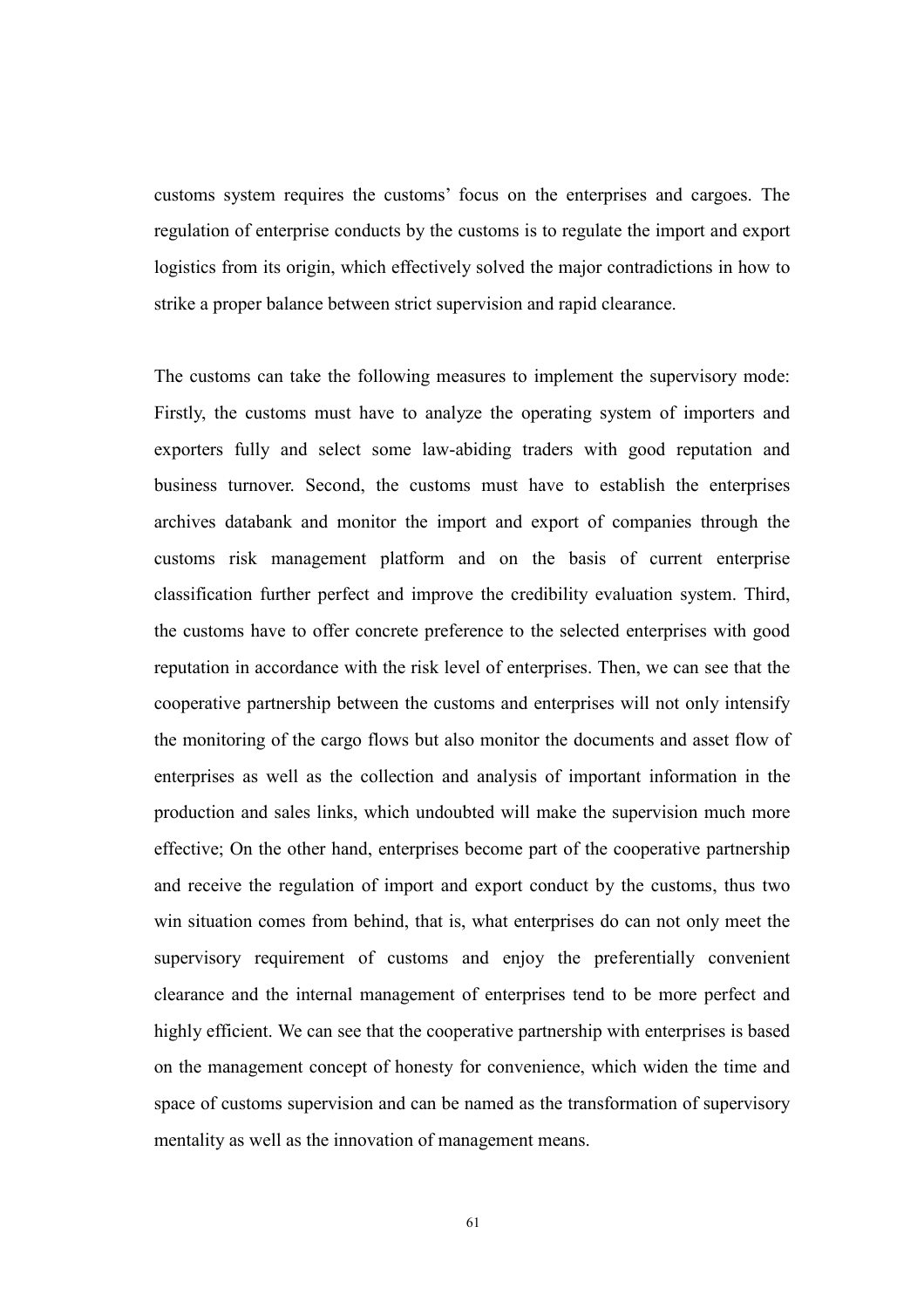# 4.5 Solve the problems occurred in the process of clearance procedures simplification to further the reform

(1) Reform the work system and optimize the port service environment. To tackle the incomplete conditions of one stop service at port and the relatively enduring time of declaration and inspection, Shanghai customs took lead in putting the work system of five work days plus weekends into trial use, that is, the work system of five work days plus weekends and the system of make an appointment with inspection and declaration at night at airports and certain sea ports of Shanghai, which can offer seven-day declaration and inspection service. Besides, the work system of cargo release after check and exam at relevant ports all the year around. And the implementation of these work systems has achieved pretty good effect and can be popularized to the nationwide. The work system of five work days plus weekends has radically alleviated and eliminated the congestion and suspension in information flow, logistics, people resulted from the past five-day work system, and further enhanced the work efficiency at port and optimized the environment; Thus Shanghai port can further adapt itself to the increasingly growing requirements of foreign trade and meet the demands of import and export enterprises. And starting from 2008, Shanghai customs lay out the four-year plan for furthering the reform at Shanghai customs.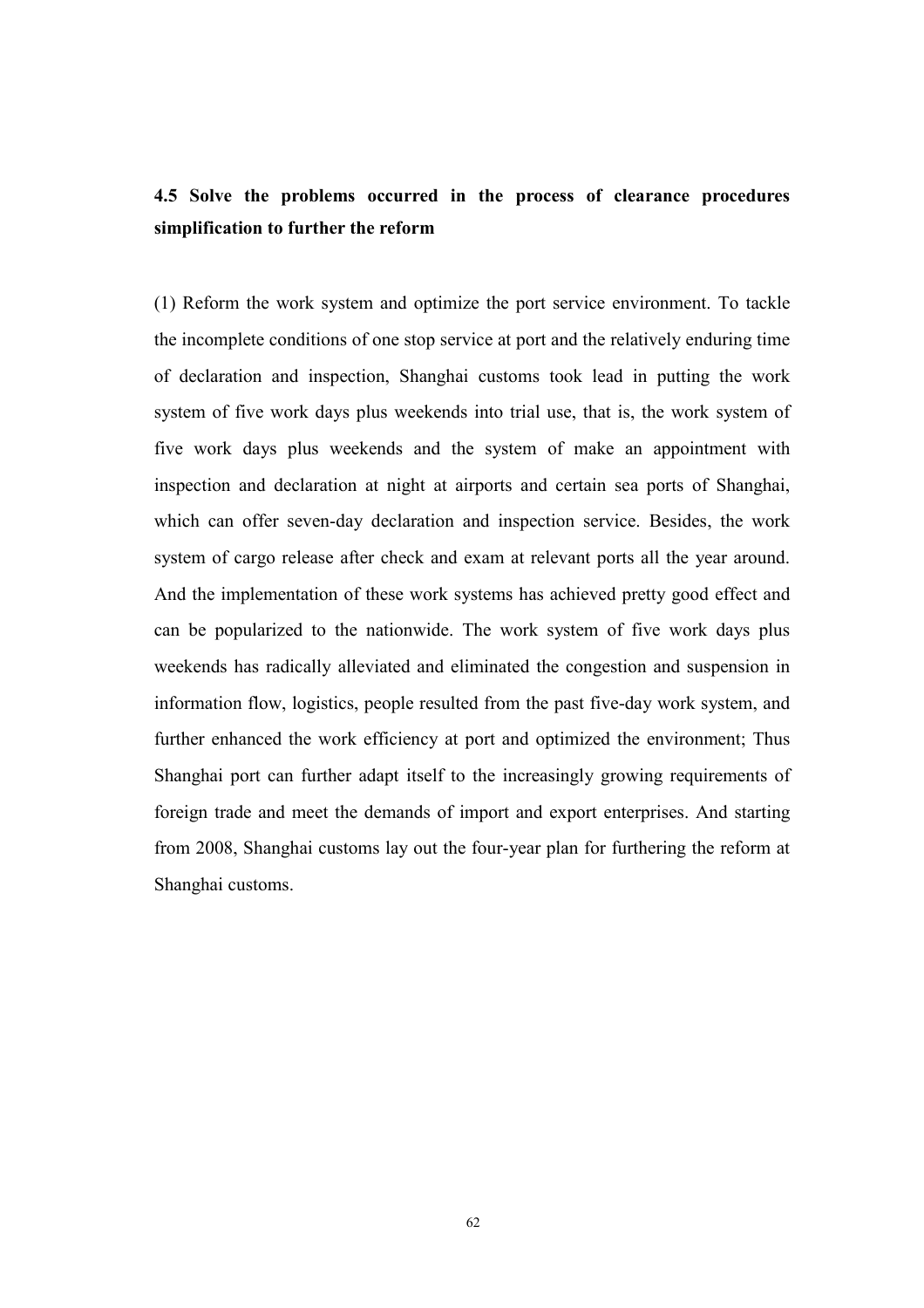| 2008                          | 2009                             | 2010             | 2010                     |
|-------------------------------|----------------------------------|------------------|--------------------------|
| 1)Prospectus of revision      | 1)Completion of E-BASE           |                  |                          |
| on customs law                | system for import declaration,   |                  | 1)Popularize paperless   |
| 2) Training of<br>customs     | which is to be widely applied    |                  | clearance and optimize   |
| officials<br>well<br>as<br>as | to airports, ports               | 1)Completion of  | the clearance work on    |
| importers and exporters,      | $2)$ Enabling<br>the<br>public   | trial use of IT  | the spot                 |
| declarant                     | information service system in    | system           |                          |
| public<br>3)Improve           | wide range                       | 2)Completion of  | 2) Establish and improve |
| information service with      | 3)Training of E-BASE<br>on       | comprehensive    | risk<br>management       |
| an aim to get traders and     | customs officials                | application of   | mechanism to exalt the   |
| agents known the new          | 4) Expanding the application     | E-BASE           | intelligentization level |
| flow<br>customs<br>and        | scope of E-BASE                  | system           | of<br>customs            |
| application of IT system      | 5)Development<br>of<br>other     | 3)Comprehensiv   | management               |
| 4)Define<br>the               | modules in IT<br>system, in      | application<br>e | 3)Reconstruction<br>of   |
| requirements of software      | particular, export declaration,  | of IT system     | flows and construction   |
| hardware as well as<br>and    | statistics of taxation, hauling, |                  | of new maquiladora       |
| communication                 | warehousing                      |                  | mechanism                |
| technology                    |                                  |                  |                          |

Table 4.1 Four-year Plan of Reform at Shanghai Customs Starting from 2008

Source: Shanghai Customs

(2) Expand the coverage of the enterprises by the clearance reform and enhance the influence of reform

① Expand the enterprise coverage of clearance pattern featuring inspection and declaration in advance and release with the actual, which is initiated in Shanghai and widely adopted at major ports nationwide for the time being. The mode puts the procedures of declaration and inspection in advance to the arrival of the transport means and makes it possible for the pickup of the cargoes once cargoes arrived at port, which shortens the time for pickup of cargoes. However, at the moment the rate of inspection and declaration by enterprises is still low. Then, what we need to do right now is to actively guide and propel the information construction inside the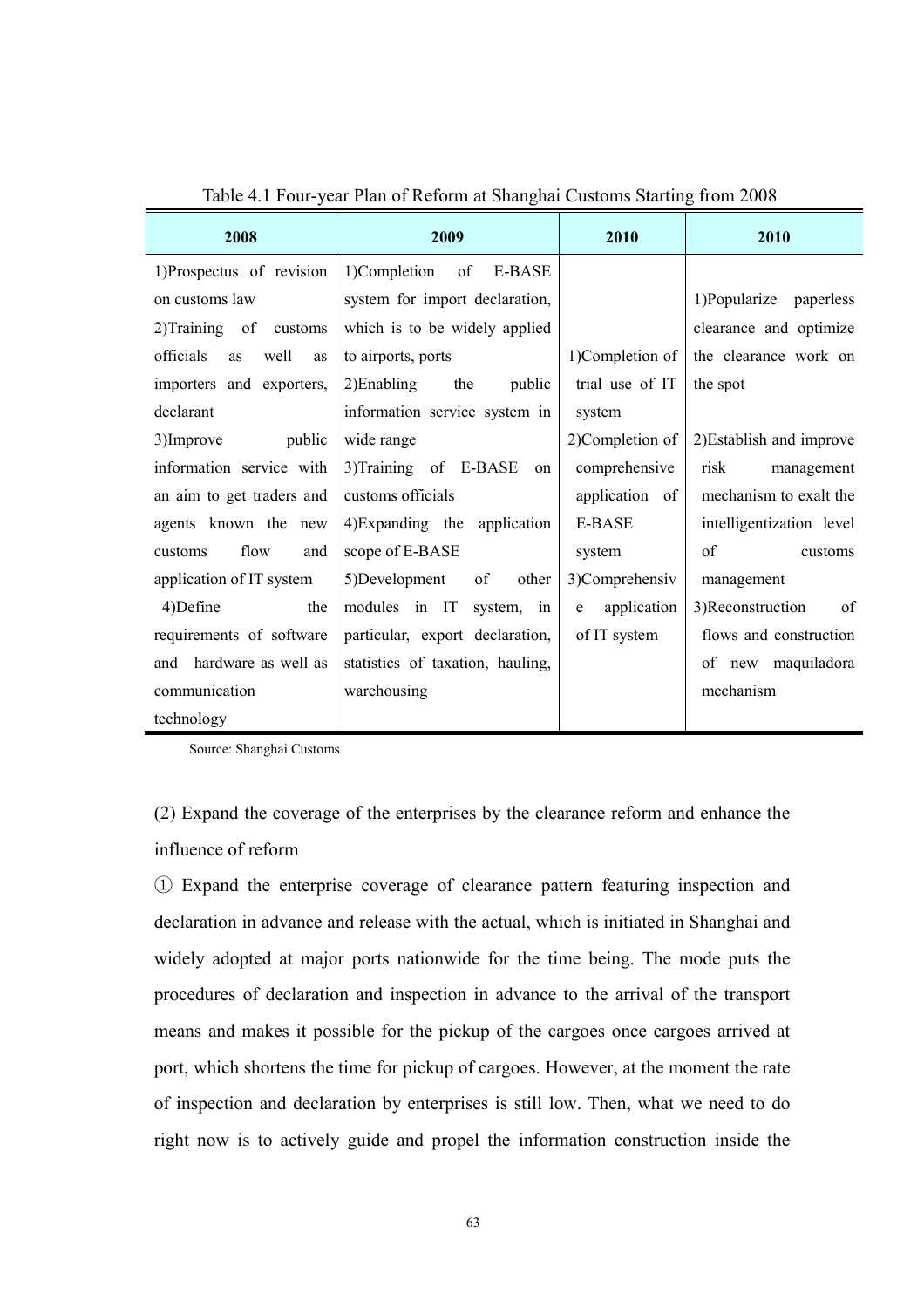enterprises and adopt the declaration beforehand to further improve the rate of declaration and inspection in advance.

②Expand the trial coverage of faster clearance at bonded areas and export processing zones. The faster clearance is the three links including entry inspection, declaration and pickup of cargoes can be done at one stop within the bonded area after the arrival of cargoes and direct transport to the bonded area. While the mode of trial points at processing zones for faster clearance is simultaneous handling with the declaration in advance, shipping bill after-check, release at gate, administrative formalities and logistics, then cargoes are directly transported to the export processing areas under the supervision of GPS and picked up by the enterprises within the processing zone.

③ Expand the scope of the enterprises that can enjoy the convenient clearance. General Administration of Customs originally stipulated that the enterprises whose export volume must exceed USD100 million can enjoy the convenient clearance, which is in actual fact a too high requirement for quite a few companies, then the customs is supposed to lower the threshold and get more enterprises inside the scope of preferential treatment of convenient clearance.

(3) Accelerate the construction of e-platform with a wider scope of networking and full service function

① Promotion of the networking management of processing trade e-accounting is another new move to deepen the reform of clearance procedures simplification. It is the networking management of processing trade e-accounting that optimized the clearance management mode and facilitated the export. On the basis of the first batch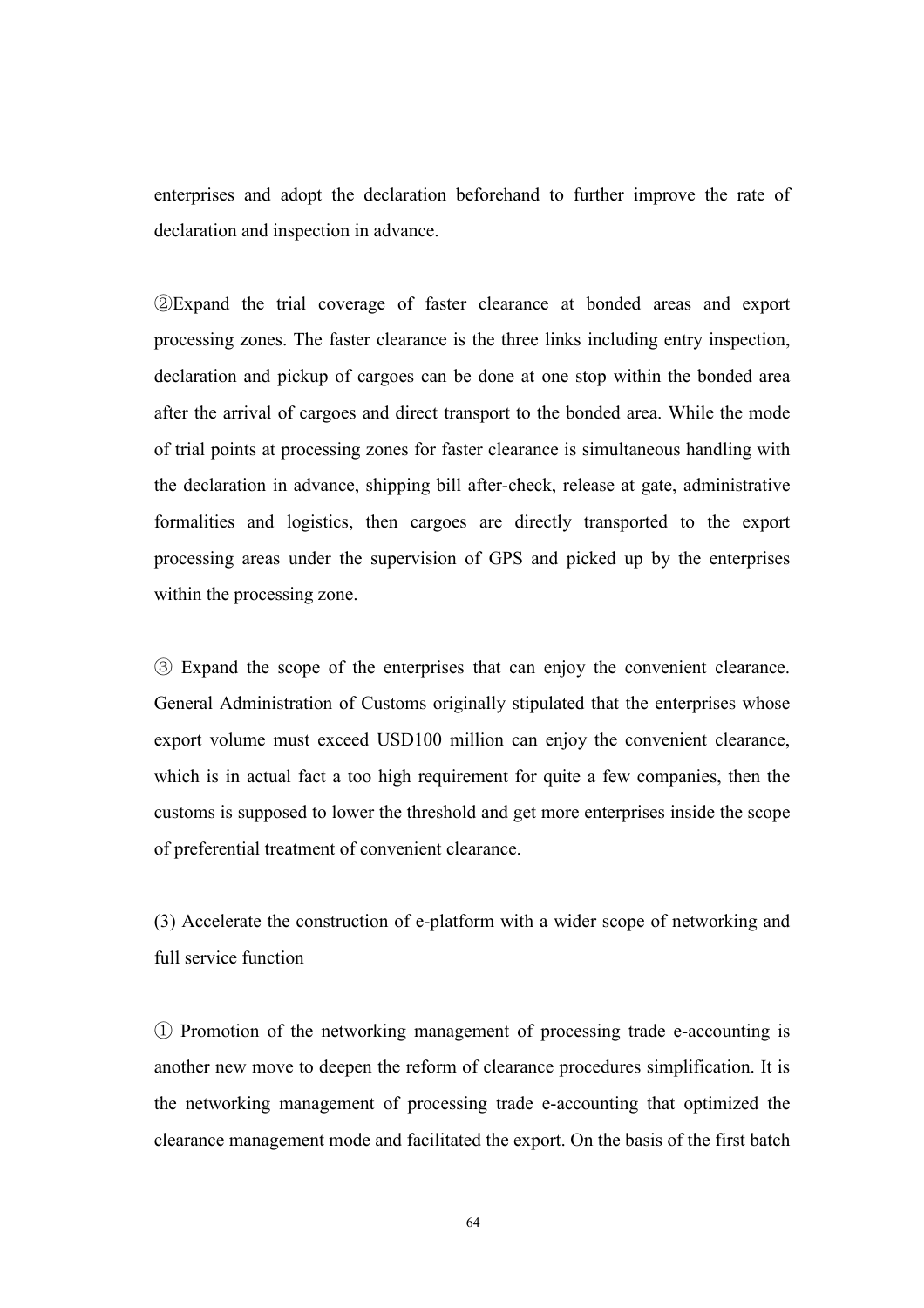of successful trial operation, Shanghai customs can facilitate the trial operation of processing trade e-accounting according to plan and step by step and make it possible for the qualified enterprises to join in the network and expand the coverage of networking enterprises.

②Accelerating the networking between export processing zones, bonded areas and e-platform of clearance procedures simplification is a must.

③ Trial use of one document two declarations, that is, enterprises input the date of relevant information once-off through the e-platform of clearance procedures simplification, which will send the data of entry inspection and declaration to the quarantine and inspection department and customs respectively, which will reduce the repeated procedures and improve the efficiency of data input and accuracy.

④ Facilitate the eletronized application and development of export ten-set bill by sea transport as well as the e-application system of applied shipping information. At present, Shanghai customs has already completed the design work of the export e-document system integration. The development work is now undergoing and part of the e-document has been put into operation.

(4) Facilitate the regular operation of the international freight forwarding industries and markets. Facing the status quo of the current international freight forwarding market, Shanghai customs must have to devote itself to facilitate the normative operation of the international freight forwarding enterprises in a big way and the following is the applicable measures supposed to be taken:

① Enact the service norms of Shanghai international freight forwarding industry to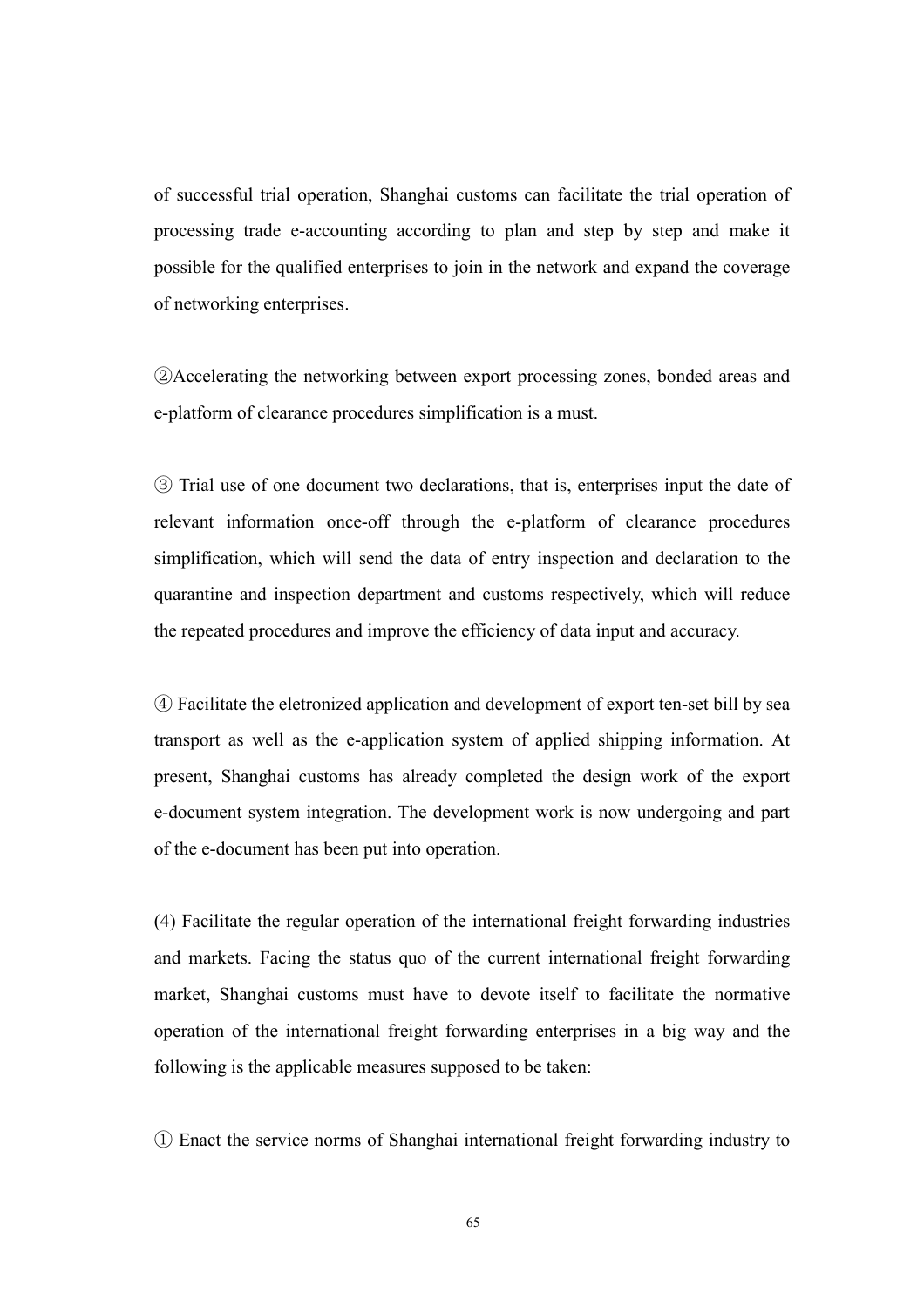guide them to operate its business normatively.

② Establish the democratic appraisal system of service level and daily complaint system. Implement service commitment system and accept the supervision from all society.

③ Strengthen the supervision and management of the freight market and severe punishment will be given to enterprises that seriously violate the laws and regulations, raids the market, do harm to the interests of the customers.

④ Fostering the normative freight forwarding market with an aim to breed a batch of freight forwarding enterprises with good brand effect and form a freight forwarding market with normative services and full competition.

(5)Regulate the charge administration and reduce the clearance cost

① Straighten out the charge items. Shanghai customs is supposed to publicize the necessary links and charge items in the clearance process; revenue from administrative and institutional fees, non-selectable service charges and standard are supposed to be open to the public after reassessment in accordance with the legal and reasonable principles; selectable service charges are implemented according to the principle of independent consignment; service charges that has been naturally formed in the market are supposed to be improved in its charge transparency as well.

② Reduce the charge level. It must have to be strictly implemented if there is a national regulation, and it's up to the price department in charge to check and ratify the price separately in the lower cost principle; According to trial operation and promotion of one bill of entry, two declarations, Shanghai customs will gradually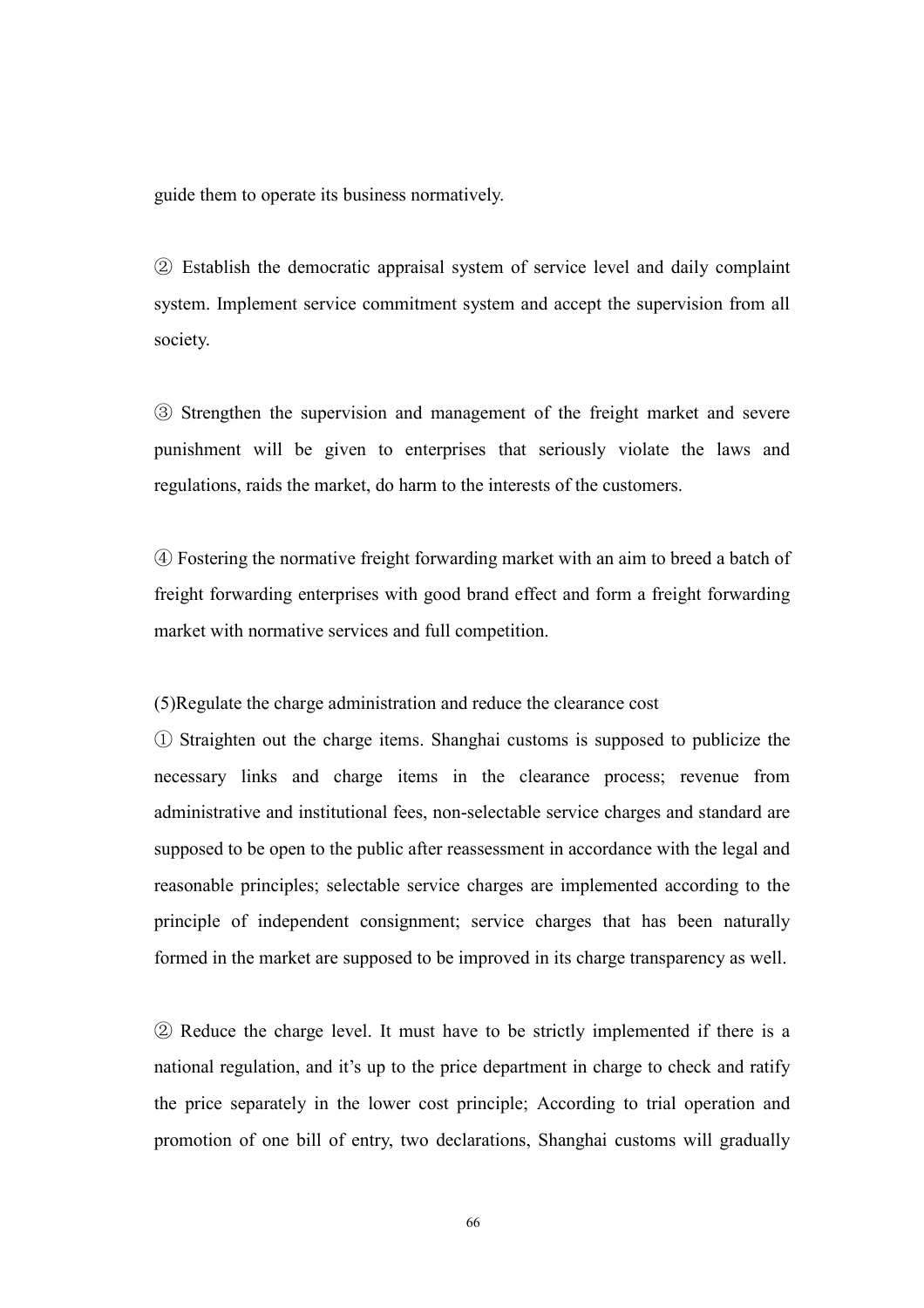combine the formalities of quarantine and inspection and entering and reduce the entering charges; Shanghai customs and inspection and quarantine departments will put the check points of imported containers together at the areas that includes port area, free trade zone and processing zone as possible as it can to avoid the repeated check as well as the corresponding charges resulted from it.

③ Streamline the charge move. Unify the charge criteria of inspection inside and outside the Shanghai port and it's up to the municipal price department in charge to carry out the universal management of the charges resulted from the customs and quarantine and inspection.

#### (6) Realize the work mechanism of clearance procedures simplification

① Perfect the work mechanism, to be more exact, perfect the meeting system of leading groups at various levels that advocates the innovation of simplifying the clearance system and the leading group will hold a plenary meeting annually discussing the mentality and measures concerning the simplification of clearance procedures; meeting will be held in time for discussion into how to coordinate and tackle it in case of important tasks or major issues; perfect the meeting system of department heads contact mechanism between members who are undertaking the simplification of the clearance procedures and symposium are held in time to coordinate and tackle the related problems in the daily work at port; perfect the work session system of seaport and airport and regular circular is needed for the coordination of conditions and problems in the frontline work.

② Lay down the laws and regulations on the integrated management of port. Port regulation is probed and drafted with an aim to provide the legal safeguard for intensification of port construction and deepening of simplifying the clearance

67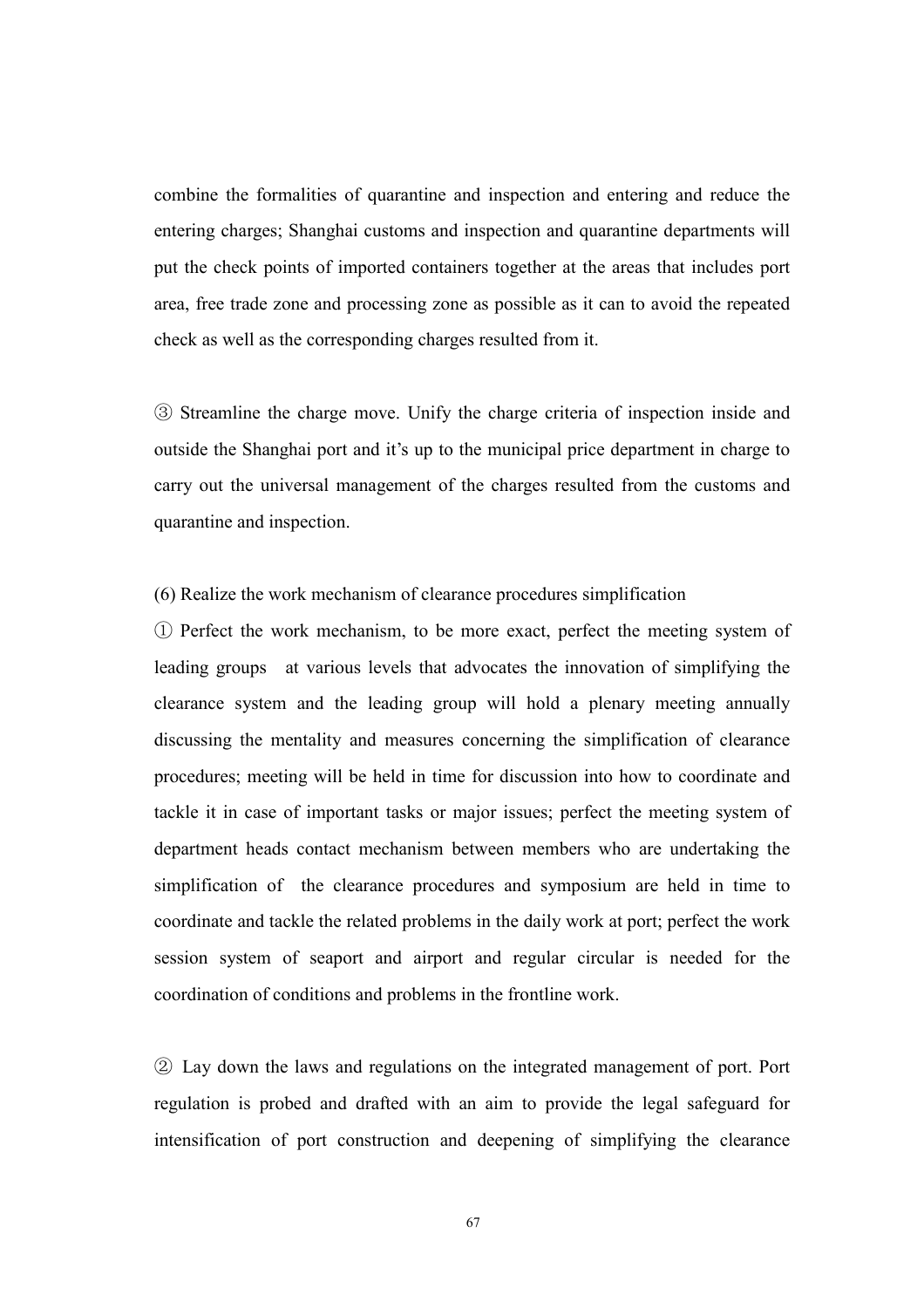#### procedures.

③ Formulate the laws and regulations on the port electronic platform and electronic data. Governing regulation on the electronic data and port electronic platform construction are researched and drafted; Prior to the publication of the related regulations, it is up to the port administration office, information office, the customs, quarantine and inspection, maritime bureau to dispatch document jointly making universal stipulation on the relevant problems which enables the enterprises to have regulations to abide by.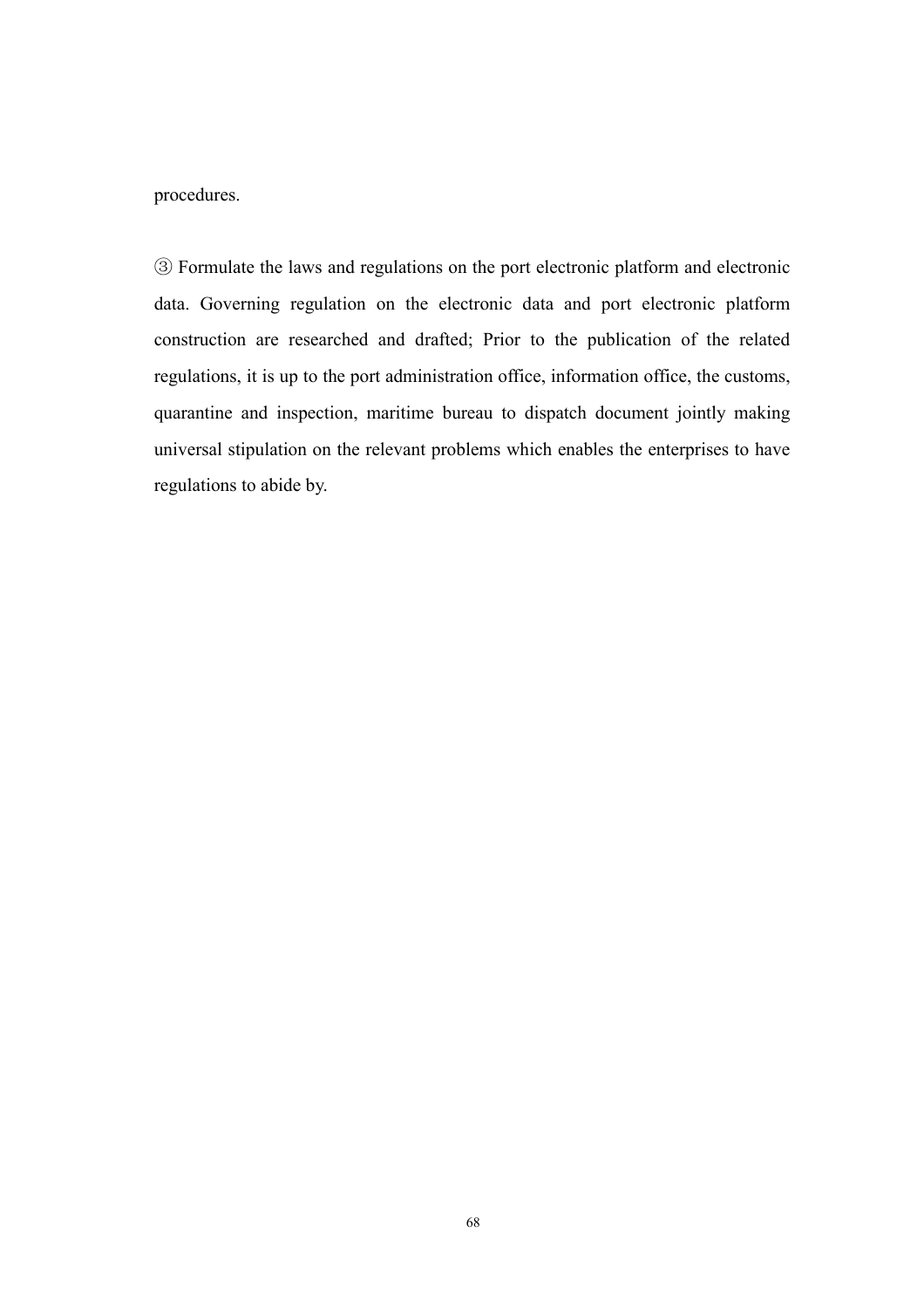### CHAPTER 5 CONCLUSIONS

The sizzling development of port logistics necessitates much higher clearance efficiency at Shanghai customs, and a variety of functions, legal system and management style of clearance management at Shanghai customs are supposed to be adjusted for adaptation to the international norms and the requirement of the rapid development in port logistics driven by the advancement of international logistics. The improvement in clearance efficiency is conducive to the boosting of port logistics efficiency and further spurs on economic development of port cities, namely, the surrounding area, which is of practical and far-reaching significance.

The existing problems in Shanghai customs clearance are analyzed and the status quo and deficiencies in clearance reform at Shanghai customs are discussed in this essay and the corresponding countermeasures are put forward as well. And the major conclusions are just as the following: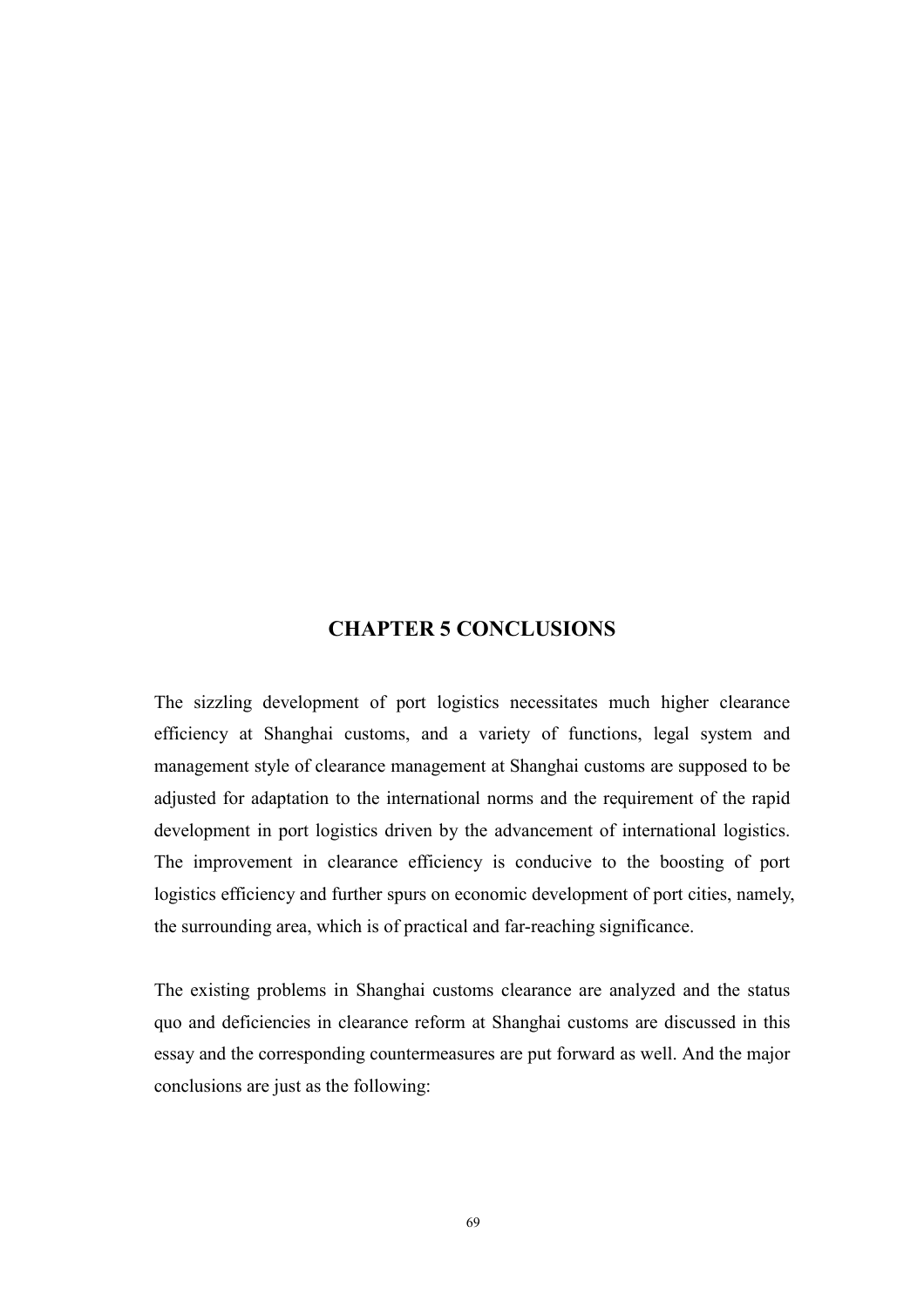(1)The gap in customs clearance between Shanghai and the developed nations are mainly embodied in the clearance flow, clearance structure, clearance procedures, clearance factors, clearance efficiency, among which the clearance efficiency is the concentrated reflection of the prior four aspects. The reasons for the drastic gap in customs clearance between Shanghai and the developed nations mainly include: lack of the transparency in customs laws and regulation; declaration, price auditing, classification beforehand as well as the unavailability of check mechanism after release of cargoes; duplicated department in charge, links and formalities in the process of declaration; interaction of various links in clearance flow of "serial mode"; backward evaluation mode at Shanghai customs; slowness in digitalization construction at Shanghai customs; quality of customs and customs official still need to be improved, which put a dent in the clearance efficiency at Shanghai customs to a large degree and need to be tackled immediately in the customs reform at Shanghai.

(2) The phased positive result has been achieved in reform on the simplification of customs clearance procedures after years of efforts, which boosted the clearance efficiency of customs at various areas to some extent and created the favorable surroundings for the development of port logistics. The simplification of customs clearance procedures is long-term and systematic project, the current achievement in the reform is comparatively less, which is supposed to be furthered. And some deficiencies occur that still need to be improved in the process of the simplification of customs clearance procedures.

(3) There is a common point in the success of customs clearance reform in some developed and developing nations, namely, the reform is carried out from the perspective of legislation, training of customs officials, digitalization construction at customs as well as the evaluation mode. US, Japan and Singapore are the most representative of all.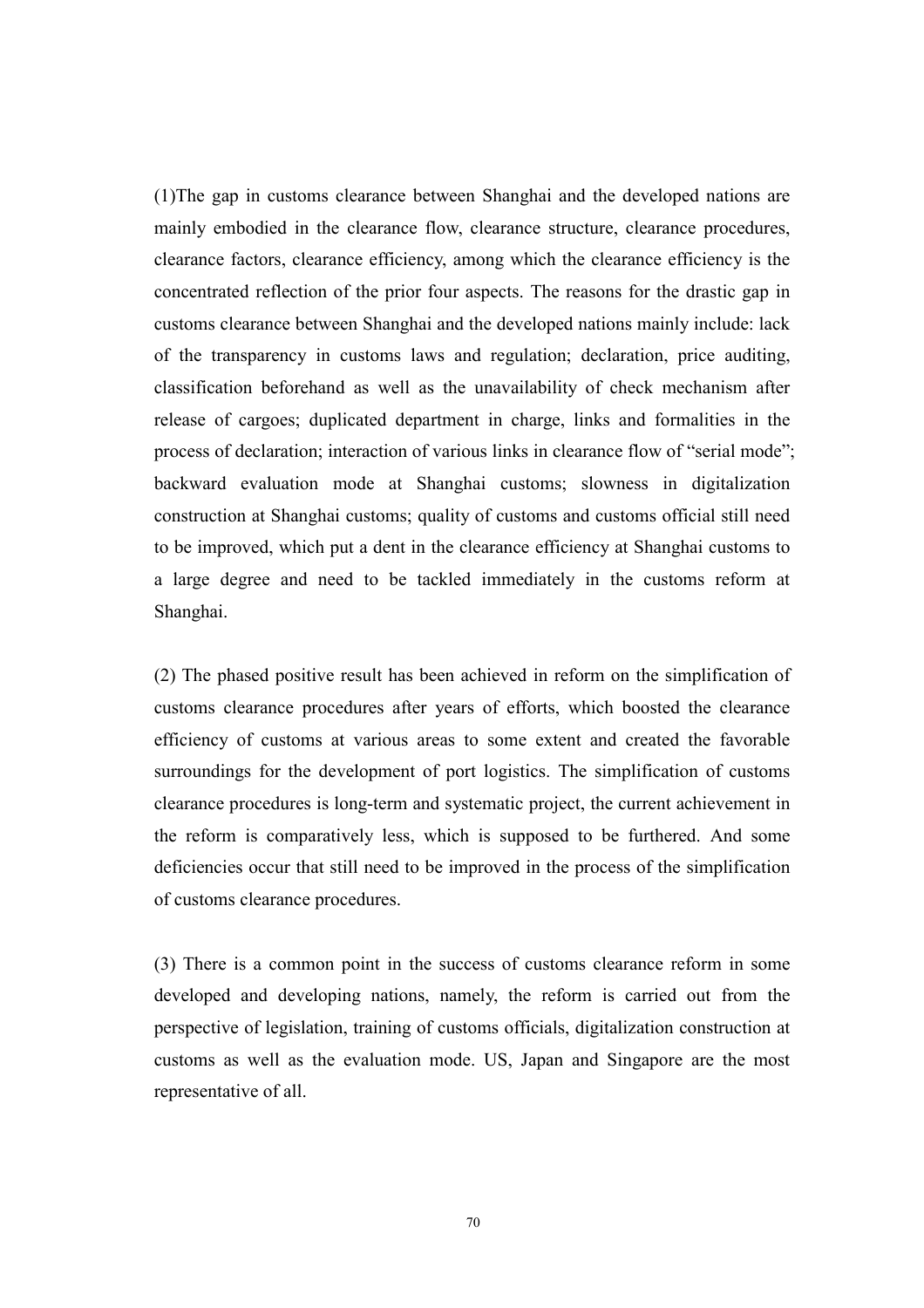(4) And the following measures must have to be taken to enhance the clearance efficiency at Shanghai customs: first, on the basis of the successful experience by customs in some developed and developing nations, reform is supposed to be launched at Shanghai customs in terms of legislation, training of customs officials, digitalization construction at customs as well as the adjustment of evaluation mode; Second, Concrete countermeasures are supposed to be taken aiming at the existing problems in clearance structure, clearance flow, clearance procedures as well as the deficiencies in the customs supervision. And these concrete measures include: the establishment of clearance flow in the serial mode with dumbbell structure and one-station clearance formalities; Supervisory mode is reformed and supervisory efficiency is boosted through intensification of risk management, enhancement of flexibility as well as establishment of cooperative partnership; Through the reform of work mechanism at customs and the expansion of customs clearance reform coverage on enterprises, the construction of e-platform with the multiple service functions will be accelerated, and the regulated operation of the international freight forwarders and freight forwarding market as well as the regulated charges management are facilitated, and the actual problems will be solved in the realization of work mechanism in clearance procedures simplification.

Enhancing the clearance efficiency is a systematic project, and the reform at customs can only be done with close cooperation between various parties. The reform is supposed to be launched in the customs itself first, which should become the key link to facilitate the development of port logistics instead of only serving as an organ of authority. But it doesn't follow that the customs supervision will be crippled, and quite the reverse, partnership with the importers is formed through application of risk management and establishment of flexible computer platform, which will boost the clearance efficiency of the customs dramatically.

Informative communication and dialogue mechanism with enterprises are supposed to be established in the implementation of customs reform, which make it possible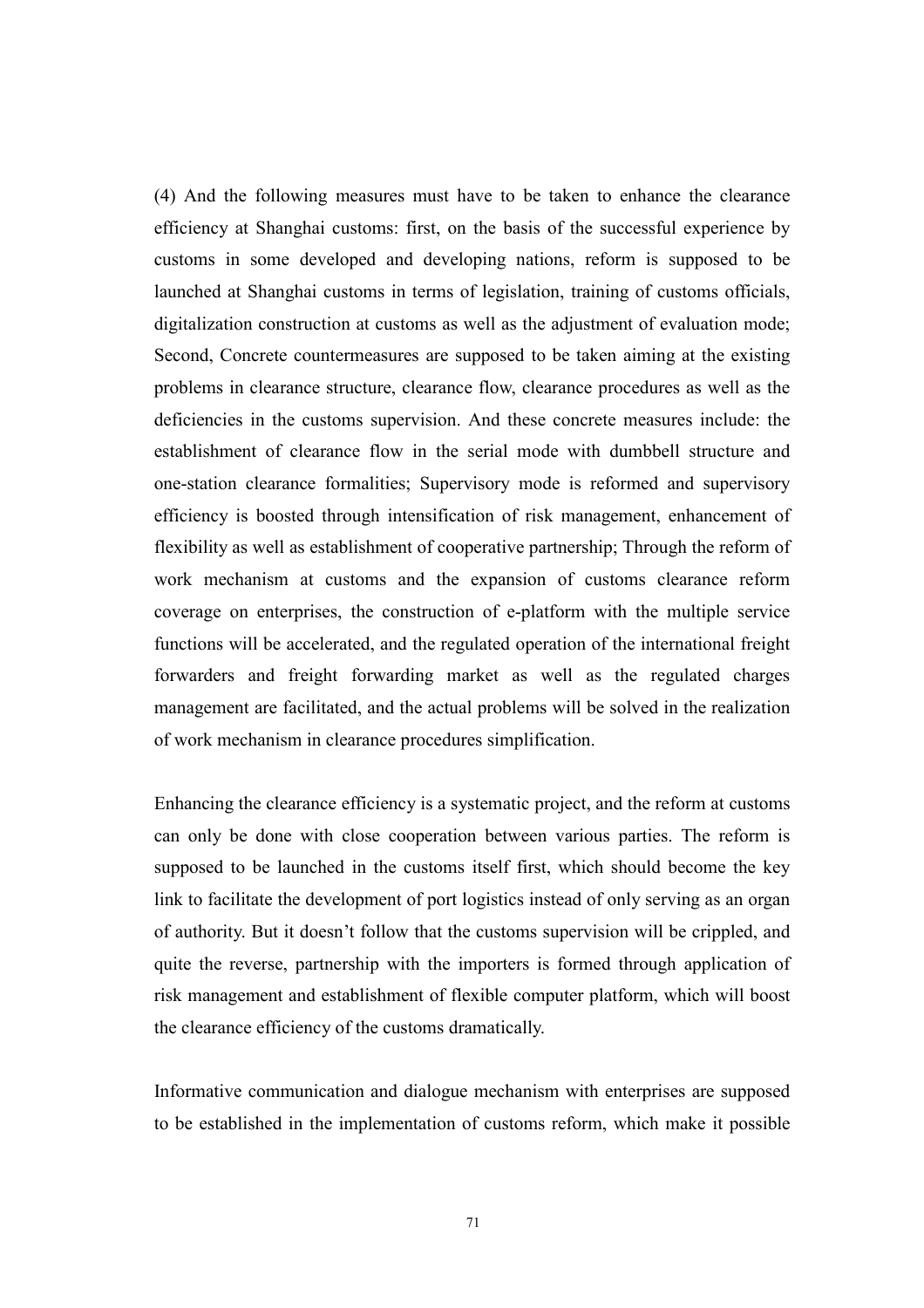for enterprises to have access to commonly analyze and solve various problems occurred in the process of clearance together with the customs and enhance its competitiveness effectively.

The clearance efficiency at Shanghai customs will catch up with the advanced levels the world over in the near future and make contributions to the vigorous development of port logistics in China with the resolution in reform of clearance procedures and far-sightedness.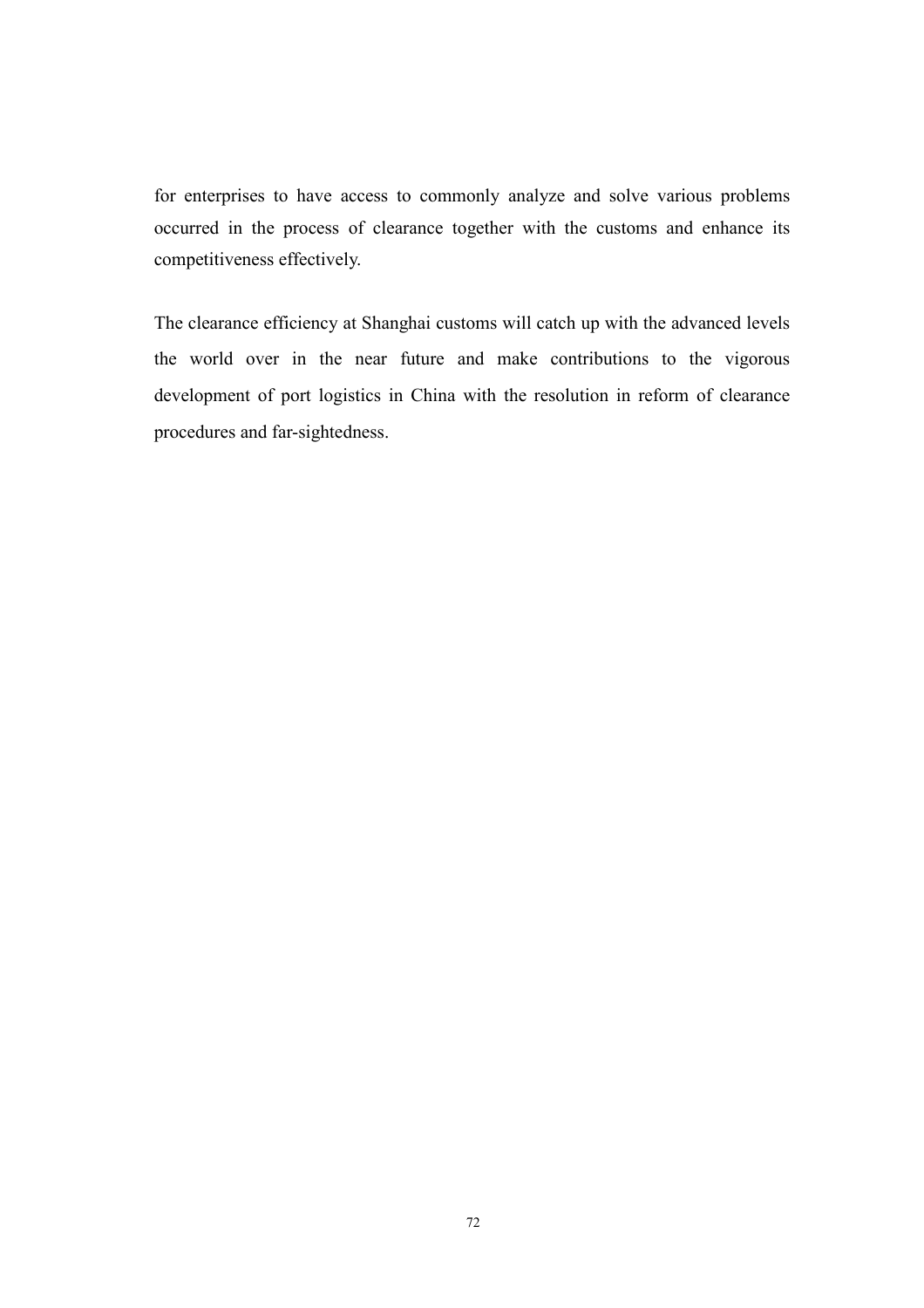## References

Chen Liu qin, (2002), The New Characteristics of Modern Port Development and Construction of China Port, China Third Party Logistics Network

Chen Yi long,(2000), Transport Economics, People's Transport Press

China General Administration of Customs Website: www.customs.gov.cn

China Society Press (2004) China Federation of Logistics and Purchasing: (China Logistics Yearbook 2004)

Chopra S, (2001), Supply Chain Management: Strategy, Planning and Operation, New York: Prentice Hall,

Comparison of Port Logistics Information System in Asia-Pacific Region www. jctrans.com

Coyle J J, Bardi E J, Langley, (1996 )The Management of Business Logistics, West Publish Company,

Donald J Paul Shaux, (1999-12), Logistics Management: The Integration of the supply chain, Mechanical Industry Press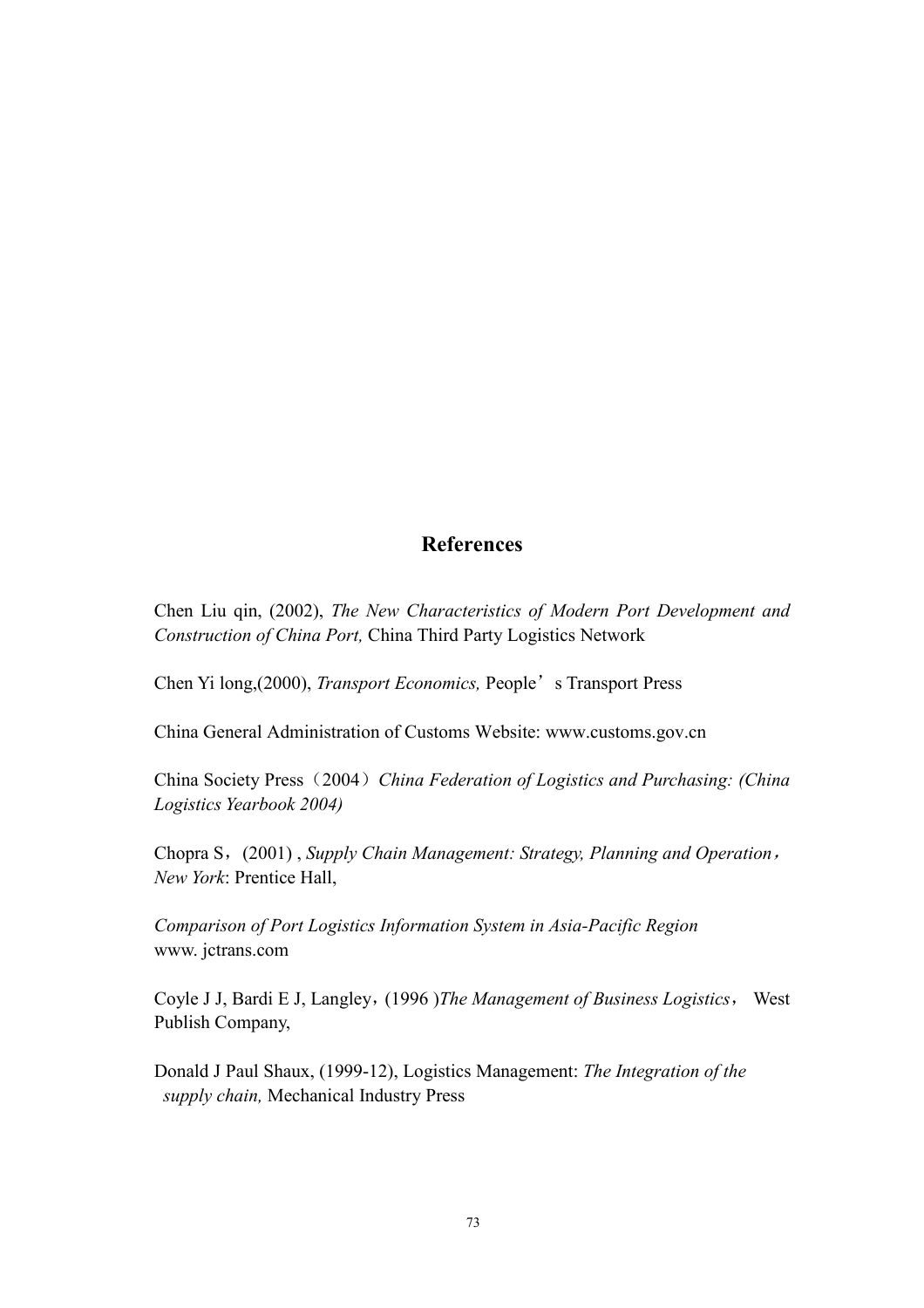Ding Ke yi (2001, (11)), Port and Modern Logistics, China Port

Fan li li, 2002,(2), A Glimpse into the Global Port Logistic, China Port

Guo Qun, Dai Zhi qiang (2007) Twenty-Year Review of the Customs Law Implementation in the NanNing Customs Law Newsletter http://www.pagx.cn/html/2007/8-8/20070808101131152.html

Hou Xue dong, 2002, (4), Research on the Port Logistics Development, Port Economics

Jiang Hui yuan, Xie Wu zhou, Wang Wan xiang, 2003, (14), Accelerated Construction of Modern Port Logistics Center, Business Times

Jiang Wei jun (2002) Port Industry Analysis Report 2002 http://finance.tom.com

Li Hua, 2003, (1), The Future Development Trend of Ports in China, Port Logistics, Port Economics

Lumsden Kenth, Stefansoon Gunnar, Tilanus Berhard, (2003), Collaboration in Logistics, European Journal of Operational Research, 144(20): 235-236

Ly Jing,(1998), *Decision-making on International Shipping*, People's Transport Press

Meng Xiang lin (2007) Probe into Countermeasure of Port Logistics Development, Peking University Lian Tai Supply Chain Research and Development Center www. pkultc.com

Rutur Stephen M, Gibson Brian J, Williams Susan R, (2003), The Impacts of the Integrated Logistics System on Electronic Commercial and Enterprise Resource Planning Systems, Transportation Research Part E: Logistics and Transportation Review, 39(2): 83-93

Shanghai Port Management Committee Office (2003) Policy Introduction of Shanghai Port Construction on "Simplification of Customs Clearance Procedures"

State Economic Trade Commission (2002) China-Canada Inland Multi-modal Transport Project Investigation Report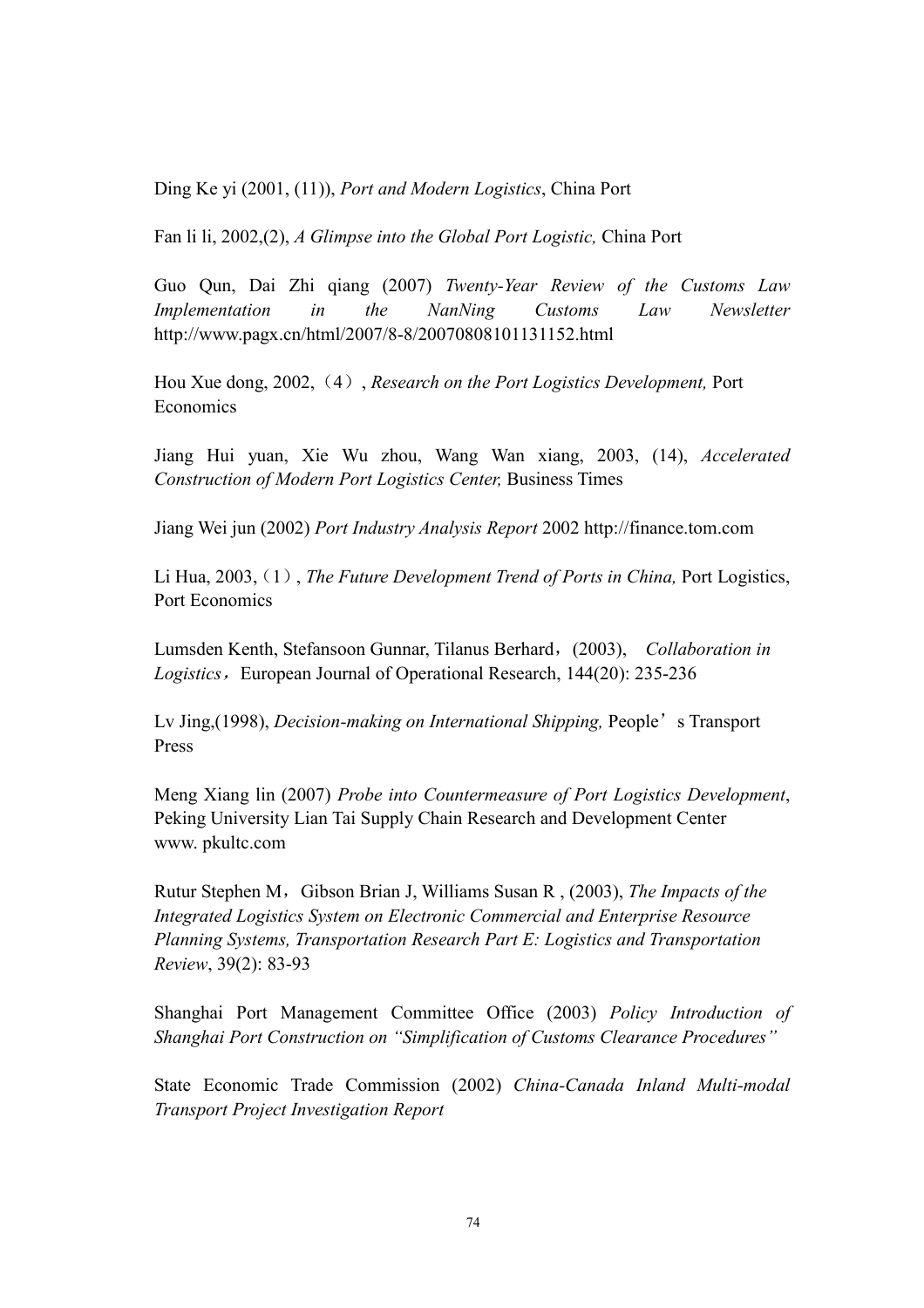The data and raw materials are collected from: Zhu Xiao ming (2006) Facilitation of Clearance Procedures-improve the efficiency of Shanghai Clearance, FuDan University Press, and the website: www.cjhy.gov.cn

Wang Hai ping, 2001, (8), The Strategic Significance to Facilitate the Modern Logistics Development with an aim to Establishment of Port Logistics Center ,water carriage economy

Wang Yi qun, (2002 ), The Development of Logistics at port is focused on the Major Works , China Third Party Logistics Network

Wu Ping, 2003,(6), The Inspiration of Comparison—The Development of Port Logistics in China from the Perspective of Asian Container Logistics Center ,China Logistics and Sourcing

Xu Da zhen, Zhu Bing qiu, (2003), Operation Management of Port Enterprises, People's Transportation Publishing House

Yang Cheng xin, 2002,(8), Analysis into the Structure of Port Logistics System, China Port

Yao Li xin, (2000), Analysis into Logistics Pattern of e-business sales, Xia Men University Press

YeJian, (2005), Innovation of Customs Logistics Monitoring Mode for Trend of International Logistics China Shipping and Trading Information Network www.snet.com.cn

Yu Zhong xu (2004(3)) Sober Reflection after Ascending Ranking, China Water Carriage

Zhang Geng yun, 2003, (5), Cases of Port Logistics: Logistics Center of Bonded Area at TianJin Port

Zhang Ji guo, 2003,(8), Strategy of Information Platform Construction at Port Logistics Center, Logistics Technology

Zhao Gang, (2005), Operational Management of Shipping Enterprises, People's Transport Publications